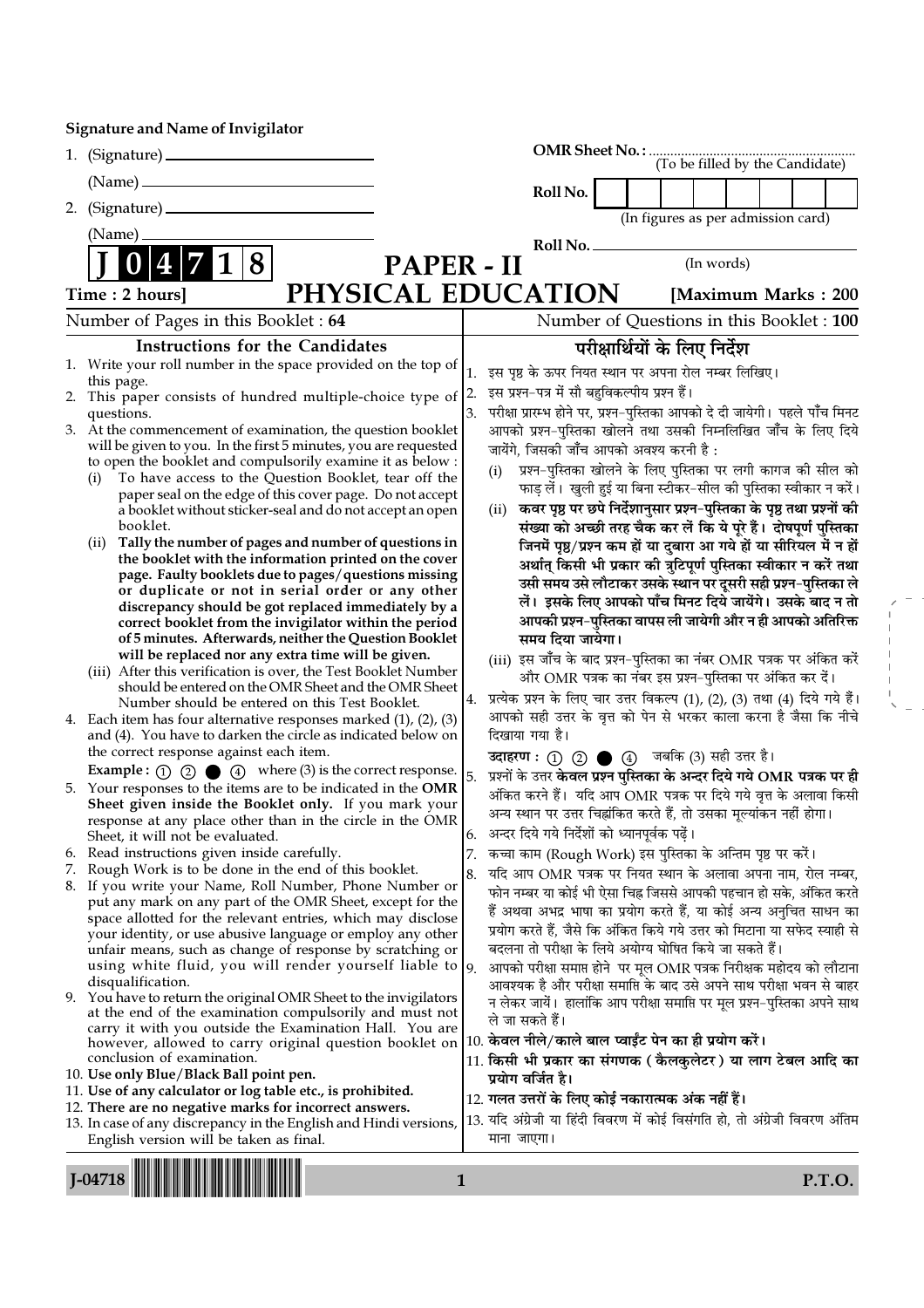#### PHYSICAL EDUCATION

## PAPER - II

- Note : This paper contains hundred (100) objective type questions of two (2) marks each. All questions are compulsory.
- 1. Individual who have "made significant achievement in education, culture, development and peace through sports" is awarded with :
	- (1) Pierre de Coubertin Medal (2) Olympic Laurel
	- (3) Olympic Order (4) Olympic Cup
- 2. The definition "Play consists of responses repeated purely for functional pleasure" is given  $by:$ 
	- (1) Bettelheim (2) Piaget (3) Guthrie (4) Lewin

3. Identify the disease which is referred to as Hypokinetic disease :

- (1) AIDS (2) Dengue
- (3) Cirrhosis of Liver (4) Rheumatic Arthritis

4. Identify the muscle protein which is not a part of thick filament :

- (1) Myosin (2) C-Protein (3) Tropomyosin (4) M-Protein
- 5. Reynolds Number is a number that can be used to determine whether or not the flow around a object will be turbulent or laminar. If U $\rightarrow$  Speed of the Projectile, d $\rightarrow$  Diameter of the sphere and V→ Viscosity of the Medium. Then Reynolds Number is calculated by :
	- $(1)$  Re = Ud  $\frac{\partial \mathbf{L}}{\partial \mathbf{V}}$  (2) Re = Vd  $\frac{1}{U}$  (3) Re = UV  $\frac{d}{d}$  (4) Re = UdV
- 6. Two forces that are equal in magnitude, act in opposite directions at a distance from an axis of rotation, and produces rotation with no translation is known as :
- J-04718 !J-04718-PAPER-II! <sup>2</sup> Paper-II (1) Impulse (2) Impulse - Couple (3) Force - Couple (4) Inverse Dynamics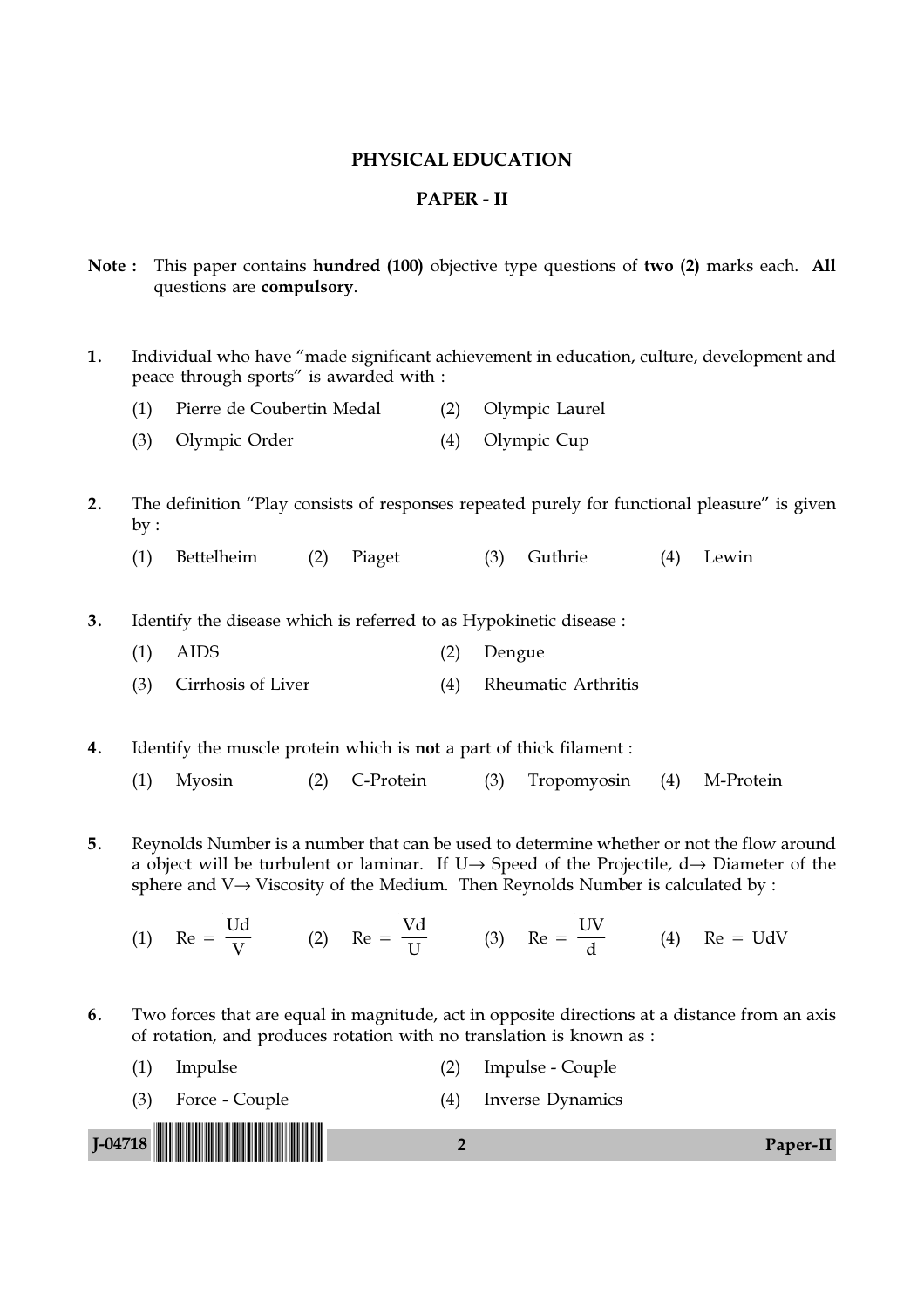# शारीरिक शिक्षा

# प्रश्नपत्र $-II$

निर्देश : इस प्रश्न-पत्र में सौ (100) बह-विकल्पीय प्रश्न हैं। प्रत्येक प्रश्न के दो (2) अंक हैं। सभी प्रश्न अनिवार्य हैं।

- जिस व्यक्ति ने ''खेल-कूद के माध्यम से शिक्षा, संस्कृति, विकास तथा शांति के क्षेत्र में महत्त्वपूर्ण उपलब्धि हासिल की 1. है'' उसे कौन-सा पुरस्कार दिया जाता है?
	- (1) पीअरे द कूबरटिन मेडल (2) ओलम्पिक लारेल
	- (3) ओलम्पिक आर्डर (4) ओलम्पिक कप

यह परिभाषा कि ''खेल में विशुद्धत: क्रियाकलाप संबंधी आनन्द के लिये अनुक्रियाओं की पुनरावृत्ति होती है।'' किसने  $2.$ दी है?

- $(1)$  बेटेलहाइम (2) पीगेट (3) गुथरी  $(4)$  लेविन
- उस रोग को चिन्हित कीजिए जिसे हाइपोकाइनेटिक रोग कहा जाता है:  $3.$ 
	- $(2)$  डेंग (1) एड्स
	- (4) रहयूमैटिक आर्थराइटिस (3) सिरॉसिस ऑफ लीवर

उस मांसपेशी प्रोटीन को पहचानिये जो थिक फिलामेन्ट का हिस्सा **नहीं** है :  $\overline{4}$ .

- $(2)$  सी प्रोटीन  $(3)$  ट्रोपोमिओसिन  $(4)$  एम प्रोटीन  $(1)$  मिओसिन
- रेनॉल्ड्स संख्या वह संख्या है जिसका प्रयोग यह निर्धारण करने के लिए किया जा सकता है कि किसी वस्तु के चारों ओर 5. प्रवाह अशांत या परतदार है या नहीं। यदि U $\rightarrow$  प्रक्षेपक की चाल है, d $\rightarrow$  गोला का व्यास है और V $\rightarrow$  माध्यम की श्यानता है, तो रेनॉल्ड्स संख्या की गणना किसके द्वारा होती है?
	- (1) Re =  $\frac{Ud}{V}$  (2) Re =  $\frac{Vd}{H}$  (3) Re =  $\frac{UV}{d}$  (4) Re = UdV
- दो बल जो मात्रा में समतुल्य हैं, परिभ्रमण की धुरी से किसी दूरी पर विरोधी दिशाओं में कार्य करते हैं और बिना किसी 6. स्थानान्तरण के परिभ्रमण उत्पन्न करते है को कहा जाता है :

 $\overline{3}$ 

- (1) आवेग (2) आवेग - युग्मन
- (4) प्रतिलोम गतिकी (3) बल-युग्मन

 $J-04718$ 

Paper-II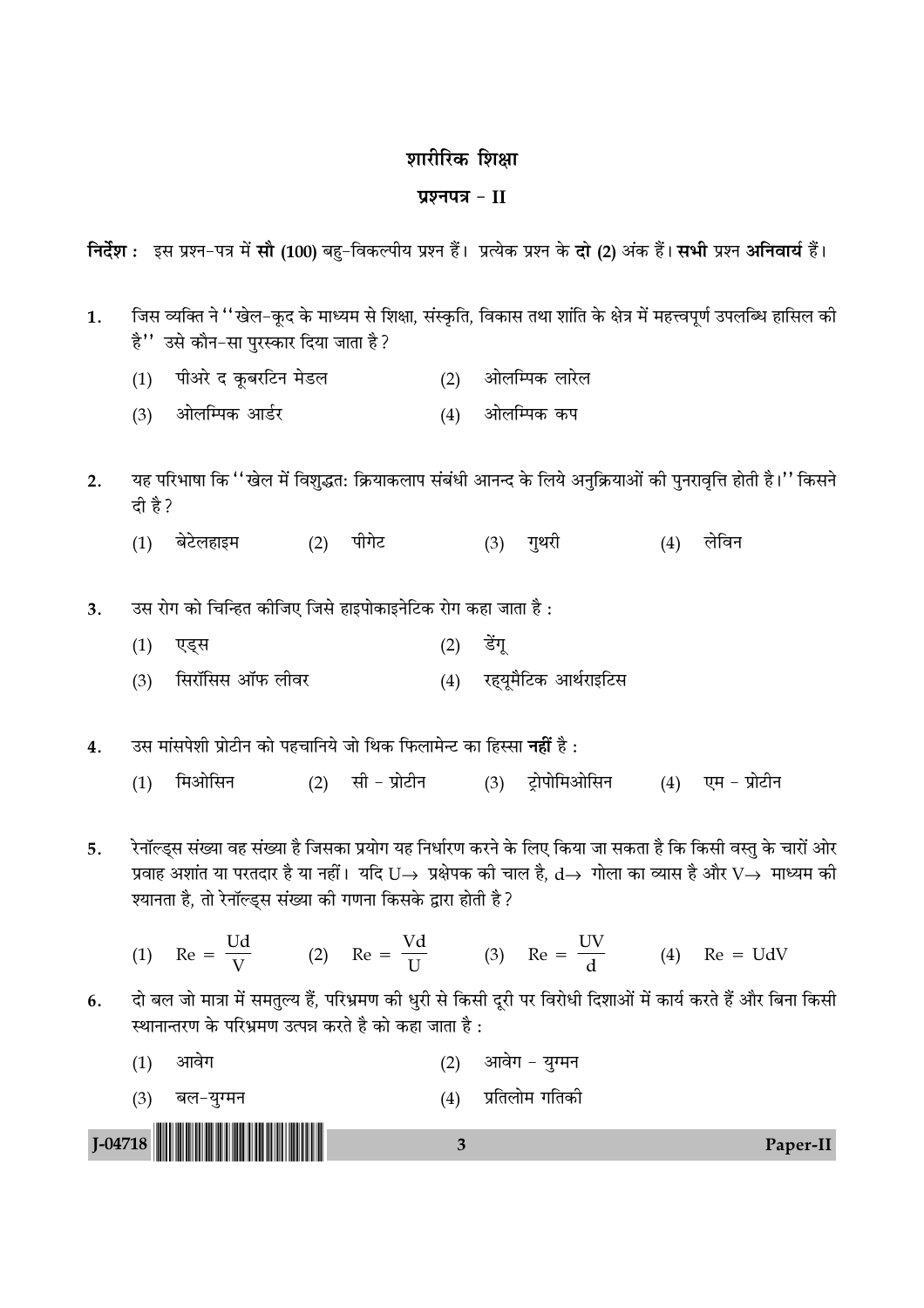- 7. Negatively accelerated learning curve is also called :
	- (1) Convex Curve (2) Concave Convex Curve
	- (3) Concave Curve (4) Convex Concave Curve

8. Moment to moment changes in perceived physiological activation is called :

- (1) Trait anxiety (2) Cognitive state anxiety
- (3) Tension (4) Somatic state anxiety
- 9. The ecology of teaching and learning in physical education helps to understand :
	- (1) Dynamics of work setting
	- (2) Teaching methodology
	- (3) Social efficiency of teacher and student
	- (4) Supervision methods
- 10. All antibodies are compounds made up of :
	- (1) Poly peptide chains (2) Mineral Corticords
	- (3) Triglycerides (4) Disacharide Chains

11. The amount of Carbohydrate to be consumed one hour prior to exercise is :

- (1) 1 gram of Carbohydrate per kilogram of body weight
- (2) 2 grams of Carbohydrate per kilogram of body weight
- (3) 2.5 grams of Carbohydrate per kilogram of body weight
- (4) 3 grams of Carbohydrate per kilogram of body weight
- 12. While the trainees practice a movement repeatedly and the coach constantly supervises, helps and makes corrections, the method is termed as :
	- (1) Task method (2) Presentation method
	- (3) Co-operative method (4) Observation method
- 13. Which of the characteristics of sports training denotes the process of scientific observation, experimentation, analysis and synthesis ?
	- (1) Educational process (2) Planned and Systematic process
		-
- J-04718  $\begin{array}{|c|c|c|c|c|}\hline \rule{0pt}{1ex} \rule{0pt}{1ex} \rule{0pt}{1ex} \rule{0pt}{1ex} \rule{0pt}{1ex} \rule{0pt}{1ex} \rule{0pt}{1ex} \rule{0pt}{1ex} \rule{0pt}{1ex} \rule{0pt}{1ex} \rule{0pt}{1ex} \rule{0pt}{1ex} \rule{0pt}{1ex} \rule{0pt}{1ex} \rule{0pt}{1ex} \rule{0pt}{1ex} \rule{0pt}{1ex} \rule{0pt}{1ex} \rule{0pt}{1ex} \rule{0pt}{1ex} \rule{0pt}{1ex} \rule{0$
- (3) Process of perfection (4) Scientific process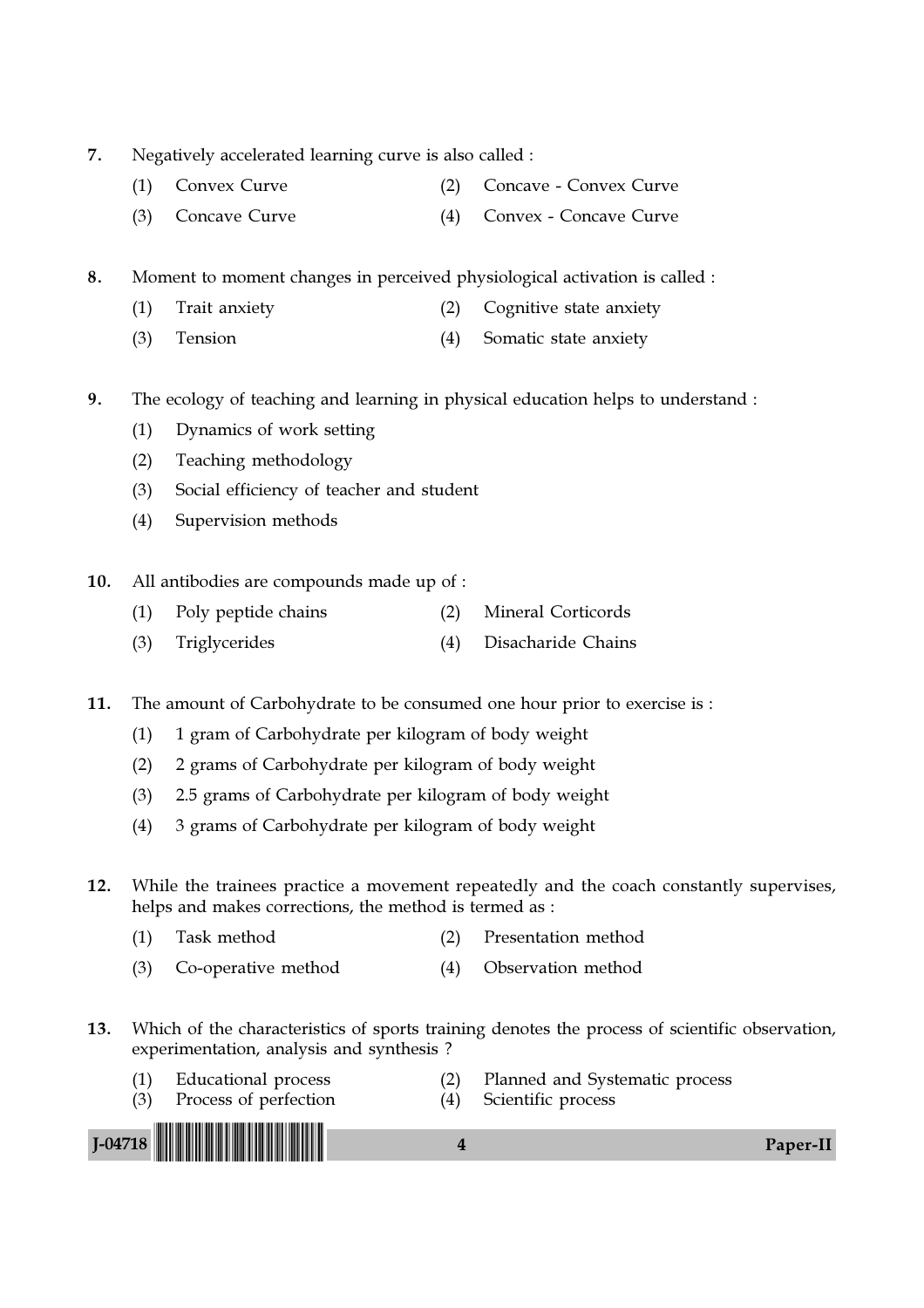| J-04718 |                                                    |                                                                                         | 5   | Paper-II                                                                                                    |  |  |  |
|---------|----------------------------------------------------|-----------------------------------------------------------------------------------------|-----|-------------------------------------------------------------------------------------------------------------|--|--|--|
|         | (3)                                                | पूर्णता की प्रक्रिया                                                                    | (4) | वैज्ञानिक प्रक्रिया                                                                                         |  |  |  |
|         | (1)                                                | शैक्षिक प्रक्रिया                                                                       | (2) | नियोजित और व्यवस्थित प्रक्रिया                                                                              |  |  |  |
|         | करता है ?                                          |                                                                                         |     |                                                                                                             |  |  |  |
| 13.     |                                                    |                                                                                         |     | खेलकूद प्रशिक्षण की कौन–सी विशेषता वैज्ञानिक अवलोकन, प्रयोग, विश्लेषण और संश्लेषण की प्रक्रिया को निर्दिष्ट |  |  |  |
|         | (3)                                                | सहयोग विधि                                                                              | (4) | अवलोकन विधि                                                                                                 |  |  |  |
|         | (1)                                                | कार्य विधि                                                                              | (2) | प्रस्तुतीकरण विधि                                                                                           |  |  |  |
|         |                                                    | और त्रुटि सुधार करता है, तो इस विधि को कहा जाता है :                                    |     |                                                                                                             |  |  |  |
| 12.     |                                                    |                                                                                         |     | जब कोई प्रशिक्षु किसी संचलन का बार-बार अभ्यास करता है और कोच निरंतर पर्यवेक्षण करता है, सहायता करता है      |  |  |  |
|         | (4)                                                | शरीर के प्रति किलो वजन पर 3 ग्राम कार्बोहाइड्रेट                                        |     |                                                                                                             |  |  |  |
|         | (3)                                                | शरीर के प्रति किलो वजन पर 2.5 ग्राम कार्बोहाइड्रेट                                      |     |                                                                                                             |  |  |  |
|         | (2)                                                | शरीर के प्रति किलो वजन पर 2 ग्राम कार्बोहाइड्रेट                                        |     |                                                                                                             |  |  |  |
|         | (1)                                                | शरीर के प्रति किलो वजन पर 1 ग्राम कार्बोहाइड्रेट                                        |     |                                                                                                             |  |  |  |
| 11.     |                                                    | अभ्यास से एक घंटा पहले उपभोग की जानेवाली कार्बोहाइड्रेट की मात्रा है :                  |     |                                                                                                             |  |  |  |
|         | (3)                                                | ट्राइग्लिसराइड                                                                          | (4) | डाइसैकेराइड कड़ी                                                                                            |  |  |  |
|         | (1)                                                | पॉलिपेप्टाइड कड़ी                                                                       | (2) | खनिज कॉर्टिकॉर्ड्स                                                                                          |  |  |  |
| 10.     |                                                    |                                                                                         |     |                                                                                                             |  |  |  |
|         |                                                    |                                                                                         |     |                                                                                                             |  |  |  |
|         | (4)                                                | पर्यवेक्षण विधि                                                                         |     |                                                                                                             |  |  |  |
|         | (2)<br>(3)                                         | शिक्षक और छात्र की सामाजिक दक्षता                                                       |     |                                                                                                             |  |  |  |
|         | (1)                                                | कार्य व्यवस्था के आयाम<br>अध्यापन प्रणाली विज्ञान                                       |     |                                                                                                             |  |  |  |
| 9.      |                                                    |                                                                                         |     | शारीरिक शिक्षा में अध्यापन और अधिगम की पारिस्थितिकी _____________ समझने में सहायता करता है।                 |  |  |  |
|         | (3)                                                | तनाव                                                                                    |     | (4) कायिक स्थिति दुश्चिंता                                                                                  |  |  |  |
|         | (1)                                                | विशेषता दुश्चिंता                                                                       | (2) | संज्ञानात्मक स्थित दुश्चिंता                                                                                |  |  |  |
| 8.      |                                                    | प्रत्यक्षज्ञानात्मक शारीरिक क्रियात्मक सक्रियण में क्षण-क्षण परिवर्तनों को कहा जाता है: |     |                                                                                                             |  |  |  |
|         | (3)                                                | अवतल वक्र                                                                               | (4) | उत्तल – अवतल वक्र                                                                                           |  |  |  |
|         | (1)                                                | उत्तल वक्र                                                                              | (2) | अवतल – उत्तल वक्र                                                                                           |  |  |  |
| 7.      | नकारात्मक त्वरित अधिगम वक्र को यह भी कहा जाता है : |                                                                                         |     |                                                                                                             |  |  |  |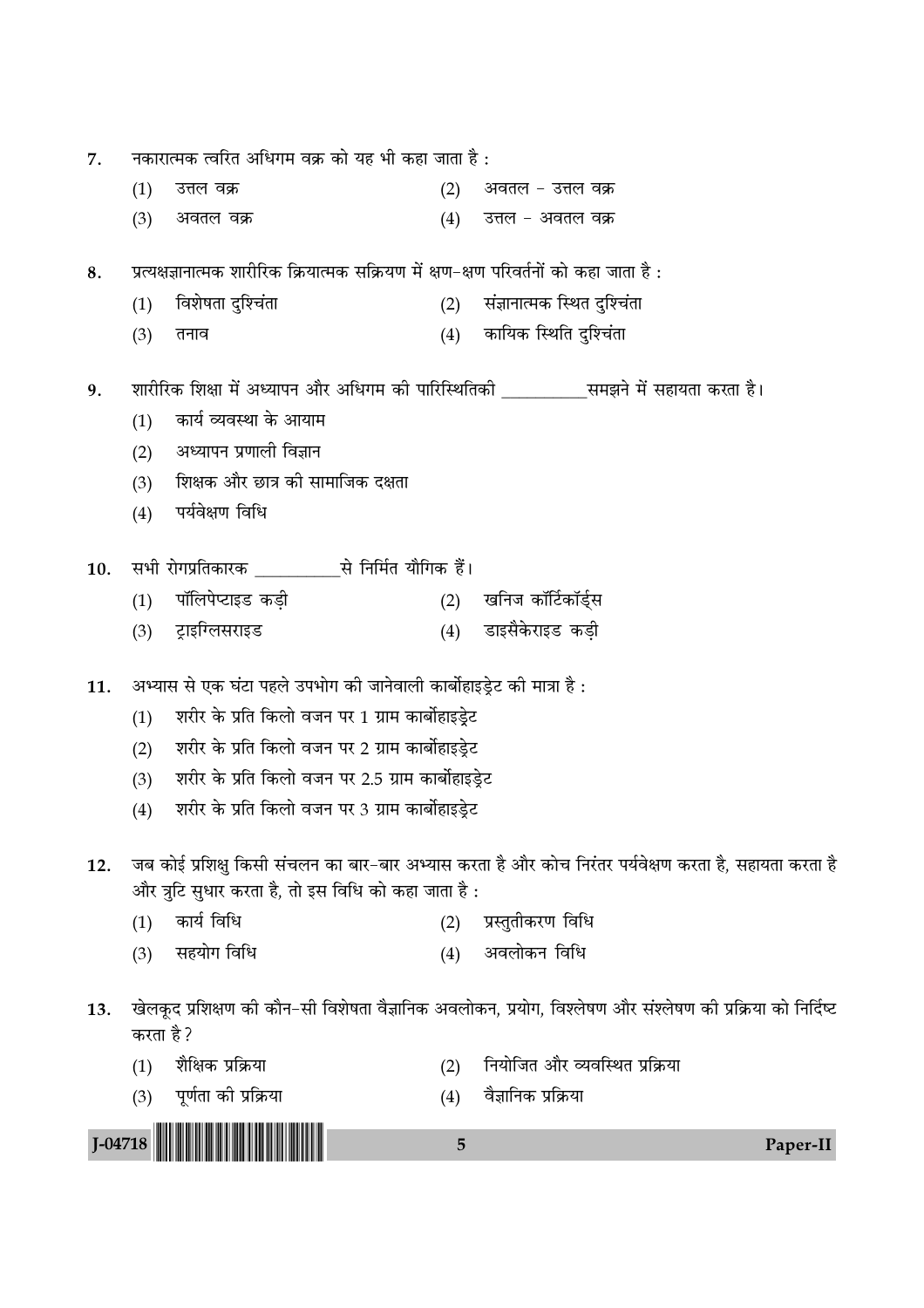- 14. Hypotheses in qualitative research studies usually :
	- (1) Are never used
	- (2) Are often generated as the data are collected, interpreted and analysed
	- (3) Are always selected after the research study has been completed
	- (4) Are very specific and stated prior to beginning the study

15. A type of sampling used in qualitative research that involves selecting cases that disconfirm the researcher's expectations and generalizations is referred to as :

- (1) Extreme case sampling (2) Negative- case sampling
- (3) Critical case sampling (4) Typical case sampling

16. Which evaluation promotes high levels of learning among all the students and pinpoints areas where further development and learning are needed ?

- (1) Formative evaluation (2) Summative evaluation
- (3) Subjective evaluation (4) Objective evaluation
- 17. If we have a test of 50 items with mean of 30 and standard deviation of 6, what will be the reliability of the test using Kuder Richardson Method ?
	- (1)  $0.70$  (2)  $0.82$  (3)  $0.68$  (4)  $0.78$
- 18. The primary focus of supervision must watch :
	- (1) Learning Situation (2) Maintenance of Records
	- (3) Activity Programme (4) Competition Programme

19. The Intramural Programmes are an excellent grounds for :

- (1) Student Recreation (2) Basic Instructional Work
- (3) Talent Identification (4) Skill Development

20. "Play" Theories are :

- (a) Catharsis Theory (b) Attribution Theory
- (c) Psycho-analytic Theory (d) Social Learning Theory
- Code :
- J-04718  $\begin{array}{|c|c|c|c|c|}\hline \rule{0pt}{1ex}\rule{0pt}{1ex}\rule{0pt}{1ex}\rule{0pt}{1ex}\rule{0pt}{1ex}\rule{0pt}{1ex}\rule{0pt}{1ex}\rule{0pt}{1ex}\rule{0pt}{1ex}\rule{0pt}{1ex}\rule{0pt}{1ex}\rule{0pt}{1ex}\rule{0pt}{1ex}\rule{0pt}{1ex}\rule{0pt}{1ex}\rule{0pt}{1ex}\rule{0pt}{1ex}\rule{0pt}{1ex}\rule{0pt}{1ex}\rule{0pt}{1ex}\rule{0pt}{1ex}\rule{0pt}{1ex}\rule{0pt}{1ex}\rule{0pt}{1ex}\$
- - (1) (a), (c) (2) (b), (d) (3) (a), (b) (4) (c), (d)
		-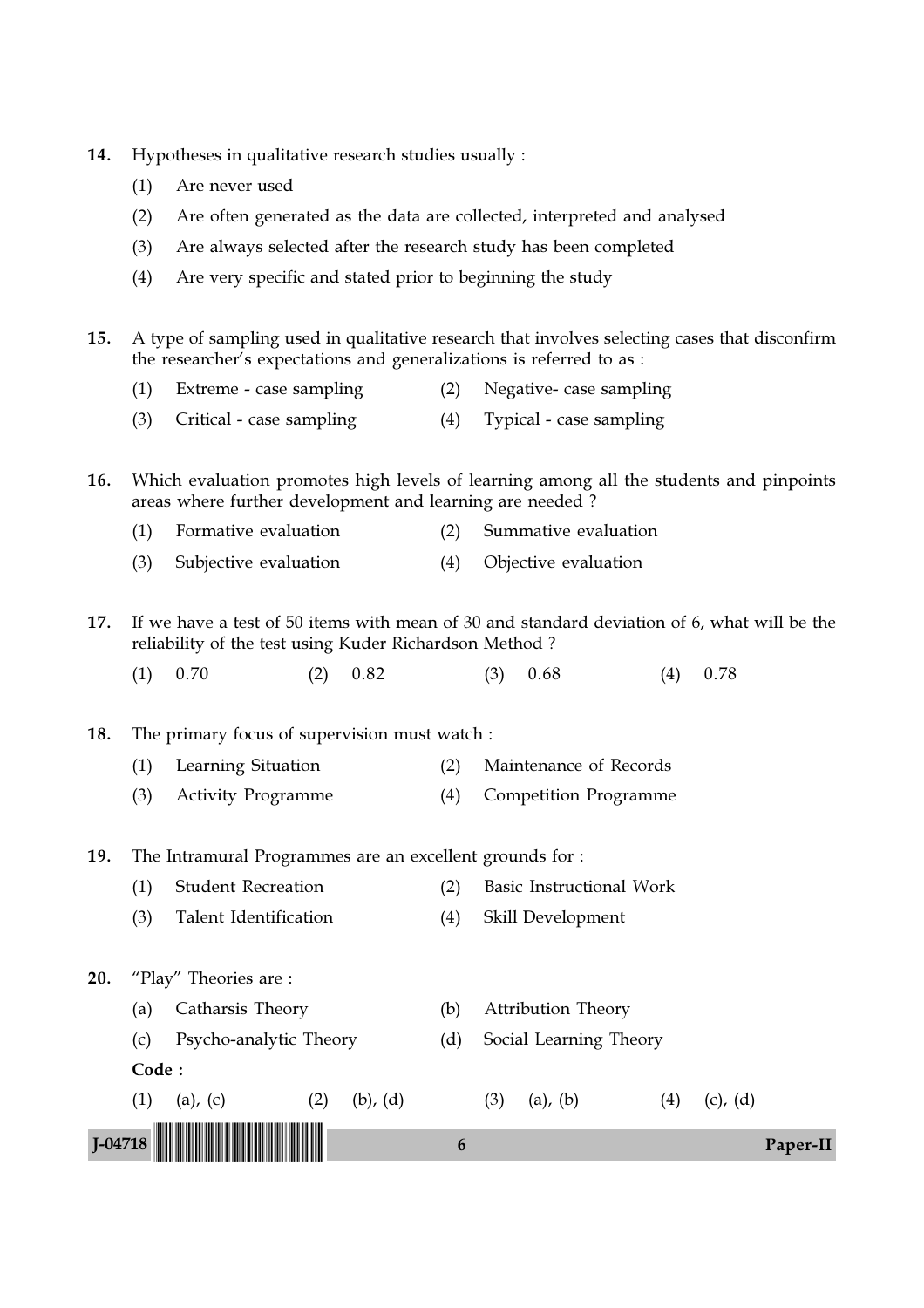| 14. |  |  | ंगुणात्मक शोध अध्ययनों में सामान्यत: प्राक्कल्पना : |  |
|-----|--|--|-----------------------------------------------------|--|
|     |  |  |                                                     |  |

- कभी प्रयोग नहीं किए जाते।  $(1)$
- बहुधा सृजित किए जाते हैं क्योंकि आंकड़ों का संग्रहण, व्याख्या और विश्लेषण किया जाता है।  $(2)$
- शोध अध्ययन पूरा होने के पश्चात् सदैव चुने जाते हैं।  $(3)$
- अत्यन्त ही विशिष्ट होते हैं और अध्ययन प्रारम्भ करने से पहले बताए जाते हैं।  $(4)$
- गुणात्मक शोध में प्रयुक्त एक प्रकार का प्रतिचयन जिसमें उन मामलों का चयन शामिल होता है जो शोधकर्त्ता की 15. आशाओं और सामान्यीकरण की पुष्टि नहीं करते है को कहा जाता है :
	- (1) अतिशय मामला प्रतिचयन (2) नकारात्मक - मामला प्रतिचयन
	- आलोचनात्मक मामला प्रतिचयन  $(4)$  लाक्षणिक – मामला प्रतिचयन  $(3)$

कौन–सा मूल्यांकन सभी छात्रों के बीच सीखने के उच्च स्तरों को बढ़ावा देता है तथा उन क्षेत्रों को इंगित करता हैं जहाँ और 16. विकास तथा सीखने की आवश्यकता है?

- रचनात्मक मूल्यांकन (2) संकलित मूल्यांकन  $(1)$
- (3) विषयनिष्ठ मूल्यांकन (4) वस्तुनिष्ठ मूल्यांकन

यदि हमें 50 मदों का परीक्षण करना है जिसका माध्य 30 और मानक विचलन 6 है, कुदर रिचर्डसन पद्धति का प्रयोग 17. करते हुए परीक्षण की विश्वसनीयता क्या होगी ?

 $(1)$  0.70  $(2)$  0.82  $(3)$  0.68  $(4)$  0.78

पर्यवेक्षण का प्राथमिक ध्यान \_\_\_\_\_\_\_\_\_\_ देखना होगा। 18.

- सीखने की स्थिति (2) रिकॉर्डों का रख-रखाव  $(1)$
- कार्यकलाप कार्यक्रम (4) प्रतियोगिता कार्यक्रम  $(3)$

#### अंत:प्राचीर कार्यक्रम \_\_\_\_\_\_\_\_\_\_ के लिए उत्कृष्ट आधार हैं। 19.

- छात्र मनोरंजन मूल अनुदेशात्मक कार्य  $(1)$  $(2)$
- प्रतिभा पहचान (4) कौशल विकास  $(3)$
- $"$ प्ले $"$  सिद्धान्त हैं: 20.
	- (a) विरेचन सिद्धान्त
	- (c) मनोविश्लेषणात्मक सिद्धान्त
	- कूट :

 $J - 04718$ 

सामाजिक अधिगम सिद्धान्त  $(d)$ 

(b) गुणरोपण सिद्धान्त

- $(1)$  (a), (c)  $(2)$  $(b)$ ,  $(d)$  $(3)$  (a), (b)  $(4)$  (c), (d)
	- $\overline{7}$ Paper-II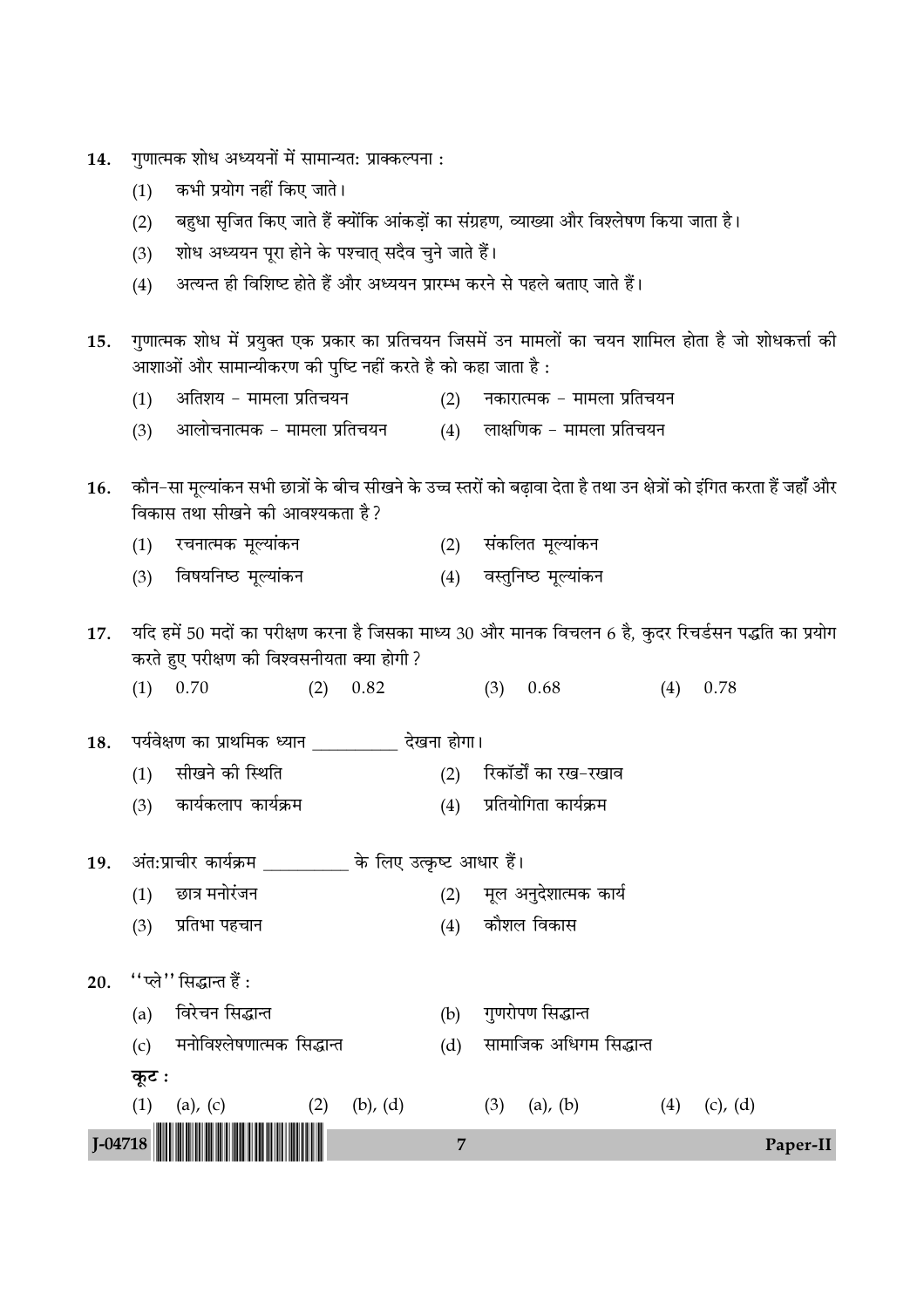- 21. Which of the following are correct ?
	- (a) First Winter Olympic were organised in 1928 at Chamonix, France
	- (b) Concept of Youth Olympic Games was given by Johann Rosenzopf in 1998
	- $(c)$ I<sup>st</sup> Winter Youth Olympic were conduced in 2012, Innsbruck (Austria)
	- $(d)$ I<sup>st</sup> Summer Youth Olympic were conduced in 2008, Singapore

Code :

- (1) (a), (b) and (c)  $(2)$  (b) and (c)
- (3) (a), (c) and (d) (4) (a), (b), (c) and (d)

22. Identify from the followings which are thermotherapy modalities :

- (a) Commercial gel (b) Hydrocolator Packs
- (c) Ultrasound (d) Vibration
- (e) TENS (f) Diathermy

Find the correct answer from the code given below :

- (1) (a), (c), (e) (2) (b), (d), (f) (3) (a), (e), (f) (4) (b), (c), (f)
- 23. Pulmonary ventilation of a person, irrespective of gender, depending on :
	- (a) Vital capacity
	- (b) Tidal volume
	- (c) Heart rate
	- (d) Respiratory rate
	- (e) Stroke volume

Find the correct answer from the code given below :

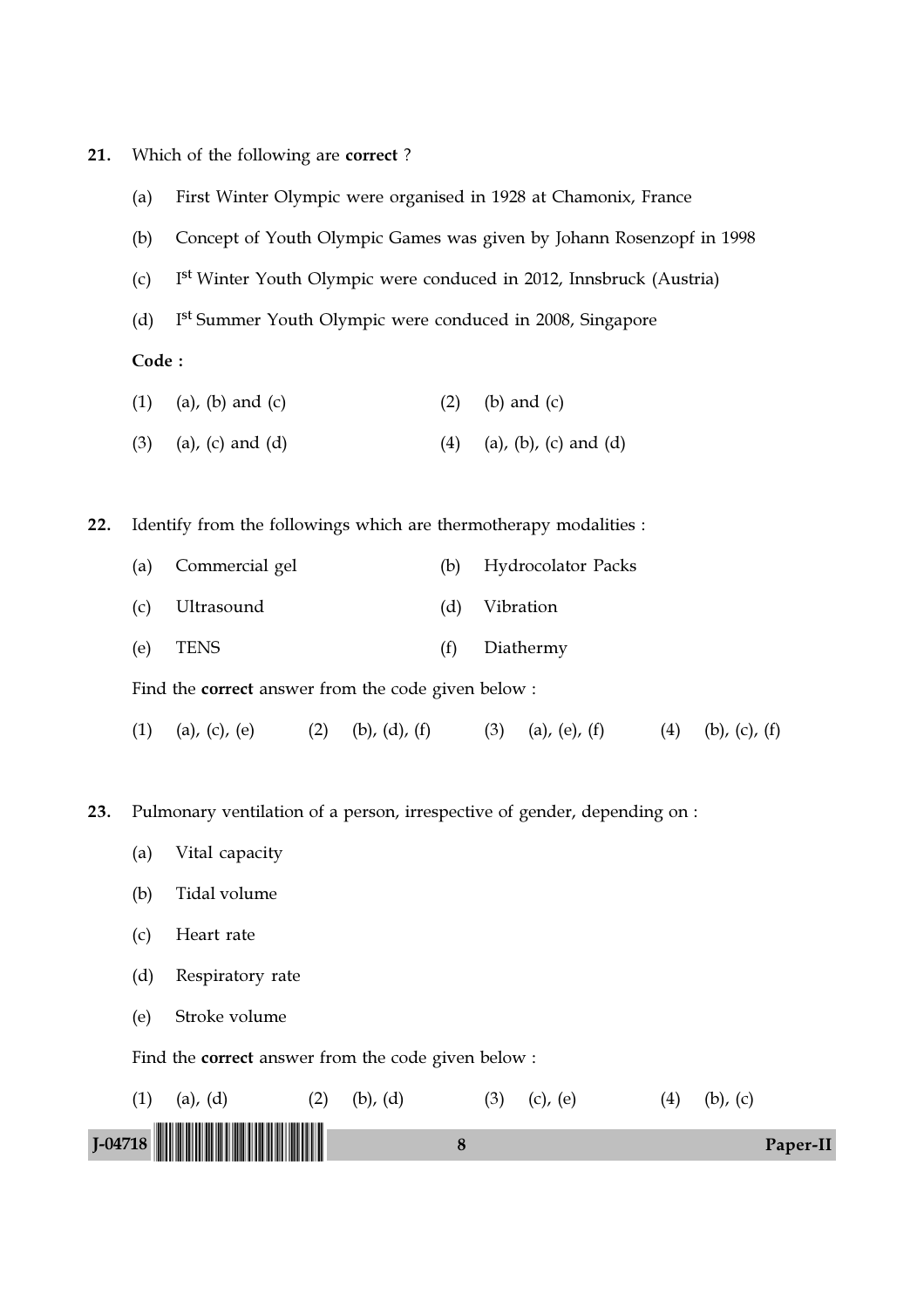| 21.     |                                                           |                                                                                                                    | निम्नलिखित में से कौन <b>सही</b> है? |                             |     |           |                          |     |                       |          |
|---------|-----------------------------------------------------------|--------------------------------------------------------------------------------------------------------------------|--------------------------------------|-----------------------------|-----|-----------|--------------------------|-----|-----------------------|----------|
|         | (a)                                                       | पहला शीतकालीन ओलम्पिक खेलों का आयोजन वर्ष 1928 में चेमोनिक्स, फ्रांस में हुआ था।                                   |                                      |                             |     |           |                          |     |                       |          |
|         | (b)                                                       | युवा ओलम्पिक की अवधारणा वर्ष 1998 में जोहान्न रोजनजोफ ने दी थी।                                                    |                                      |                             |     |           |                          |     |                       |          |
|         | (c)                                                       | पहला शीतकालीन युवा ओलम्पिक खेलों (विंटर यूथ ओलम्पिक) वर्ष 2012 में इन्सब्रक (आस्ट्रिया) में<br>आयोजित किया गया था। |                                      |                             |     |           |                          |     |                       |          |
|         | (d)                                                       | प्रथम ग्रीष्म कालीन युवा ओलम्पिक खेलों का आयोजन वर्ष 2008 में सिंगापुर में हुआ था।                                 |                                      |                             |     |           |                          |     |                       |          |
|         | कूट :                                                     |                                                                                                                    |                                      |                             |     |           |                          |     |                       |          |
|         | (1)                                                       | (a), (b) और (c)                                                                                                    |                                      |                             | (2) |           | (b) और (c)               |     |                       |          |
|         |                                                           | $(3)$ (a), (c) और (d)                                                                                              |                                      |                             |     |           | (4) (a), (b), (c) और (d) |     |                       |          |
| 22.     | निम्नलिखित में से थर्मोथिरैपी प्रविधियों की पहचान कीजिए : |                                                                                                                    |                                      |                             |     |           |                          |     |                       |          |
|         | (a)                                                       | वाणिज्यिक जेल                                                                                                      |                                      |                             | (b) |           | हाइड्रोकोलेटर पैक्स      |     |                       |          |
|         | (c)                                                       | अल्ट्रासाउन्ड                                                                                                      |                                      |                             | (d) | स्पन्दन   |                          |     |                       |          |
|         | (e)                                                       | टी.ई.एन.एस.                                                                                                        |                                      |                             | (f) | डायाथर्मी |                          |     |                       |          |
|         |                                                           | निम्नलिखित कूट से <b>सही</b> उत्तर का पता लगाइयें :                                                                |                                      |                             |     |           |                          |     |                       |          |
|         | (1)                                                       | $(a)$ , $(c)$ , $(e)$                                                                                              |                                      | $(2)$ $(b)$ , $(d)$ , $(f)$ |     | (3)       | (a), (e), (f) $(4)$      |     | $(b)$ , $(c)$ , $(f)$ |          |
| 23.     |                                                           | किसी व्यक्ति का फुफ्फुसीय संवातन लिंग के निरपेक्ष ___________ पर निर्भर करता है।                                   |                                      |                             |     |           |                          |     |                       |          |
|         | (a)                                                       | महत्वपूर्ण क्षमता                                                                                                  |                                      |                             |     |           |                          |     |                       |          |
|         | (b)                                                       | ज्वारीय परिमाण                                                                                                     |                                      |                             |     |           |                          |     |                       |          |
|         | (c)                                                       | हृदय गति                                                                                                           |                                      |                             |     |           |                          |     |                       |          |
|         | (d)                                                       | श्वॉस गति                                                                                                          |                                      |                             |     |           |                          |     |                       |          |
|         | (e)                                                       | आघात परिमाण                                                                                                        |                                      |                             |     |           |                          |     |                       |          |
|         |                                                           | निम्नलिखित कूट से सही उत्तर का पता लगाइये।                                                                         |                                      |                             |     |           |                          |     |                       |          |
|         | (1)                                                       | $(a)$ , $(d)$                                                                                                      | (2)                                  | $(b)$ , $(d)$               |     | (3)       | $(c)$ , $(e)$            | (4) | $(b)$ , $(c)$         |          |
| J-04718 |                                                           |                                                                                                                    |                                      |                             | 9   |           |                          |     |                       | Paper-II |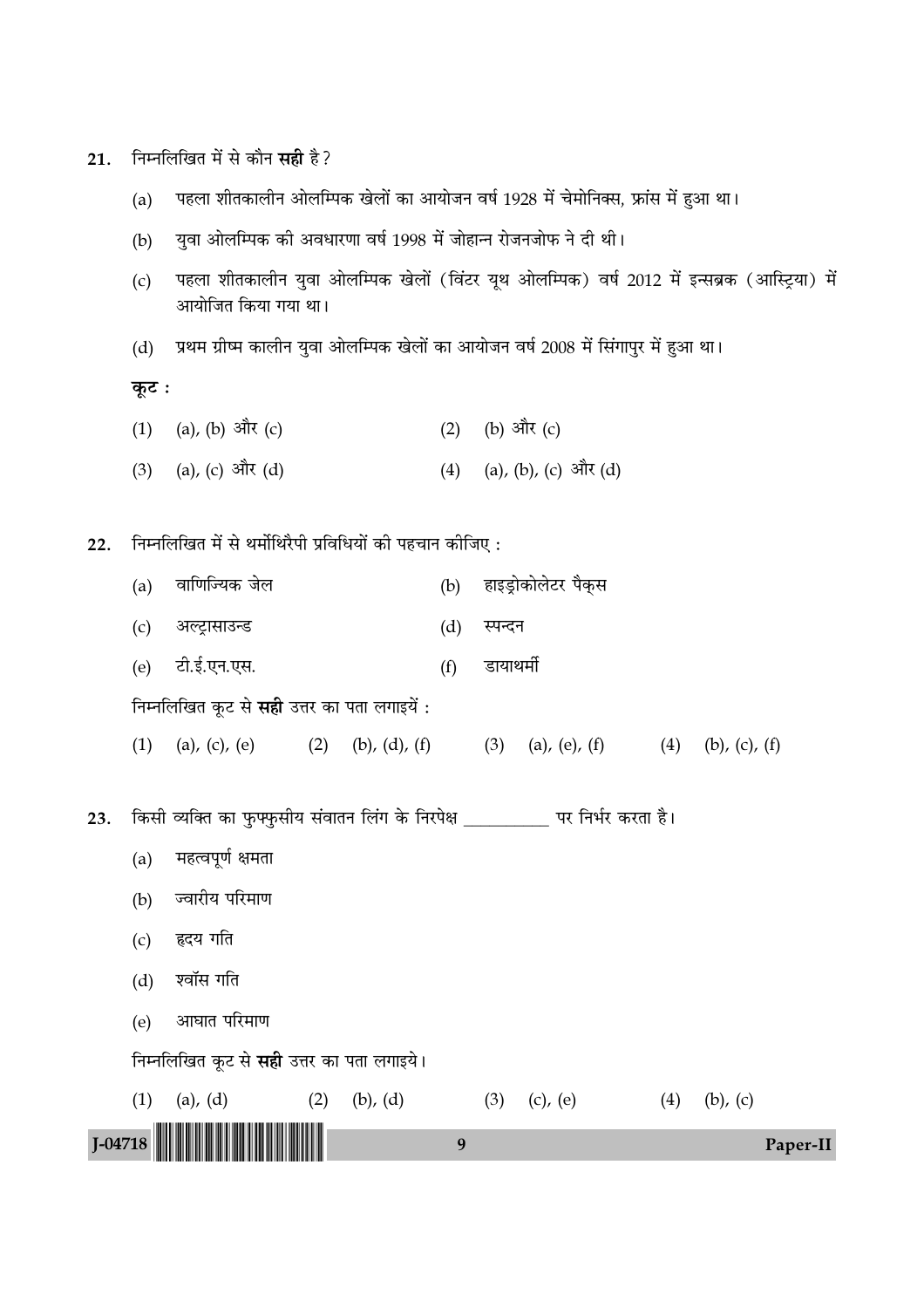- 24. Which of the followings are correct ?
	- (a) The sciatic nerve is the largest and longest nerve in the human body.
	- (b) Lateral movements of the femur are facilitated by lateral tilt of the pelvis toward the opposite side.
	- (c) The hamstrings contribute to both hip extension and knee flexion.

#### Code :

- (1) (a) and (b) are correct (2) (b) and (c) are correct
- (3) (a) and (c) are correct  $(4)$  (a), (b) and (c) are correct
- 25. Which of the following is/are correct ?
	- (a) Moment of force is the force multiplied by the perpendicular distance between the line of action of the force and the axis of rotation.
	- (b) Tuberosities and condyles near joint axes decreases the lever arms of muscle.
	- (c) The radial tuberosity and capitulum of the humerus increase the mechanical advantage.

#### Code :

- (1) (a) and (b) are correct (2) (b) and (c) are correct
- (3) (a) and (c) are correct  $(4)$  (a), (b) and (c) are correct

#### 26. Personal factors of state anxiety are :

- (a) Cognitive appraisal (b) Competition
- (c) Expectation (d) Coping style
- Code :

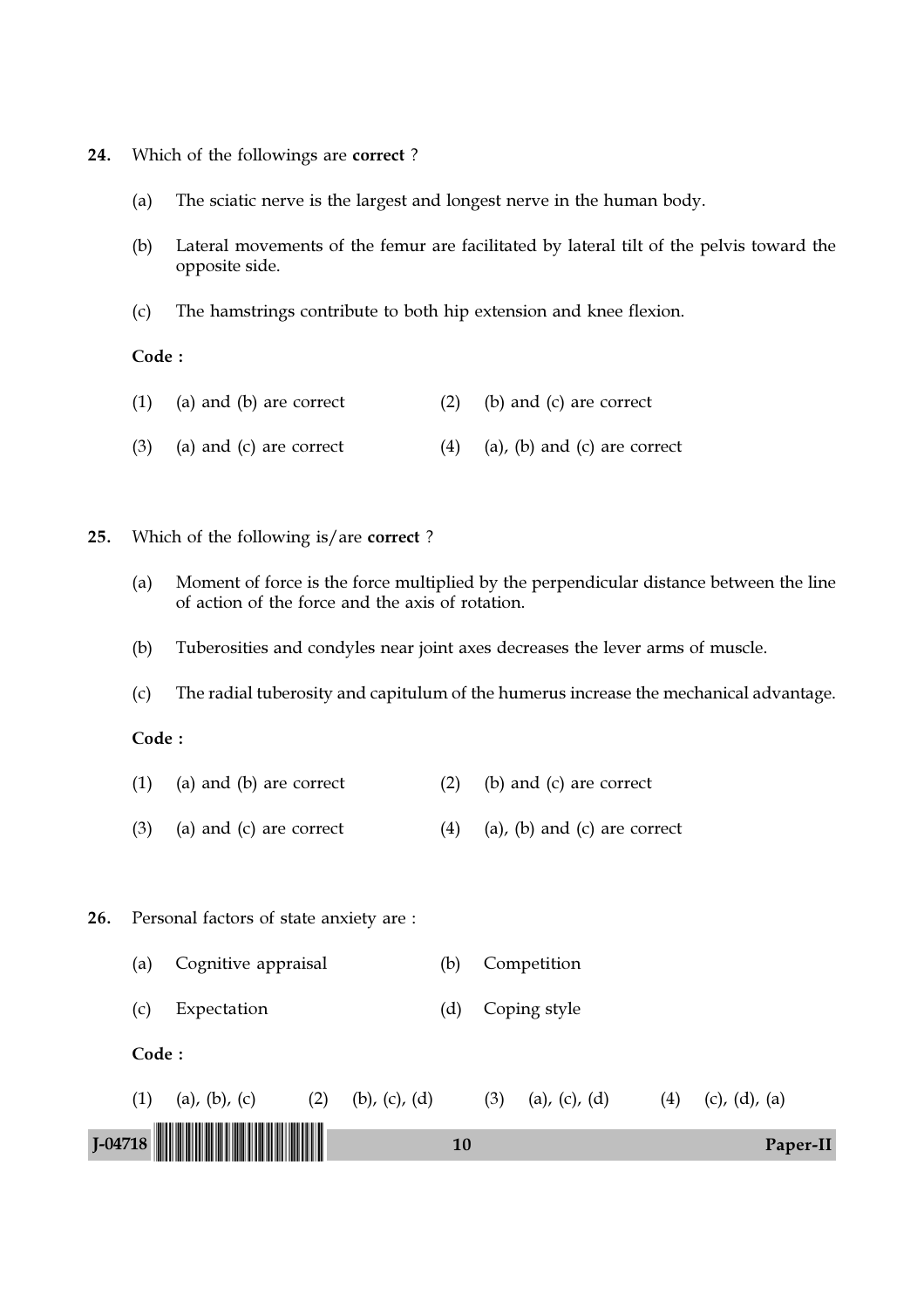- निम्नलिखित में से कौन-से **सही** हैं? 24.
	- मानव शरीर में सियाटिक स्नायु सबसे बड़ी और लंबी स्नायु हैं।  $(a)$
	- फीमर की पार्श्विक गति विपरीत दिशा के श्रोाणि के पार्श्विक झुकाव के कारण सुविधाजनक होता है।  $(b)$
	- हैम्स्ट्रिंग्स कूल्हा विस्तार और घुटना आकुंचन दोनों में सहायता करते हैं।  $(c)$

#### कूट :

- (a) और (b) सही हैं। (b) और (c) सही हैं।  $(1)$  $(2)$
- (a) और (c) सही हैं। (4) (a), (b) और (c) सही हैं।  $(3)$
- निम्नलिखित में से कौन-सा **सही** है? 25.
	- बल का संवेग वह बल है जो बल के कार्य की रेखा और परिभ्रमण की धुरी के बीच अभिलम्ब दूरी से गुणित  $(a)$ होता है।
	- ज्वाइंट एक्सेस के समीप ट्यूबरोसाइटीज और कॉन्डाइल्स मांसपेशी के उत्तोलक भुजाओं को कम करते हैं।  $(b)$
	- ह्यूमेरस का कैपिटुलम और रेडियल ट्यूबरोसिटी यांत्रिकी लाभ में वृद्धि करते हैं।  $(c)$

## कूट :

- (a) और (b) सही हैं। (2) (b) और (c) सही हैं।  $(1)$
- (3) (a) और (c) सही हैं। (4) (a), (b) और (c) सही हैं।
- दुश्चिंता की स्थिति के व्यक्तिगत कारक हैं: 26.
	- संज्ञानात्मक मूल्यांकन प्रतियोगिता  $(a)$  $(b)$ 
		- सामना कर सकने की शैली प्रत्याशा  $(d)$



 $(c)$ 

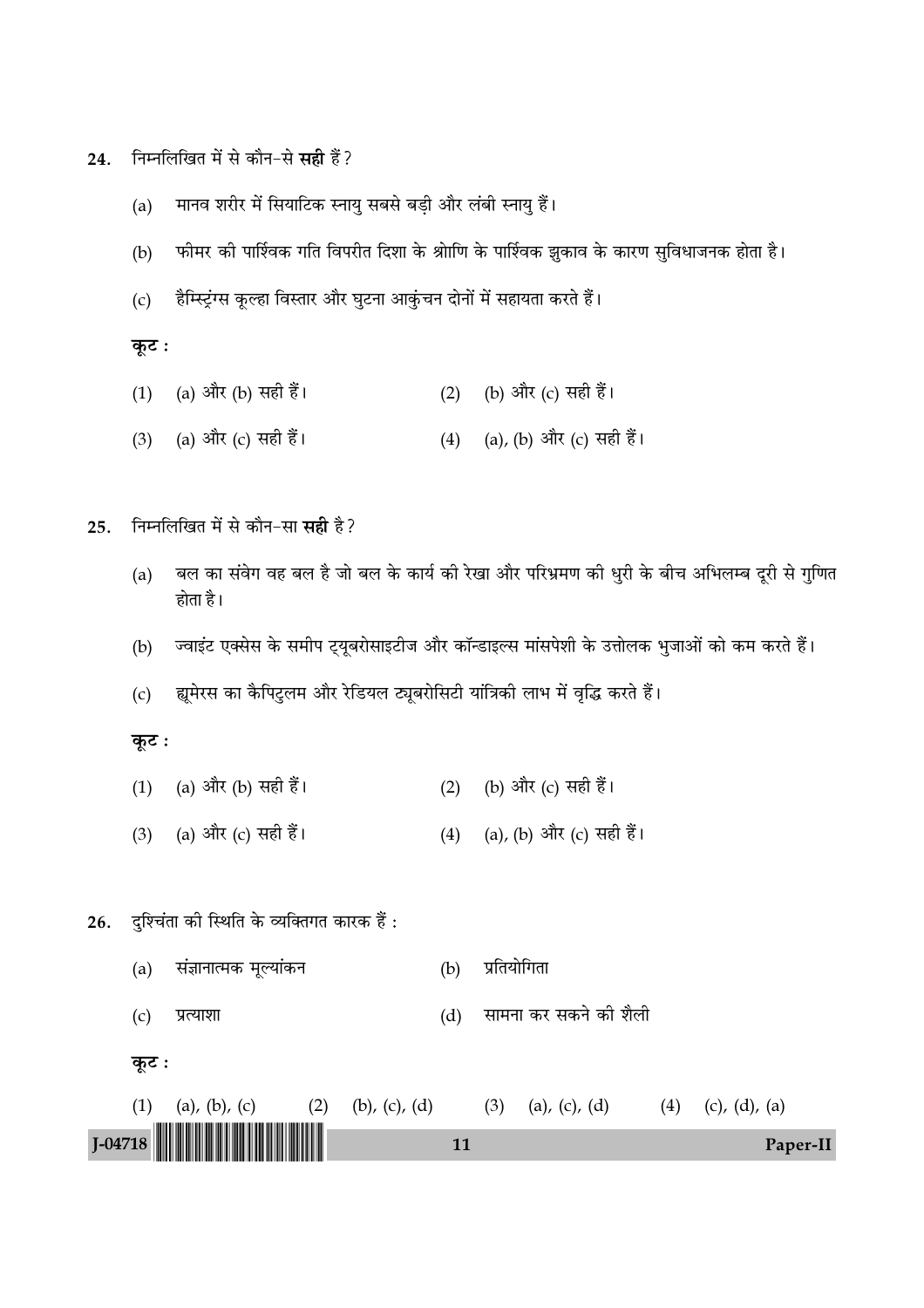27. Carron has identified two basic ways for conceptualizing the leadership process :

| (a)   | Social System |     | (b)           |     | Influence System    |               |     |               |
|-------|---------------|-----|---------------|-----|---------------------|---------------|-----|---------------|
| (c)   | Power System  |     |               | (d) | Emergence of Leader |               |     |               |
| Code: |               |     |               |     |                     |               |     |               |
| (1)   | $(b)$ , $(c)$ | (2) | $(a)$ , $(d)$ |     | (3)                 | $(a)$ , $(b)$ | (4) | $(c)$ , $(d)$ |

28. Primarily Teaching/Learning in physical education can be viewed by three interactive task systems :

| (a)   | Student-social system     | (b) | Organisational task system |
|-------|---------------------------|-----|----------------------------|
| (c)   | Instructional task system | (d) | Evaluation task system     |
| Code: |                           |     |                            |
| (1)   | (b), (d), (c)             | (2) | $(b)$ , $(c)$ , $(a)$      |
| (3)   | $(a)$ , $(b)$ , $(d)$     | (4) | $(a)$ , $(d)$ , $(c)$      |

- 29. Carbohydrate loading requires :
	- (a) Manipulation in diet
	- (b) Heavy exercise
	- (c) Dehydration
	- (d) Starvation
	- (e) Niacin Intake
	- Code :

| (a), (b), (c) | $(b)$ , $(c)$ , $(e)$ | $(b)$ , $(d)$ , $(e)$ | (a), (b), (d) |
|---------------|-----------------------|-----------------------|---------------|
|               |                       |                       |               |
| $J$ -04718    |                       |                       | Paper-II      |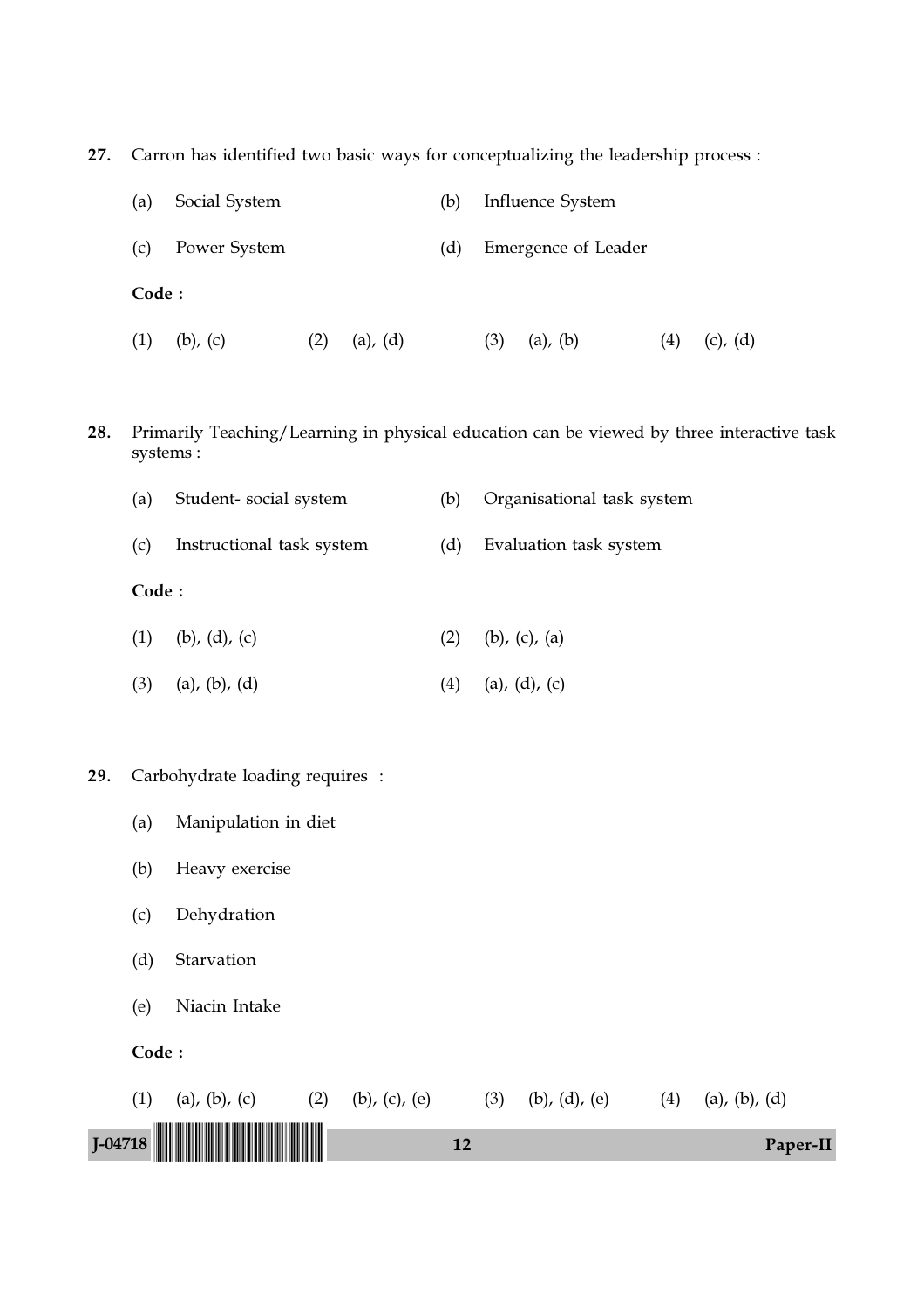27. कैरन ने नेतृत्व प्रक्रिया की अवधारणा तैयार करने के लिए दो बुनियादी तरीकों की पहचान की है :

|     | (a)   | सामाजिक प्रणाली                                                                                          |                | (b) | प्रभाव प्रणाली              |     |               |  |
|-----|-------|----------------------------------------------------------------------------------------------------------|----------------|-----|-----------------------------|-----|---------------|--|
|     | (c)   | शक्ति प्रणाली                                                                                            |                | (d) | नेता का प्रादुर्भाव         |     |               |  |
|     | कूट : |                                                                                                          |                |     |                             |     |               |  |
|     | (1)   | $(b)$ , $(c)$                                                                                            | $(2)$ (a), (d) |     | $(3)$ (a), (b)              | (4) | $(c)$ , $(d)$ |  |
|     |       |                                                                                                          |                |     |                             |     |               |  |
| 28. |       | शारीरिक शिक्षा में अध्यापन/अधिगम को मुख्य रूप से तीन अन्तर्क्रियात्मक कार्य के रूप में देखा जा सकता है : |                |     |                             |     |               |  |
|     | (a)   | छात्र-सामाजिक प्रणाली                                                                                    |                | (b) | संगठनात्मक कार्य प्रणाली    |     |               |  |
|     | (c)   | अनुदेशात्मक कार्य प्रणाली                                                                                |                |     | (d) मूल्यांकन कार्य प्रणाली |     |               |  |
|     | कूट : |                                                                                                          |                |     |                             |     |               |  |
|     | (1)   | (b), $(d)$ , $(c)$                                                                                       |                | (2) | (b), $(c)$ , $(a)$          |     |               |  |
|     | (3)   | $(a)$ , $(b)$ , $(d)$                                                                                    |                | (4) | (a), $(d)$ , $(c)$          |     |               |  |
|     |       |                                                                                                          |                |     |                             |     |               |  |
| 29. |       | कार्बोहाइड्रेट भरण के लिए आवश्यकता होती हैं:                                                             |                |     |                             |     |               |  |
|     | (a)   | आहार में फेर-बदल                                                                                         |                |     |                             |     |               |  |
|     | (b)   | कठिन अभ्यास                                                                                              |                |     |                             |     |               |  |
|     | (c)   | निर्जलीकरण                                                                                               |                |     |                             |     |               |  |
|     |       |                                                                                                          |                |     |                             |     |               |  |

- (d) भुखमरी
- (e) नियासिन ग्रहण
- $\overline{\mathbf{z}}$ :

|     | $J$ -04718    |                   | 13 |                     | Paper-II            |  |
|-----|---------------|-------------------|----|---------------------|---------------------|--|
| (1) | (a), (b), (c) | (2) (b), (c), (e) |    | $(3)$ (b), (d), (e) | $(4)$ (a), (b), (d) |  |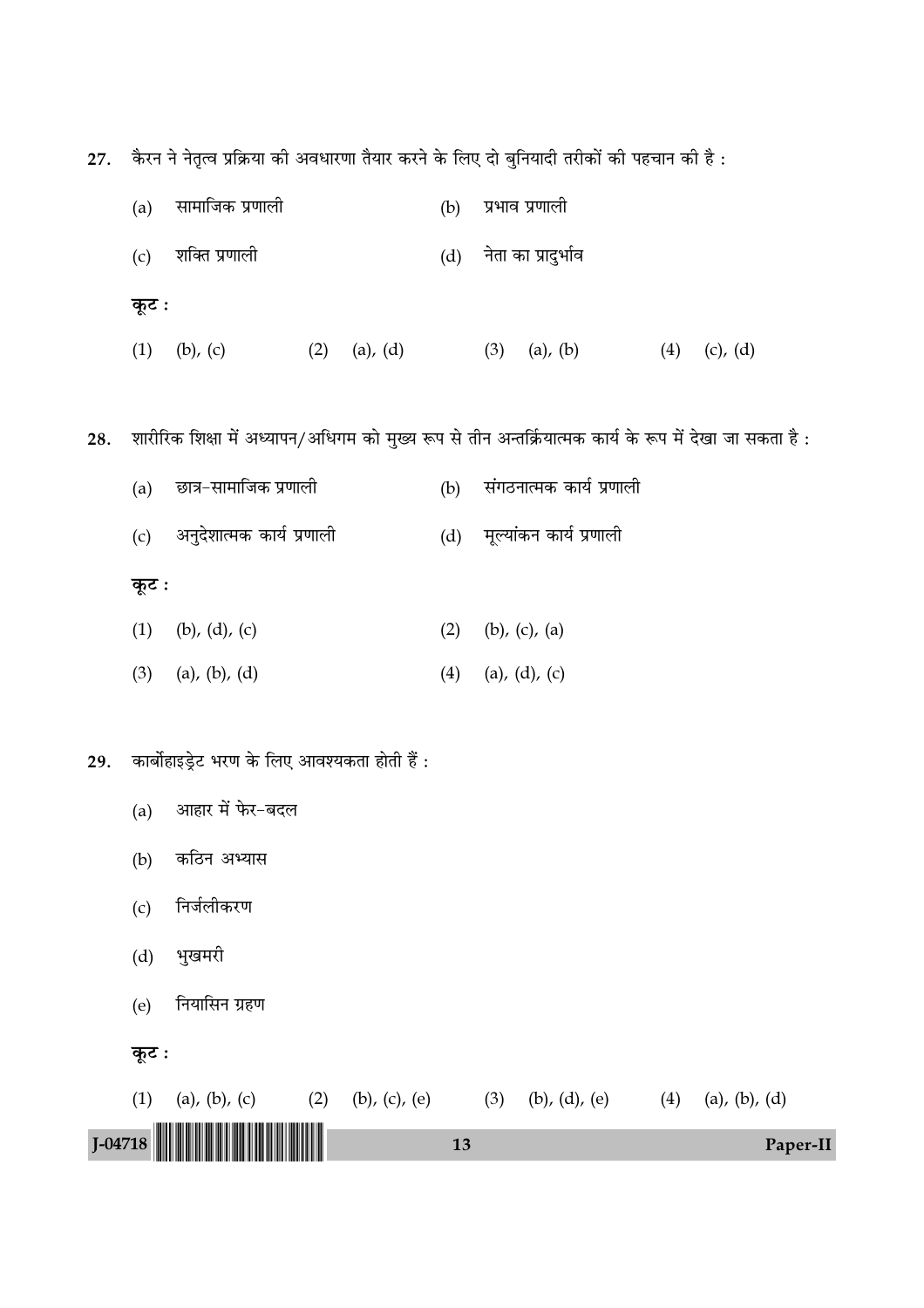30. Find the water soluble vitamins from the followings :

- (a) Vitamin A
- (b) Vitamin B
- (c) Vitamin K
- (d) Vitamin D
- (e) Vitamin C

Find the correct answer from the code given below :

- (1) (a), (b), (c) (2) (b), (e) (3) (b), (c) (4) (b), (d), (c)
- 31. Find out the correct combination of the significant changes that occur due to first metamorphosis.
	- (a) Arms and legs become longer.
	- (b) Basic movements are refined.
	- (c) Good emotional control develops.
	- (d) Gain in height.
	- (e) Coupling ability of simple movements is acquired.

#### Code :

| $(1)$ (a), (b), (c), (e) | (2) (a), (b), (d), (e) |
|--------------------------|------------------------|
| $(3)$ (b), (c), (d), (e) | (4) (a), (c), (d), (e) |

- 32. Find the correct combination of the principles of tactical preparation from the code given below :
	- (a) Creative self effort
	- (b) Formulation of a non-modifiable tactical plan
	- (c) Evaluation and assessment
	- (d) Observation and perception of task
	- (e) Unity of theory and practice

#### Code :

| $J$ -04718                | 14                     | Paper-II |
|---------------------------|------------------------|----------|
| (3)<br>(a), (c), (d), (e) | (4) (b), (c), (d), (e) |          |
| (1)<br>(a), (b), (c), (e) | (a), (b), (c), (d)     |          |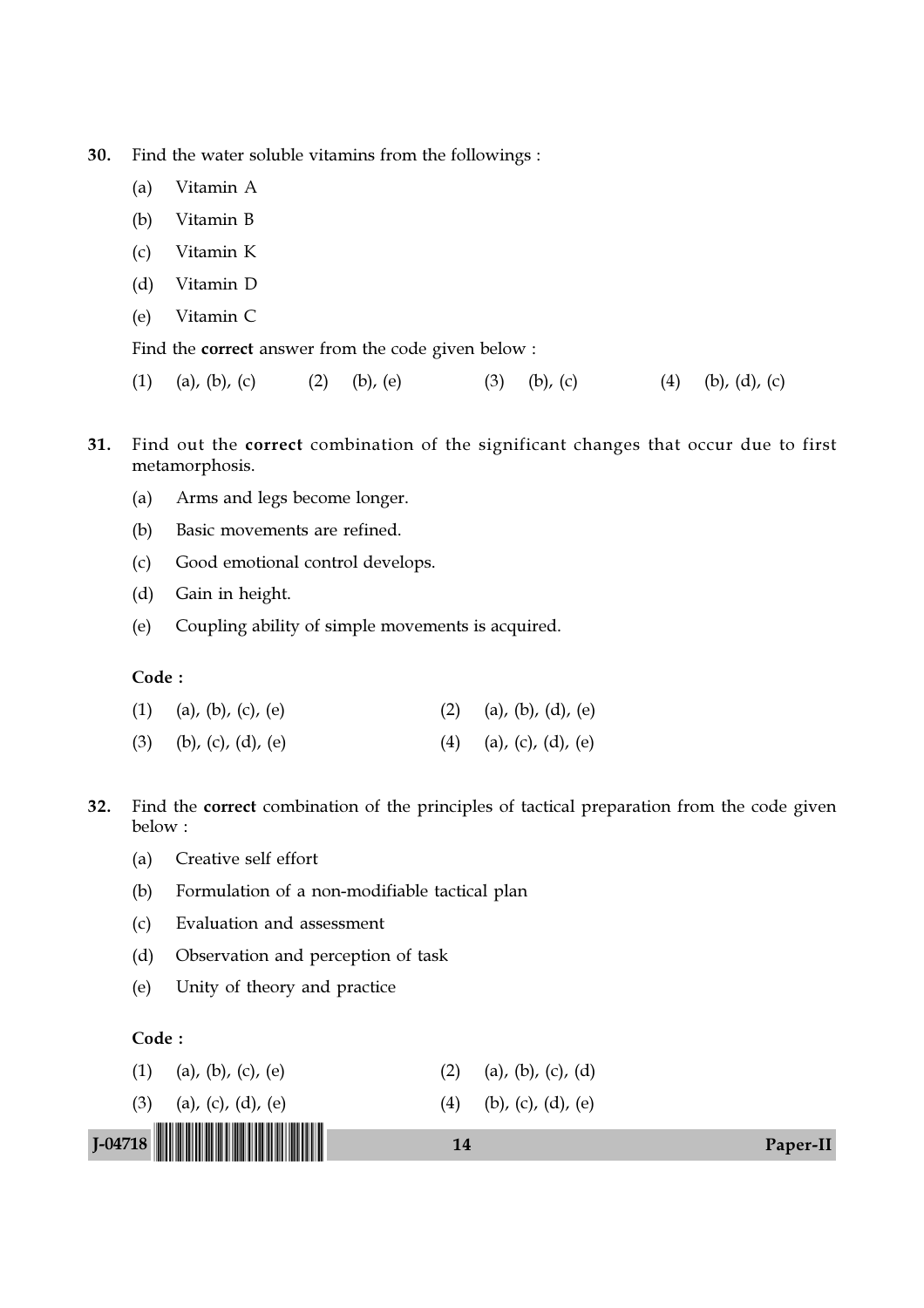निम्नलिखत में से जल में घुलनशील विटामिनों का पता लगाइये : 30.

- $(a)$ विटामिन ए
- विटामिन बी  $(b)$
- विटामिन के  $(c)$
- विटामिन डी  $(d)$
- विटामिन सी  $(e)$
- नीचे दिए गए कूट से सही उत्तर का पता लगाइये :
- $(1)$ (a), (b), (c)  $(2)$  (b), (e)  $(3)$ (b), (c) (4) (b), (d), (c)
- पहले रूपान्तरण के कारण होने वाले महत्वपूर्ण परिवर्तनों का **सही** संयोजन पता लगाइये : 31.
	- भुजा और पैर लंबे हो जाते हैं।  $(a)$
	- बुनियादी गति परिष्कृत हो जाते हैं।  $(b)$
	- अच्छे संवेगात्मक नियंत्रण का विकास होता है।  $(c)$
	- ऊँचाई बढ़ती है।  $(d)$
	- साधारण गतियों की संयोजन क्षमता अर्जित की जाती है।  $(e)$

#### कूट :

- $(1)$ (a), (b), (c), (e) (2) (a), (b), (d), (e)  $(3)$ (b), (c), (d), (e) (4) (a), (c), (d), (e)
- निम्नलिखित कूट में से रणनीतिक तैयारी के सिद्धान्तों का सही संयोजन पता लगाइये : 32.
	- रचनात्मक आत्म-प्रयास  $(a)$
	- अपरिवर्तनीय रणनीतिक योजना का निर्माण  $(b)$
	- मूल्यांकन और निर्धारण  $(c)$
	- कार्य का अवलोकन और प्रत्यक्ष ज्ञान  $(d)$
	- सिद्धान्त और व्यवहार की एकता  $(e)$

### कूट :

- (a), (b), (c), (e) (2) (a), (b), (c), (d)  $(1)$
- (a), (c), (d), (e)  $(3)$ (b), (c), (d), (e)  $(4)$



15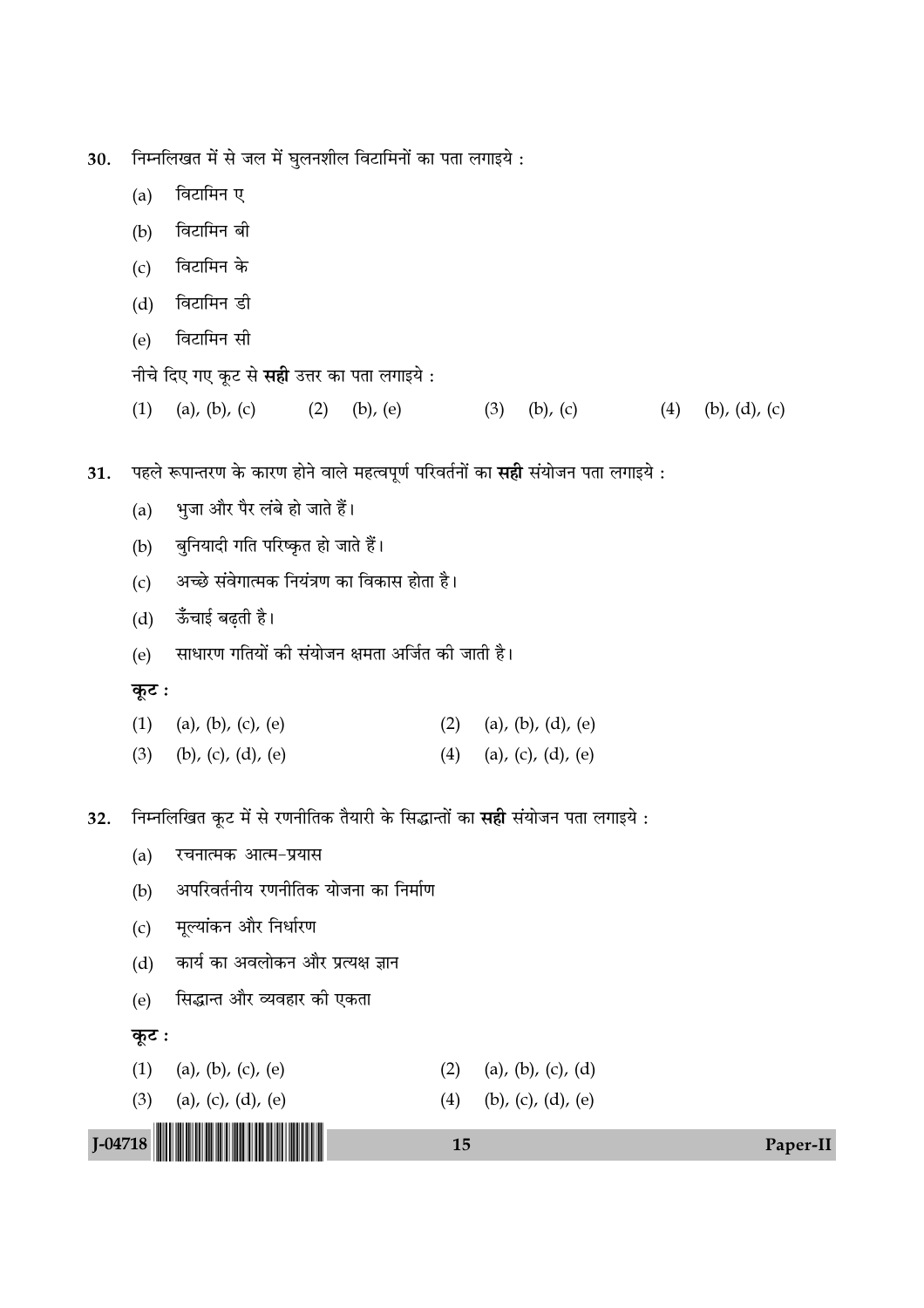33. The specially important components of case study research designs are :

- (a) A study's questions
- (b) Analytic generalization
- (c) It's unit(s) of analysis
- (d) The criteria for interpreting the finding

## Code :

| $(1)$ (a), (b) and (c) | $(2)$ (b), (c) and (d)        |
|------------------------|-------------------------------|
| $(3)$ (c), (d) and (a) | $(4)$ $(d)$ , $(a)$ and $(b)$ |

34. In which of the following case study designs does the researcher focus his/her primary interest on understanding something more general than the particular case ?

| (a) | Intrinsic case study      | (b) Instrumental case study  |
|-----|---------------------------|------------------------------|
|     | (c) Collective case study | (d) Retrospective case study |

# Code :

(1) (a) and (b) (2) (b) and (c) (3) (c) and (d) (4) (d) and (a)

35. Which of the following is concerned with knowledge test ?

| $1-04718$ $\blacksquare$ |       |                       | 16  | Paper-II           |
|--------------------------|-------|-----------------------|-----|--------------------|
| (3)                      |       | $(a)$ , $(b)$ , $(d)$ | (4) | (a), (b), (c), (d) |
| (1)                      |       | (a), (b), (c)         | (2) | (a), (c), (d)      |
|                          | Code: |                       |     |                    |
| (c)                      |       | Composite scores      | (d) | Response quality   |
| (a)                      |       | Discrimination index  | (b) | Difficulty rating  |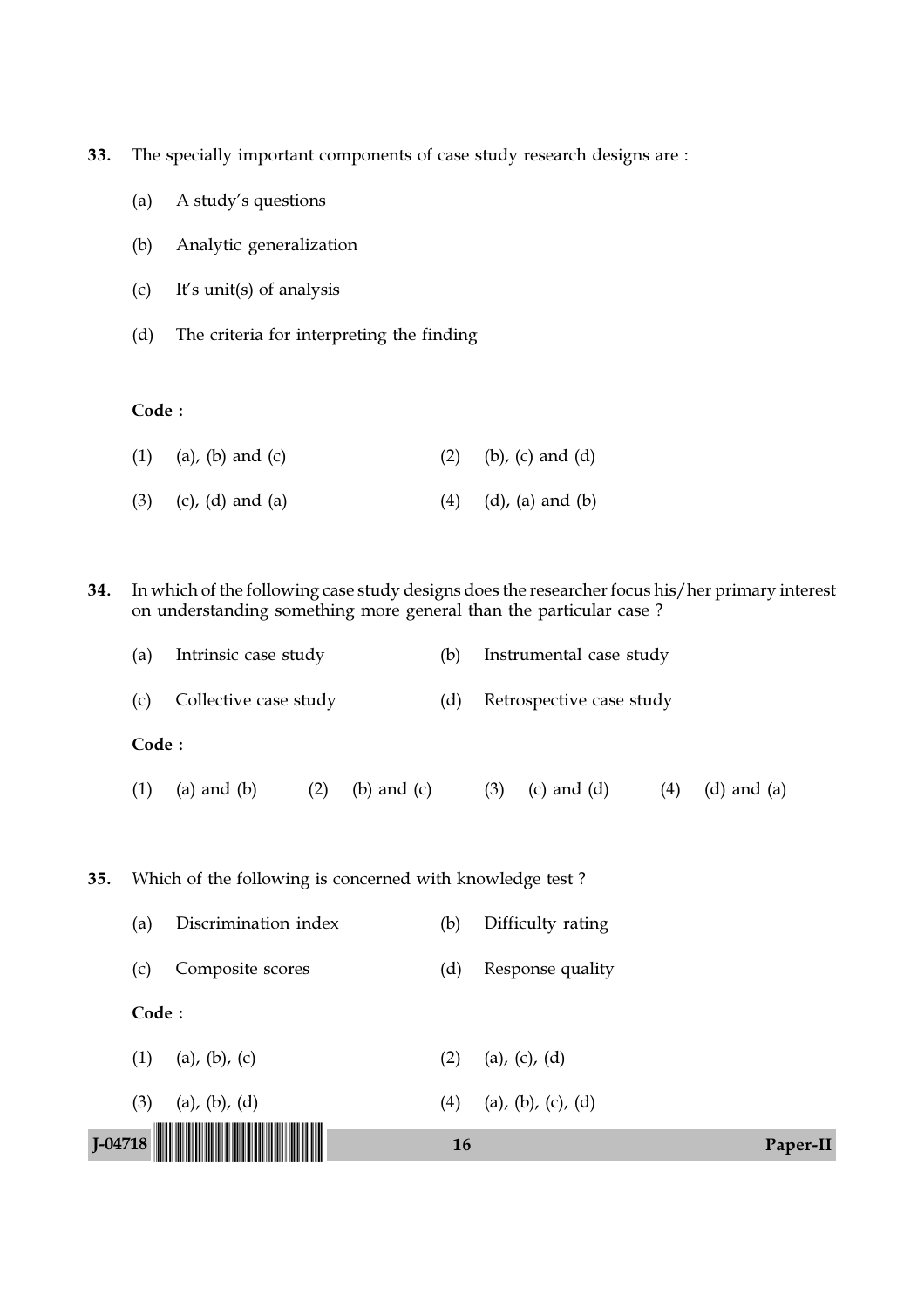केस स्टडी शोध डिजाइन के विशेष रूप से महत्वपूर्ण घटक हैं : 33.

- (a) अध्ययन के प्रश्न
- विश्लेषणात्मक सामान्यीकरण  $(b)$
- (c) विश्लेषण की एक इकाई
- (d) निष्कर्ष की व्याख्या के लिए मानदंड

कूट:

- (1) (a), (b) और (c) (2) (b), (c) और (d)
- (3) (c), (d) और (a)  $(4)$   $(d)$ ,  $(a)$  और  $(b)$
- 34. निम्नलिखित किस केस स्टडी डिजाइन में शोधकर्त्ता किसी विशेष केस की तुलना में कुछ अधिक सामान्य को समझने में अपनी प्रारम्भिक रुचि को केन्द्रित करता है?

| कूट : |                       |                        |
|-------|-----------------------|------------------------|
|       | (c) सामूहिक केस स्टडी | (d) भूतलक्षी केस स्टडी |
|       | (a) मूलभूत केस स्टडी  | (b) सहायक केस स्टडी    |

- (1) (a) और (b) (2) (b) और (c) (3) (c) और (d) (4) (d) और (a)
- 35. निम्न में से कौन-सा ज्ञान परीक्षण से संबंधित है?

|                              | 17                          | Paper-II |
|------------------------------|-----------------------------|----------|
| (3)<br>$(a)$ , $(b)$ , $(d)$ | (a), (b), (c), (d)<br>(4)   |          |
| $(1)$ (a), (b), (c)          | (a), (c), (d)<br>(2)        |          |
| कूट :                        |                             |          |
| सम्मिश्र अंक<br>(c)          | (d)<br>प्रत्युत्तर गुणवत्ता |          |
| विभेद सूचकांक<br>(a)         | कठिनाई रेटिंग<br>(b)        |          |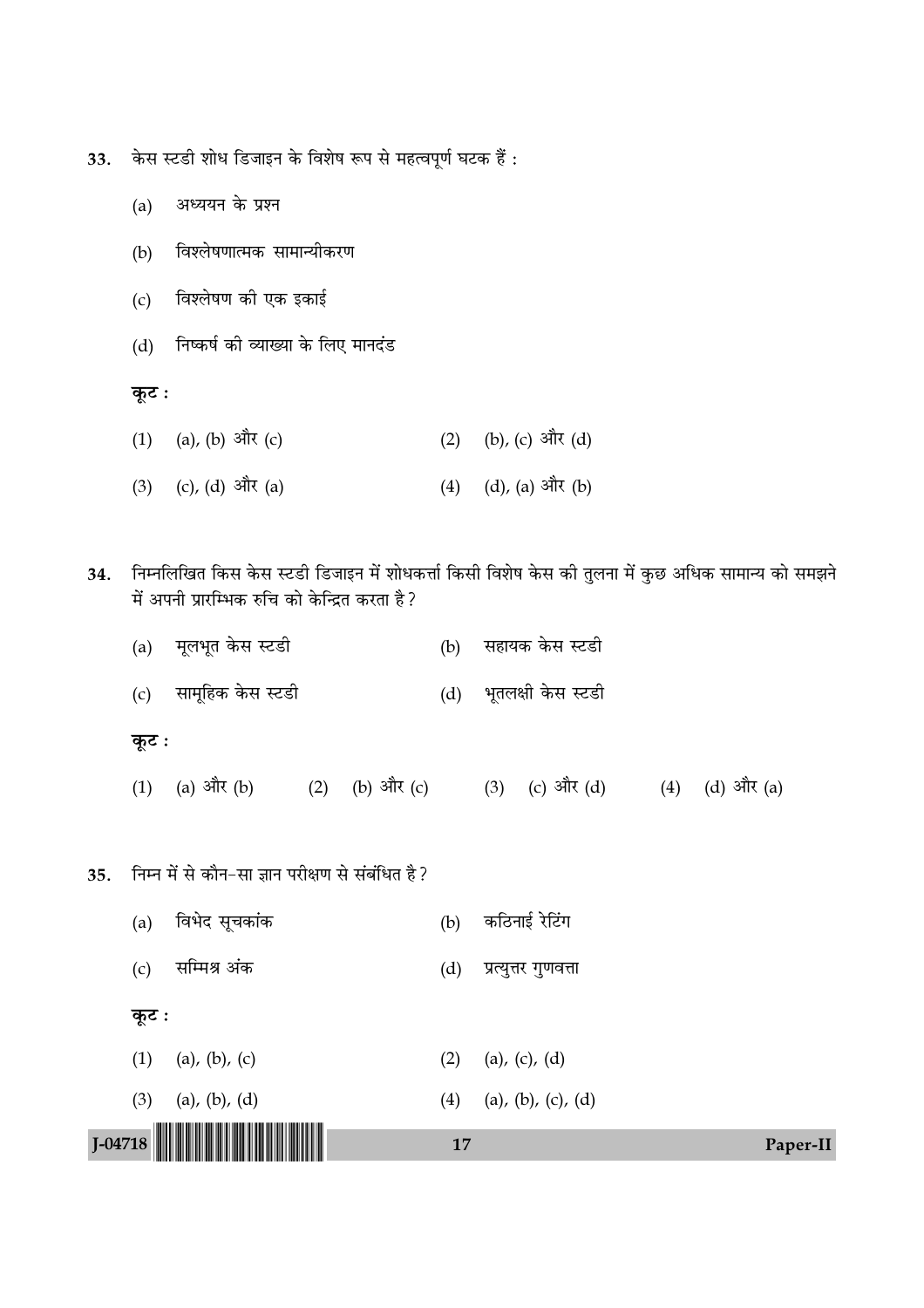36. Which are the items of Scott Motor Ability Test Battery-2 ?

| (a)   | Dash                  | (b) | Basketball throw      |
|-------|-----------------------|-----|-----------------------|
| (c)   | Obstacle Race         | (d) | Wall Pass             |
| (e)   | Broad Jump            |     |                       |
| Code: |                       |     |                       |
| (1)   | (b), (c), (d), (e)    | (2) | (a), (b), (c), (e)    |
| (3)   | $(b)$ , $(c)$ , $(e)$ | (4) | $(b)$ , $(c)$ , $(d)$ |

37. Find out correct combination of Management Ways of Communication :

- (a) Audio Visual Communication
- (b) Electric/Wire Communication
- (c) Indirect Communication
- (d) Oral Communication
- (e) Written Communication

Code :

| $(1)$ $(d)$ , $(e)$ , $(a)$ , $(b)$ | (2) (a), (b), (c), (d), (e) |
|-------------------------------------|-----------------------------|
| $(3)$ (e), (d), (c), (b)            | (4) (b), (c), (d), (e), (a) |

38. Find out correct combination of Decision Making in the Management using the code given below :

- (a) Determine the need to make decision
- (b) Select the best alternative
- (c) Establish criteria to be applied
- (d) List alternative choices
- (e) Assign priorities for each of the criteria
- (f) Implement the choice and evaluate its effectiveness

#### Code :

| (1) (f), (d), (e), (c), (a) and (b) | (2) (a), (c), (e), (d), (b) and (f) |
|-------------------------------------|-------------------------------------|
|-------------------------------------|-------------------------------------|

(3) (d), (e), (f), (c), (a) and (b) (4) (c), (d), (a), (e), (b) and (f)



J-04718 !J-04718-PAPER-II! <sup>18</sup> Paper-II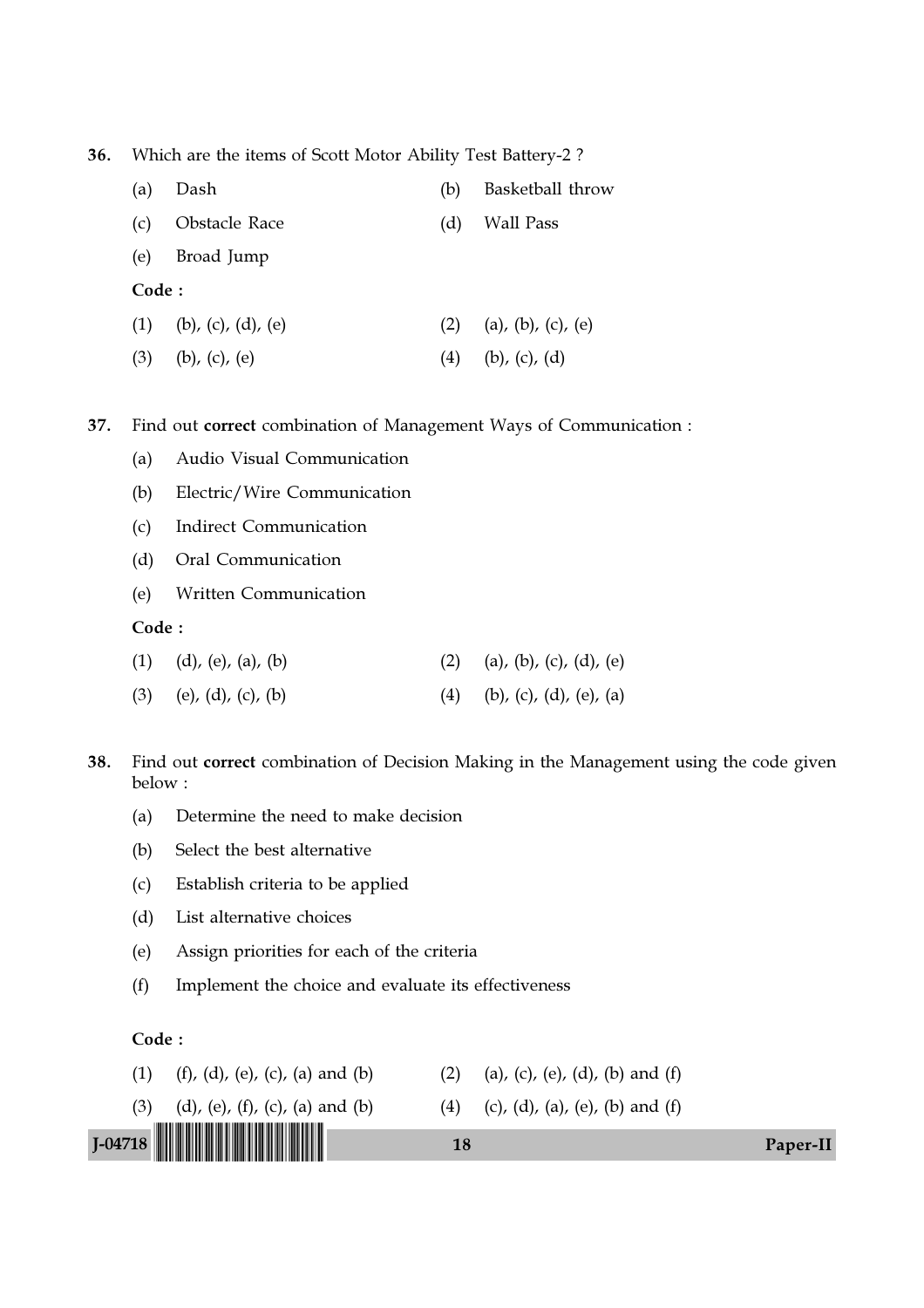स्काट गामक योग्यता परीक्षण बैटरी-2 के मद कौन से हैं? 36.

| फर्राटा (डैश)<br>(a)                                           | (b) | बास्केटबाल फेंकना       |
|----------------------------------------------------------------|-----|-------------------------|
| (c) बाधा-दौड़                                                  |     | (d) दीवार पास           |
| (e) लंबी कूद                                                   |     |                         |
| कूट :                                                          |     |                         |
| (1)<br>(b), (c), (d), (e)                                      | (2) | (a), (b), (c), (e)      |
| (3)<br>(b), $(c)$ , $(e)$                                      | (4) | $(b)$ , $(c)$ , $(d)$   |
|                                                                |     |                         |
| प्रबन्धन में संचार के तरीकों का <b>सही</b> संयोजन पता लगाइये : |     |                         |
| श्रव्य दृश्य संचार<br>(a)                                      |     |                         |
| इलैक्ट्रिक/वायर संचार<br>(b)                                   |     |                         |
| अप्रत्यक्ष संचार<br>(c)                                        |     |                         |
| मौखिक संचार<br>(d)                                             |     |                         |
| लिखित संचार<br>(e)                                             |     |                         |
| कूट :                                                          |     |                         |
| (1)<br>$(d)$ , $(e)$ , $(a)$ , $(b)$                           | (2) | (a), (b), (c), (d), (e) |
| (3)<br>(e), (d), (c), (b)                                      | (4) | (b), (c), (d), (e), (a) |
|                                                                |     |                         |

निम्नलिखित कूट का प्रयोग करते हुए प्रबन्धन में निर्णय करने के **सही** संयोजन का पता लगाइये : 38.

- निर्णय करने की आवश्यकता का निर्धारण  $(a)$
- सर्वोत्तम विकल्प का चयन  $(b)$
- लागू किए जाने वाले मानदंड स्थापित करना  $(c)$
- विकल्पों की सूची बनाना  $(d)$
- प्रत्येक मानदंड को प्राथमिकता प्रदान करना  $(e)$
- विकल्प को लागू करना और इसकी प्रभावकारिता का मूल्यांकन करना  $(f)$

#### कूट:

37.

- (1) (f), (d), (e), (c), (a) और (b) (2) (a), (c), (e), (d), (b) और (f)
- (3) (d), (e), (f), (c), (a) और (b) (4) (c), (d), (a), (e), (b) और (f)

# $J$ -04718

# 19

#### Paper-II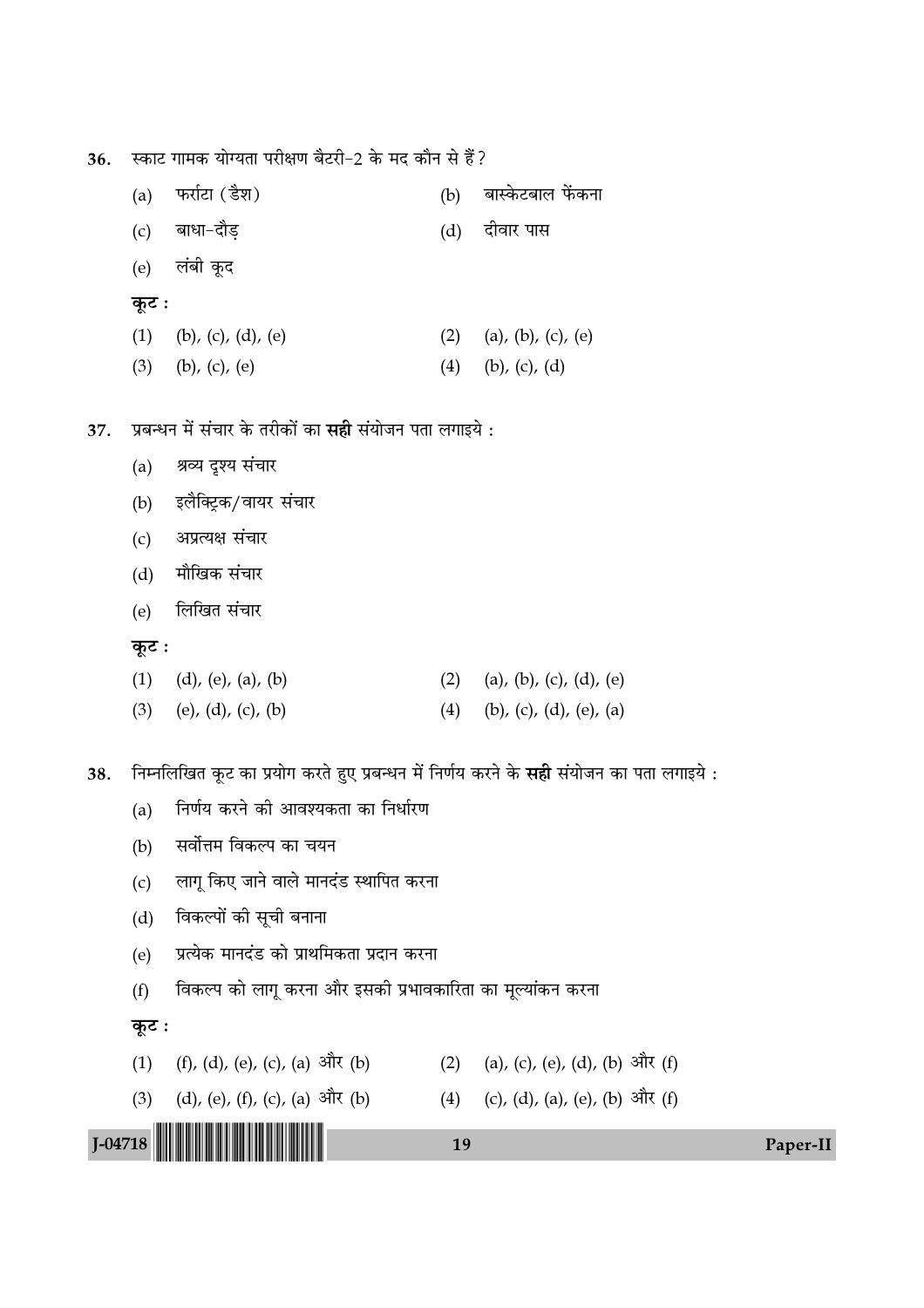39. Arrange the following Women Events introduced in the Olympics from the first to last in a sequence :

| (a)   | Cycling (Track Events)   | (b) | Basketball         |
|-------|--------------------------|-----|--------------------|
| (c)   | Weightlifting            | (d) | Boxing             |
| Code: |                          |     |                    |
|       | $(1)$ (a), (c), (b), (d) | (2) | (b), (a), (c), (d) |
| (3)   | (a), (b), (d), (c)       | (4) | (b), (c), (a), (d) |

40. Find the correct sequence of nerve impulse transmission, from the code given below :

| (a)   | Depolarization         | (b) | Release of Acetyl choline |
|-------|------------------------|-----|---------------------------|
| (c)   | Stimulus               | (d) | Action Potential          |
| (e)   | <b>Spike Potential</b> |     |                           |
| Code: |                        |     |                           |
|       |                        |     |                           |

| $(1)$ $(d)$ , $(c)$ , $(a)$ , $(e)$ , $(b)$ | (2) (c), (a), (d), (b), (e) |
|---------------------------------------------|-----------------------------|
| $(3)$ (c), (d), (a), (e), (b)               | (4) (d), (a), (c), (b), (e) |

41. Find the correct sequence from the code given below :

| (a) | Compression |  | (b) Stabilization |  |  |  | Rest |
|-----|-------------|--|-------------------|--|--|--|------|
|-----|-------------|--|-------------------|--|--|--|------|

(e) Elevation

# Code :

| $J$ -04718 $\blacksquare$     | 20                          | Paper-II |
|-------------------------------|-----------------------------|----------|
| $(3)$ (c), (a), (e), (b), (d) | (4) (d), (a), (c), (e), (b) |          |
| $(1)$ (c), (a), (d), (b), (e) | (d), (c), (a), (e), (b)     |          |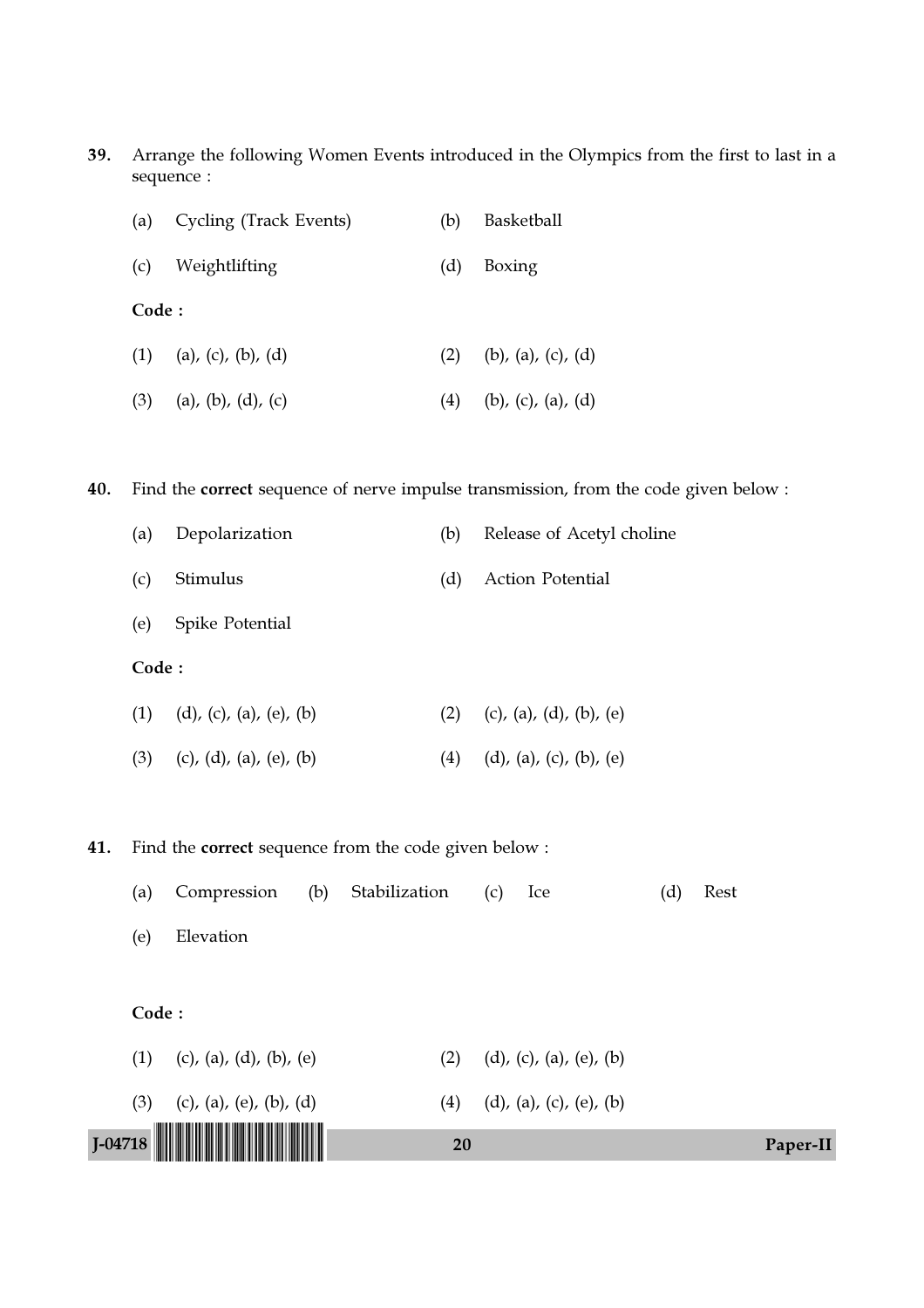39. ओलम्पिक में शुरू किए गए निम्नलिखित महिला स्पर्धाओं को पहले से अंतिम के क्रम में व्यवस्थित कीजिए :

| J-04718 |       |                                           | 21  |                                       | Paper-II |
|---------|-------|-------------------------------------------|-----|---------------------------------------|----------|
|         | (3)   | (c), (a), (e), (b), (d)                   | (4) | $(d)$ , $(a)$ , $(c)$ , $(e)$ , $(b)$ |          |
|         | (1)   | (c), (a), (d), (b), (e)                   | (2) | (d), (c), (a), (e), (b)               |          |
|         | कूट : |                                           |     |                                       |          |
|         | (e)   | उन्नयन                                    |     |                                       |          |
|         | (a)   |                                           |     | (d)<br>(c)                            |          |
|         |       | संपीडन (कम्प्रेशन) (b)<br>स्थायीकरण       |     | विश्राम<br>बर्फ                       |          |
| 41.     |       | नीचे दिये गये कूट से सही क्रम को चुनिये:  |     |                                       |          |
|         | (3)   | (c), (d), (a), (e), (b)                   | (4) | $(d)$ , $(a)$ , $(c)$ , $(b)$ , $(e)$ |          |
|         | (1)   | (d), (c), (a), (e), (b)                   | (2) | (c), (a), (d), (b), (e)               |          |
|         | कूट : |                                           |     |                                       |          |
|         | (e)   | स्पाइक पोटेन्शियल                         |     |                                       |          |
|         | (c)   | उद्दीपन (स्टिमुलस)                        | (d) | एक्शन पोटेन्शियल                      |          |
|         | (a)   | अध्रुवण (डिपोलाराइजेशन)                   | (b) | एसिटाइल कोलिन की निर्युक्ति           |          |
| 40.     |       | नीचे दिए गए कूट में से सही क्रम को चुनिए: |     |                                       |          |
|         | (3)   | (a), (b), (d), (c)                        | (4) | (b), $(c)$ , $(a)$ , $(d)$            |          |
|         | (1)   | (a), (c), (b), (d)                        | (2) | (b), (a), (c), (d)                    |          |
|         | कूट : |                                           |     |                                       |          |
|         | (c)   | भारोत्तोलन                                | (d) | मुक्केबाजी                            |          |
|         | (a)   | साइक्लिंग (ट्रैक स्पर्धा)                 | (b) | बास्केटबॉल                            |          |
|         |       |                                           |     |                                       |          |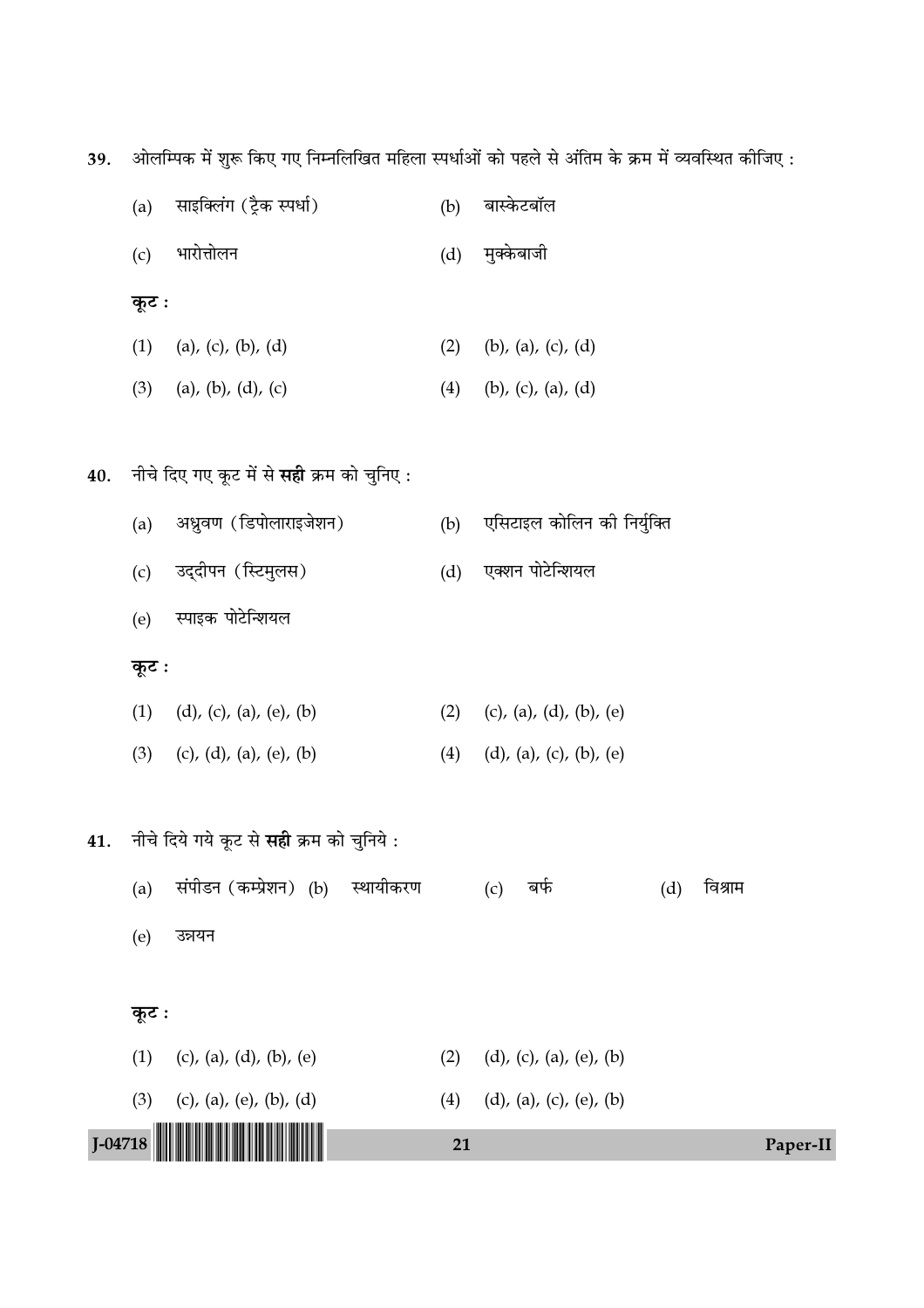42. Find the correct sequence of periods in the Gait Cycle of walking :

| (a)   | <b>Terminal Swing</b>                  | (b) | Pre-Swing                              |
|-------|----------------------------------------|-----|----------------------------------------|
| (c)   | Initial Contact                        | (d) | Initial Swing                          |
| (e)   | Loading Response                       | (f) | Mid Stance                             |
| (g)   | <b>Terminal Stance</b>                 | (h) | Mid Swing                              |
| Code: |                                        |     |                                        |
| (1)   | (c), (g), (f), (b), (d), (h), (e), (a) | (2) | (c), (e), (f), (g), (b), (d), (h), (a) |
| (3)   | (c), (f), (e), (g), (b), (h), (d), (a) | (4) | (c), (g), (e), (f), (h), (d), (b), (a) |

43. Arrange the following articulating surfaces of various joint of body from top to bottom if a person is standing in anatomical position :

|       | (a) Acetabulum             |     | (b) Glenoid Cavity       |
|-------|----------------------------|-----|--------------------------|
| (c)   | Medial and Lateral Condyle | (d) | Trochlear Notch          |
| Code: |                            |     |                          |
|       | $(1)$ (a), (d), (b), (c)   |     | $(2)$ (b), (d), (a), (c) |
|       | $(3)$ (b), (a), (c), (d)   | (4) | (a), (b), (c), (d)       |

44. Find the correct chronological order of theories from the code given below :

- (a) Life Cycle Theory of Leadership
- (b) Two Factor Theory of Aggression
- (c) Need Achievement Theory of Motivation
- (d) Reversal Theory of Anxiety

Code :

- (1) (c), (d), (b), (a) (2) (a), (b), (d), (c)
- J-04718 !J-04718-PAPER-II! <sup>22</sup> Paper-II (3) (b), (c), (a), (d) (4) (d), (a), (c), (b)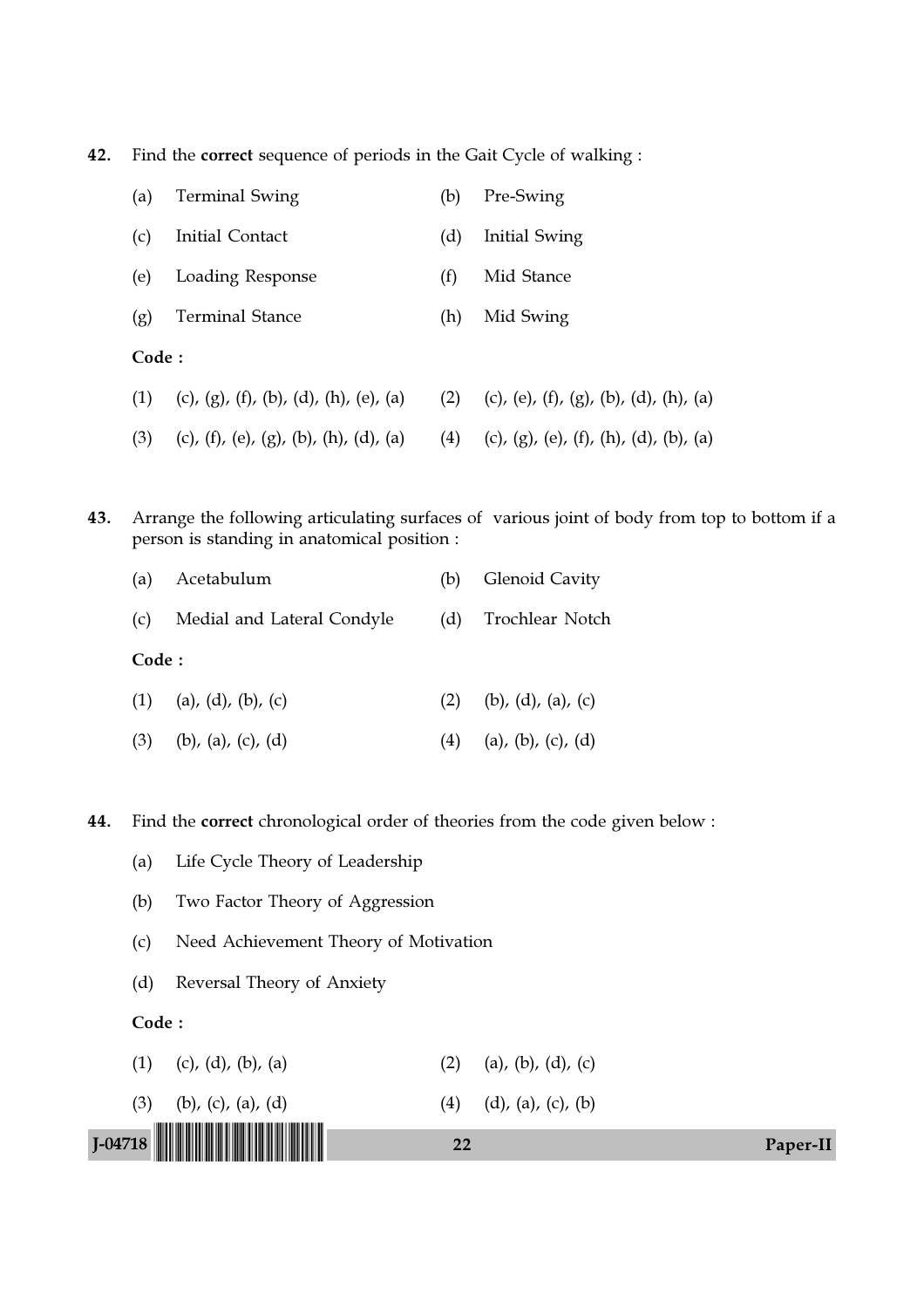42. चलने के गेट चक्र में अवधियों का सही क्रम पता कीजिए:

| (a)   | टर्मिनल स्विंग                                                                        | (b) | प्री-स्विंग    |
|-------|---------------------------------------------------------------------------------------|-----|----------------|
|       | (c) इनिशियल कांटैक्ट                                                                  | (d) | इनिशियल स्विंग |
|       | (e) लोडिंग रिस्पांस                                                                   | (f) | मिड स्टांस     |
|       | (g) टर्मिनल स्टांस                                                                    | (h) | मिड स्विंग     |
| कूट : |                                                                                       |     |                |
|       | (1) (c), (g), (f), (b), (d), (h), (e), (a) (2) (c), (e), (f), (g), (b), (d), (h), (a) |     |                |
|       | (3) (c), (f), (e), (g), (b), (h), (d), (a) (4) (c), (g), (e), (f), (h), (d), (b), (a) |     |                |

43. यदि एक व्यक्ति शरीर रचना मुद्रा में खड़ा है तो विभिन्न जोड़ के निम्नलिखित सुस्पष्ट सतहों को शरीर में ऊपर से नीचे .<br>को ओर के क्रम में व्यवस्थित कीजिए :

|       | (a) एसेटब्युलम            |     | (b) ग्लेनोइड केविटी |
|-------|---------------------------|-----|---------------------|
| (c)   | मिडियल और लैटेरल कॉन्डाइल |     | (d) ट्रॉचलियर नॉच   |
| कूट : |                           |     |                     |
|       | $(1)$ (a), (d), (b), (c)  | (2) | (b), (d), (a), (c)  |
|       | $(3)$ (b), (a), (c), (d)  | (4) | (a), (b), (c), (d)  |
|       |                           |     |                     |

नीचे दिए गए कूट में से सिद्धान्तों के सही कालक्रम को चुनिए: 44.

- नेतृत्व का जीवन-चक्र सिद्धान्त  $(a)$
- आक्रमण का दो कारक सिद्धान्त  $(b)$
- (c) प्रेरणा का आवश्यकता उपलब्धि सिद्धान्त
- (d) दुश्चिंता का उत्क्रमण सिद्धान्त

#### कूट :

 $(1)$  (c), (d), (b), (a) (2) (a), (b), (d), (c)

(3) (b), (c), (a), (d) (4) (d), (a), (c), (b)

23



Paper-II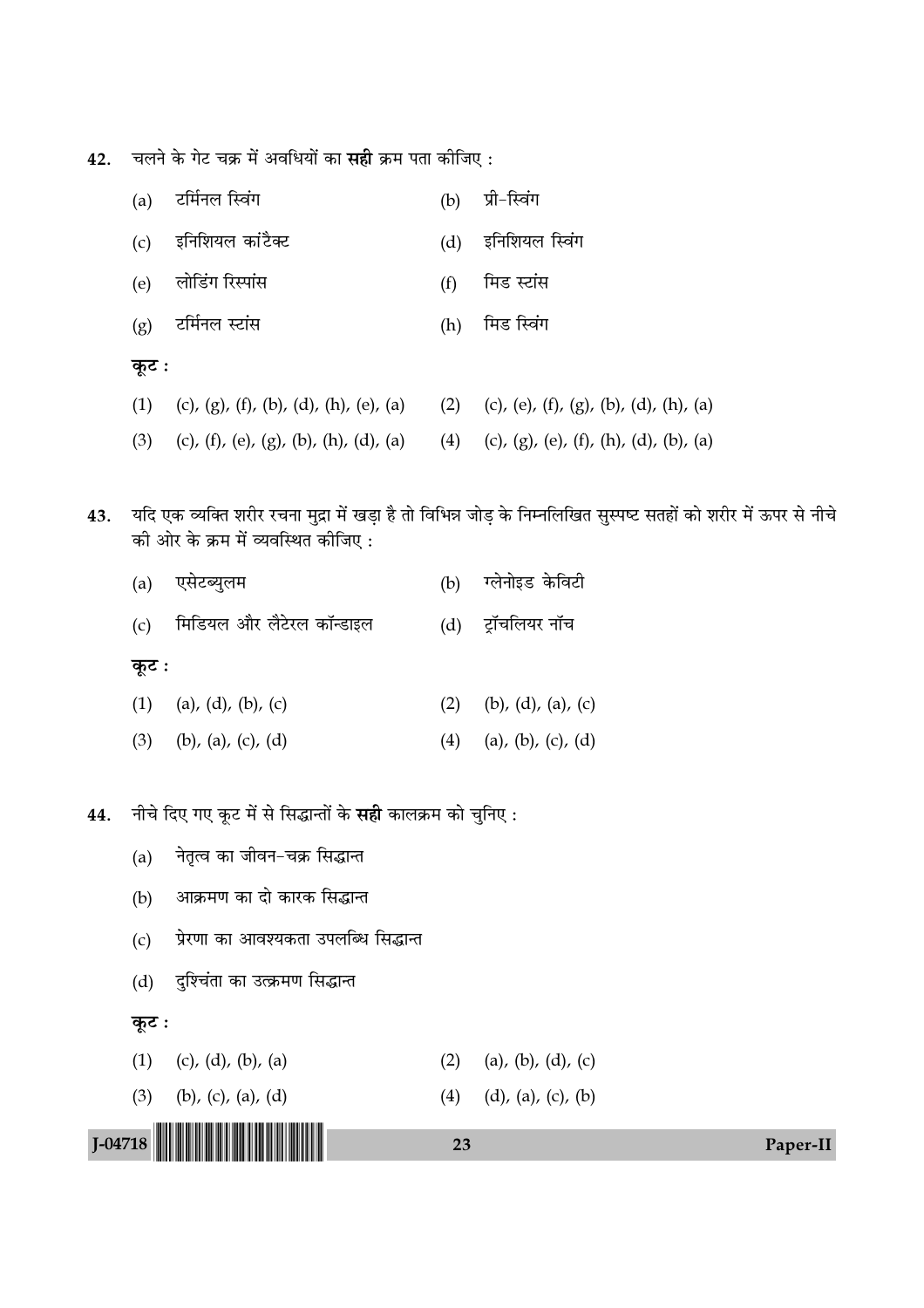- 45. A model curriculum to acquire significant outcome for students, needs proper conceptualization. Arrange the following in sequential order :
	- (a) Define the goal for instructional practices.
	- (b) Assess how instructional practices and organisational conditions can help/hinder achievement of outcome.
	- (c) Develop a clear programme vision.
	- (d) Develop the curriculum plan.

Code :

- (1) (c), (a), (b), (d) (2) (a), (b), (c), (d)
- (3) (b), (d), (a), (c) (4) (b), (c), (d), (a)
- 46. Find out the correct chronological sequence of four distinct phases of public health from the code given below :

| (a)   | Social engineering phase | (b) | Disease control phase         |
|-------|--------------------------|-----|-------------------------------|
|       | (c) Health for all phase | (d) | Health promotional phase      |
| Code: |                          |     |                               |
|       | $(1)$ (b), (d), (a), (c) | (2) | $(d)$ , $(b)$ , $(a)$ , $(c)$ |
|       | $(3)$ (c), (b), (d), (a) |     | $(4)$ (a), (b), (d), (c)      |

- 47. Arrange the objectives of a School Health Programme in right sequential order and select the correct answers from the code given below :
	- (a) Prevention of disease.
	- (b) Early diagnosis and treatment.
	- (c) Awakening health consciousness in students and staff.
	- (d) The provision of healthful school environment.

Code :

- (1) (d), (b), (c), (a) (2) (d), (c), (a), (b)
- (3) (a), (d), (b), (c) (4) (c), (d), (a), (b)

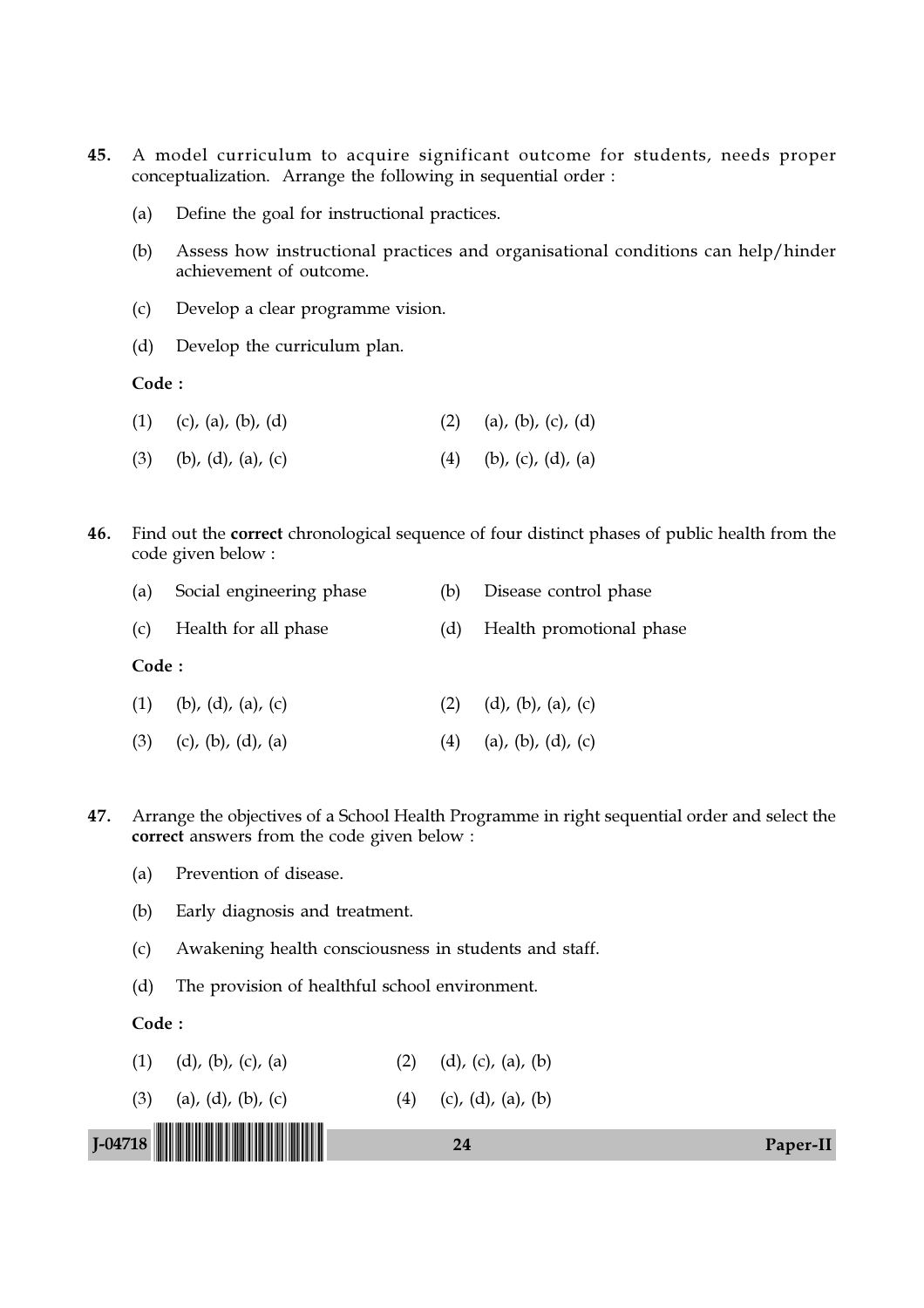- 45. छात्रों के लिए महत्वपूर्ण परिणाम प्राप्त करने हेतु आदर्श पाठ्यक्रम के समुचित अवधारणा निर्माण की आवश्यकता होती है। निम्नलिखित को क्रमानुसार व्यवस्थित कीजिए :
	- (a) अनुदेशात्मक व्यवहारों के लक्ष्य परिभाषित करना।
	- (b) मूल्यांकन करना कि किस तरह अनुदेशात्मक व्यवहार और संगठनात्मक दशाएँ परिणाम प्राप्त करने में सहायक/ बाधक हो सकती हैं।
	- (c) एक स्पष्ट कार्यक्रम दृष्टि का विकास करना।
	- (d) पाठ्यक्रम योजना का विकास करना ।

<u>क</u>ूट :

- (1) (c), (a), (b), (d) (2) (a), (b), (c), (d)
- (3) (b), (d), (a), (c) (4) (b), (c), (d), (a)

46. निम्नलिखित कूट में से लोक स्वास्थ्य के चार विशिष्ट चरणों का सही कालक्रमिक क्रम पता लगाइये :

|       | (a) सामाजिक इंजीनियरिंग चरण |     | (b) रोग नियंत्रण चरण           |
|-------|-----------------------------|-----|--------------------------------|
|       | (c) सबके लिए स्वास्थ्य चरण  |     | (d) स्वास्थ्य संवर्धनात्मक चरण |
| कूट : |                             |     |                                |
|       | $(1)$ (b), (d), (a), (c)    | (2) | $(d)$ , $(b)$ , $(a)$ , $(c)$  |

(3) (c), (b), (d), (a) (4) (a), (b), (d), (c)

47. स्कूल स्वास्थ्य कार्यक्रमों के उदे्श्यों को सही क्रम में व्यवस्थित करिये और निम्नलिखित कूट में से **सही** उत्तर चुनिये :

- (a) रोग से बचाव।
- (b) शीघ्र निरूपण और उपचार।
- (c) विद्यार्थियों और कर्मचारियों में स्वास्थ्य चेतना जाग्रत करना।
- (d) स्वास्थ्यप्रद विद्यालय वातावरण की व्यवस्था।

**कूट**ः

- (1) (d), (b), (c), (a) (2) (d), (c), (a), (b)
- (3) (a), (d), (b), (c) (4) (c), (d), (a), (b)

J-04718 !J-04718-PAPER-II! <sup>25</sup> Paper-II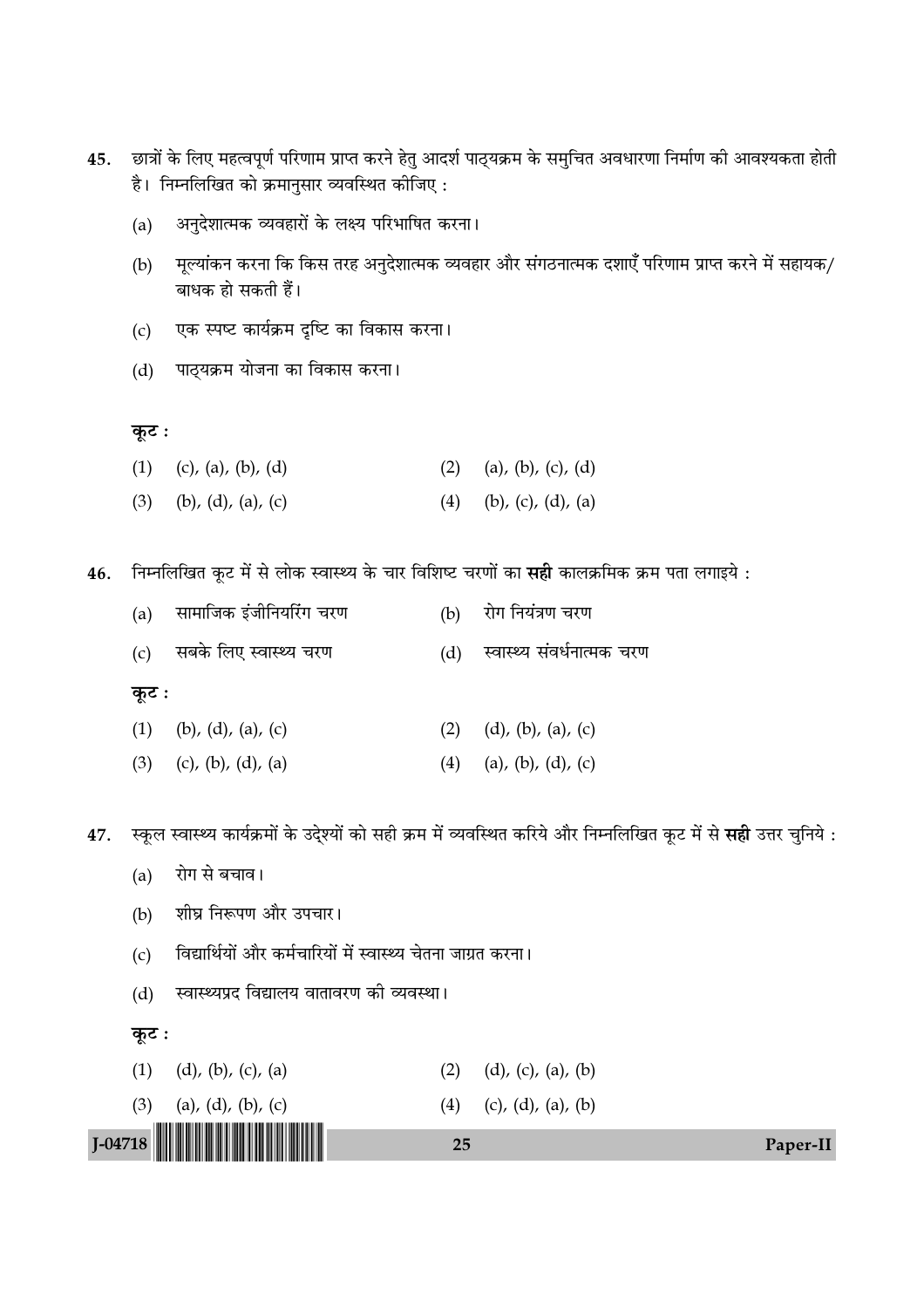- 48. Find the correct sequence of the steps for the formulation of an Yearly Plan :
	- (a) Determination of goal and sub-goals
	- (b) Determination of periods and meso-cycles
	- (c) Determination of load dynamics and indices
	- (d) Performance prognosis and determination of performance structure
	- (e) Determination of dates of tests, controls, competitions

## Code :

| (1) (a), (d), (c), (b), (e)   | (2) (d), (a), (b), (e), (c) |
|-------------------------------|-----------------------------|
| $(3)$ (a), (b), (c), (d), (e) | (4) (e), (a), (c), (b), (d) |

49. Find the correct sequence from the code given below :

- (a) Efferent process
- (b) Action of the concerned muscles
- (c) Forming of movement programme
- (d) Execution of movement starts
- (e) Afference process

#### Code :

- (1) (a), (c), (b), (e), (d) (2) (c), (a), (b), (d), (e)
- (3) (b), (c), (d), (e), (a) (4) (c), (b), (d), (e), (a)

50. Arrange the following anthropometric landmarks in a sequence from top to bottom when a person is standing in anatomical position from the code given below :

|     |       | J-04718 <b>                             </b> | <b>26</b> |                               | Paper-II |
|-----|-------|----------------------------------------------|-----------|-------------------------------|----------|
|     |       |                                              |           |                               |          |
|     | (3)   | (b), (d), (c), (a)                           | (4)       | (b), (d), (a), (c)            |          |
| (1) |       | $(d)$ , $(b)$ , $(c)$ , $(a)$                | (2)       | $(d)$ , $(b)$ , $(a)$ , $(c)$ |          |
|     | Code: |                                              |           |                               |          |
| (c) |       | <b>Medial Malleolus</b>                      | (d)       | Xiphoid Process               |          |
| (a) |       | <b>Styloid Process</b>                       | (b)       | Tragion                       |          |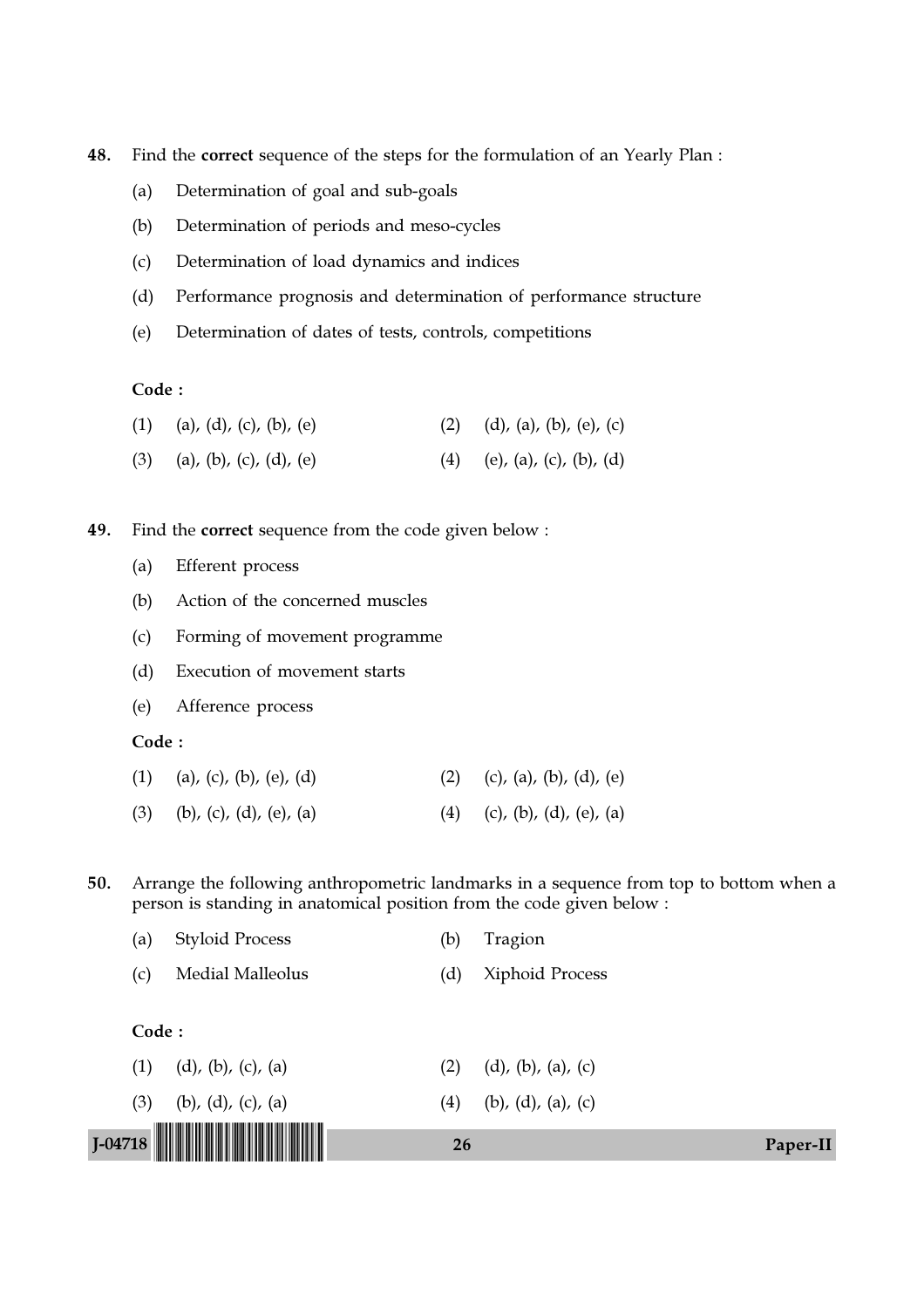- वार्षिक योजना तैयार करने के लिए चरणों का **सही** क्रम पता लगाइये : 48.
	- लक्ष्य और उपलक्ष्य का निर्धारण  $(a)$
	- अवधियों और मध्य-चक्रों का निर्धारण  $(b)$
	- भार गतिकी और सूचकांकों का निर्धारण  $(c)$
	- प्रदर्शन पूर्वानुमान और प्रदर्शन संरचना का निर्धारण  $(d)$
	- परीक्षणों, नियंत्रणों, प्रतियोगिताओं की तिथियों का निर्धारण  $(e)$

कूट :

- (1) (a), (d), (c), (b), (e) (2) (d), (a), (b), (e), (c)
- (3) (a), (b), (c), (d), (e) (4) (e), (a), (c), (b), (d)
- नीचे दिए गए कूट में से सही क्रम को चुनिए: 49.
	- अपवाही प्रक्रिया  $(a)$
	- संबंधित मांसपेशियों की क्रिया  $(b)$
	- संचलन कार्यक्रम का निर्माण  $(c)$
	- संचलन का क्रियान्वयन आरम्भ होता है  $(d)$
	- अभिवाही प्रक्रिया  $(e)$
	- कूट:

| (1) (a), (c), (b), (e), (d) | (2) (c), (a), (b), (d), (e) |
|-----------------------------|-----------------------------|
|                             |                             |

- $(3)$  (b), (c), (d), (e), (a) (4) (c), (b), (d), (e), (a)
- निम्नलिखित कूट में से ऊपर से नीचे दिए गए मानवमिति चिन्हों को व्यवस्थित कीजिए जब एक शरीर रचना के अनुरूप 50. स्थिति में खड़ा है ?

|       |                               | 27  |                               | Paper-II |
|-------|-------------------------------|-----|-------------------------------|----------|
| (3)   | (b), (d), (c), (a)            | (4) | (b), (d), (a), (c)            |          |
| (1)   | $(d)$ , $(b)$ , $(c)$ , $(a)$ | (2) | $(d)$ , $(b)$ , $(a)$ , $(c)$ |          |
| कूट : |                               |     |                               |          |
| (c)   | मिडियल मैलिओलस                | (d) | जिफोइड प्रोसेस                |          |
| (a)   | स्टाइलॉइड प्रोसेस             | (b) | ट्रेजिऑन                      |          |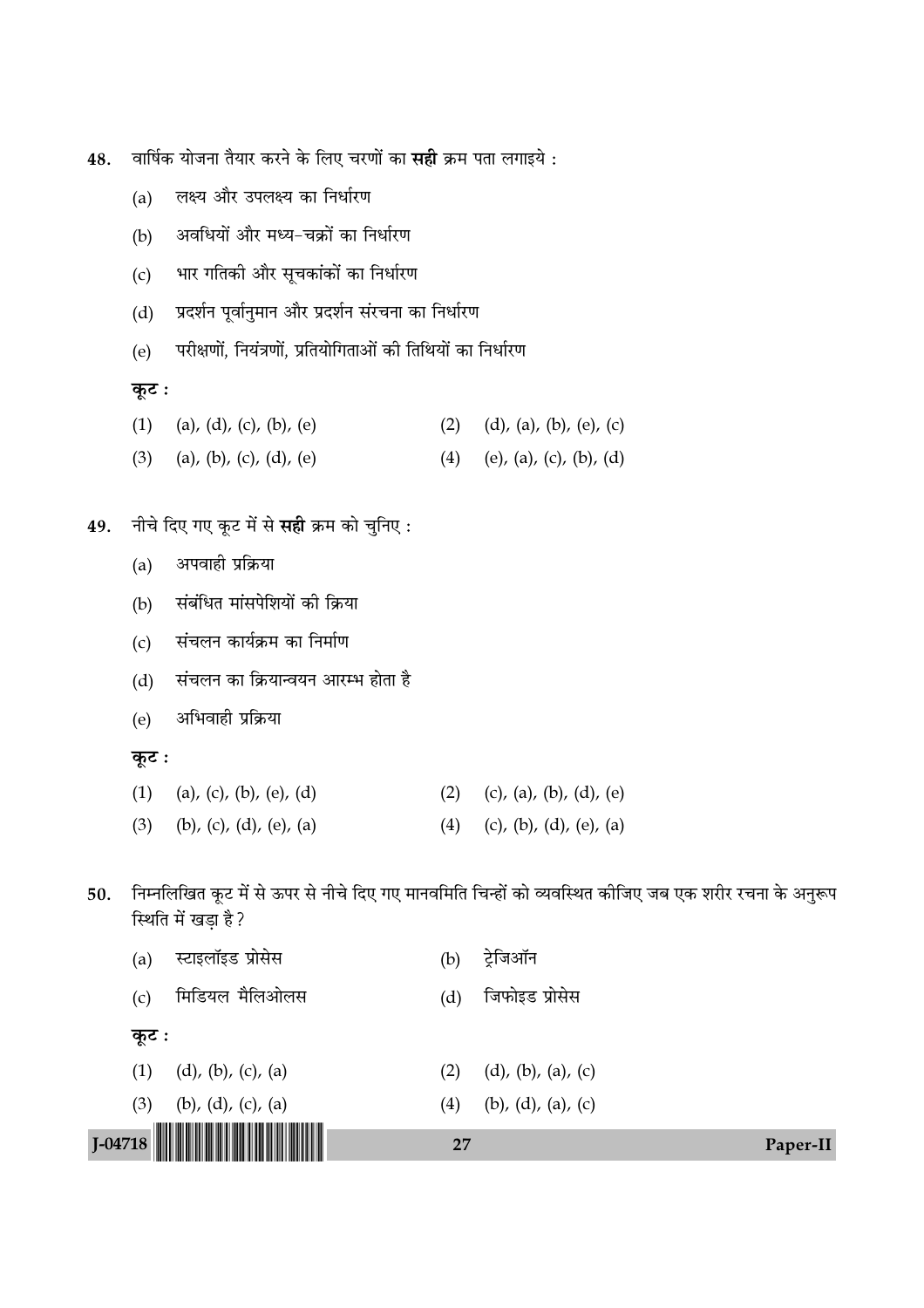| 51.         |       | given below:                                                      |     |          |     |     |                            |     | Sequentially arrange the components of care and maintenance of equipment using the code |
|-------------|-------|-------------------------------------------------------------------|-----|----------|-----|-----|----------------------------|-----|-----------------------------------------------------------------------------------------|
|             | (a)   | Checking                                                          | (b) | Cleaning |     | (c) | Counting                   | (d) | Repairing                                                                               |
|             | (e)   | Dusting                                                           |     |          |     |     |                            |     |                                                                                         |
|             | Code: |                                                                   |     |          |     |     |                            |     |                                                                                         |
|             | (1)   | (b), (c), (d), (a) and (e)                                        |     |          | (2) |     | (a), (b), (c), (d) and (e) |     |                                                                                         |
|             | (3)   | (a), (c), (e), (b) and (d)                                        |     |          | (4) |     | (c), (d), (e), (a) and (b) |     |                                                                                         |
|             |       |                                                                   |     |          |     |     |                            |     |                                                                                         |
| 52.         |       | Arrange in sequential order of Principles of Effective Budgeting. |     |          |     |     |                            |     |                                                                                         |
|             | (a)   | Be prepared early.                                                |     |          | (b) |     | Be Flexible.               |     |                                                                                         |
|             | (c)   | Be Realistic.                                                     |     |          | (d) |     | Be easily Understood.      |     |                                                                                         |
|             | (e)   | Be based on Program Objectives.                                   |     |          |     |     |                            |     |                                                                                         |
|             | Code: |                                                                   |     |          |     |     |                            |     |                                                                                         |
|             | (1)   | (e), (c), (b), (a), (d)                                           |     |          | (2) |     | (d), (c), (a), (b), (e)    |     |                                                                                         |
|             | (3)   | (b), (c), (d), (e), (a)                                           |     |          | (4) |     | (a), (b), (c), (e), (d)    |     |                                                                                         |
|             |       |                                                                   |     |          |     |     |                            |     |                                                                                         |
| 53.         |       | Which are the purposes of Measurement and Evaluation?             |     |          |     |     |                            |     |                                                                                         |
|             | (a)   | Prediction                                                        |     |          | (b) |     | Motivation                 |     |                                                                                         |
|             | (c)   | Achievement                                                       |     |          | (d) |     | Diagnosis                  |     |                                                                                         |
|             | Code: |                                                                   |     |          |     |     |                            |     |                                                                                         |
|             | (1)   | $(a)$ , $(b)$ , $(c)$                                             |     |          | (2) |     | (a), (c), (d)              |     |                                                                                         |
|             | (3)   | $(b)$ , $(c)$ , $(d)$                                             |     |          | (4) |     | (a), (b), (c), (d)         |     |                                                                                         |
| $J - 04718$ |       |                                                                   |     |          | 28  |     |                            |     | Paper-II                                                                                |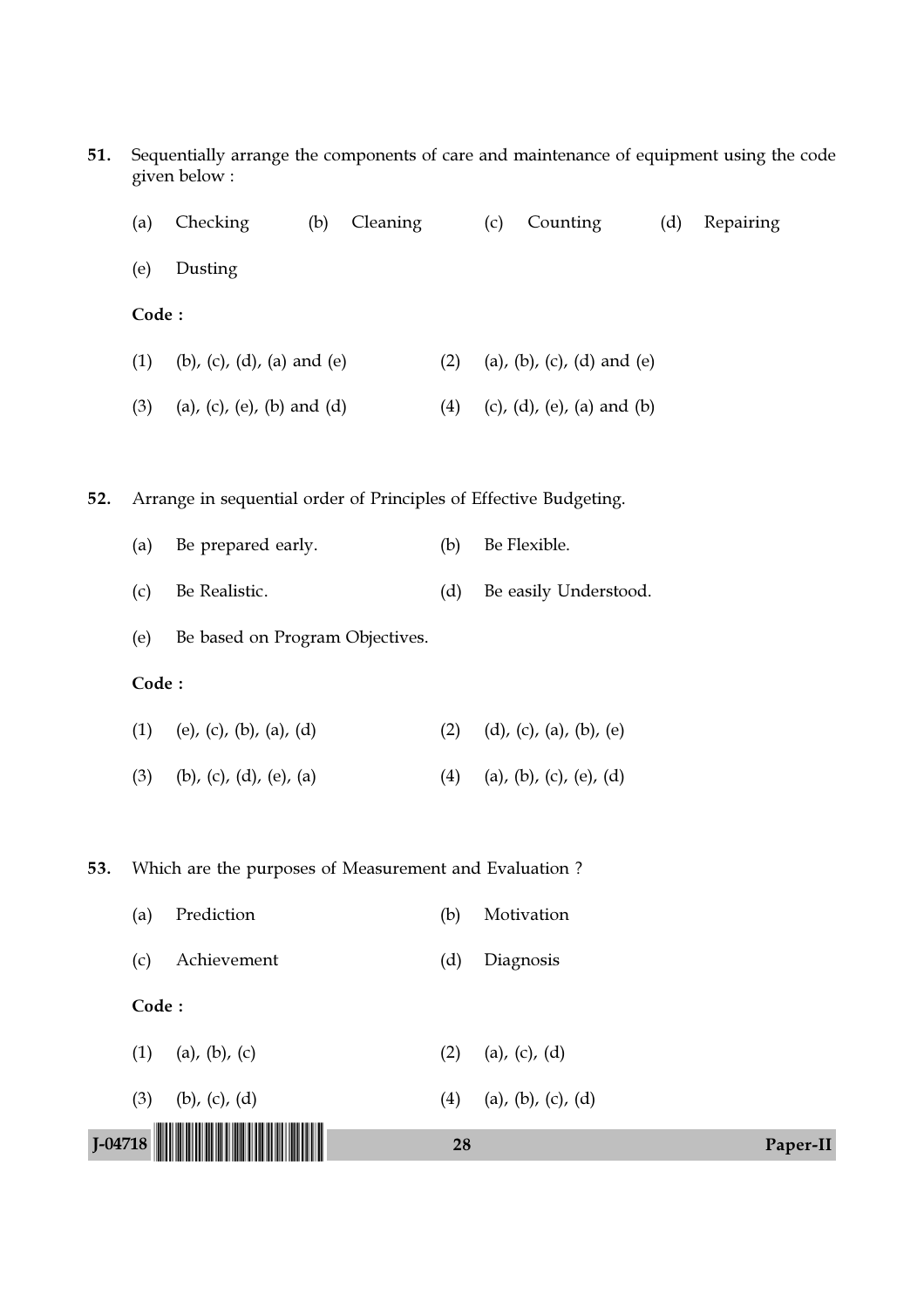| 51.    निम्नलिखित कूट का प्रयोग करते हुए उपकरणों का ध्यान रखने तथा उनके अनुरक्षण के घटकों को क्रमानुसार व्यवस्थित |  |  |  |  |
|-------------------------------------------------------------------------------------------------------------------|--|--|--|--|
| कोजिए :                                                                                                           |  |  |  |  |

| (a)   | जाँच                                                               | सफाई<br>(b) |     | गिनती<br>(c)                  | (d) | मरम्मत |
|-------|--------------------------------------------------------------------|-------------|-----|-------------------------------|-----|--------|
| (e)   | धूल झाड़ना                                                         |             |     |                               |     |        |
| कूट : |                                                                    |             |     |                               |     |        |
| (1)   | (b), (c), (d), (a) और (e)                                          |             | (2) | (a), (b), (c), (d) और (e)     |     |        |
|       | (3) (a), (c), (e), (b) और (d)                                      |             |     | (4) (c), (d), (e), (a) और (b) |     |        |
|       |                                                                    |             |     |                               |     |        |
|       | प्रभावी बजट निर्माण के सिद्धान्तों को क्रमानुसार व्यवस्थित कोजिए : |             |     |                               |     |        |
| (a)   | पहले तैयार रहें।                                                   |             | (b) | लचीला बनें।                   |     |        |
| (c)   | यथार्थवादी बनें।                                                   |             | (d) | सहज समझने योग्य हों।          |     |        |
| (e)   | कार्यक्रम उद्देश्यों पर आधारित हों।                                |             |     |                               |     |        |

# कूट :

52.

| (1) (e), (c), (b), (a), (d)   | $(2)$ $(d)$ , $(c)$ , $(a)$ , $(b)$ , $(e)$ |
|-------------------------------|---------------------------------------------|
| $(3)$ (b), (c), (d), (e), (a) | (4) (a), (b), (c), (e), (d)                 |

# 53. मापन व मूल्यांकन के उद्देश्य कौन-से हैं?

|                           | 29                        | Paper-II |
|---------------------------|---------------------------|----------|
| (3)<br>(b), $(c)$ , $(d)$ | (4)<br>(a), (b), (c), (d) |          |
| (a), (b), (c)<br>(1)      | (a), (c), (d)<br>(2)      |          |
| कूट :                     |                           |          |
| उपलब्धि<br>(c)            | निदान<br>(d)              |          |
| पूर्वानुमान<br>(a)        | अभिप्रेरणा<br>(b)         |          |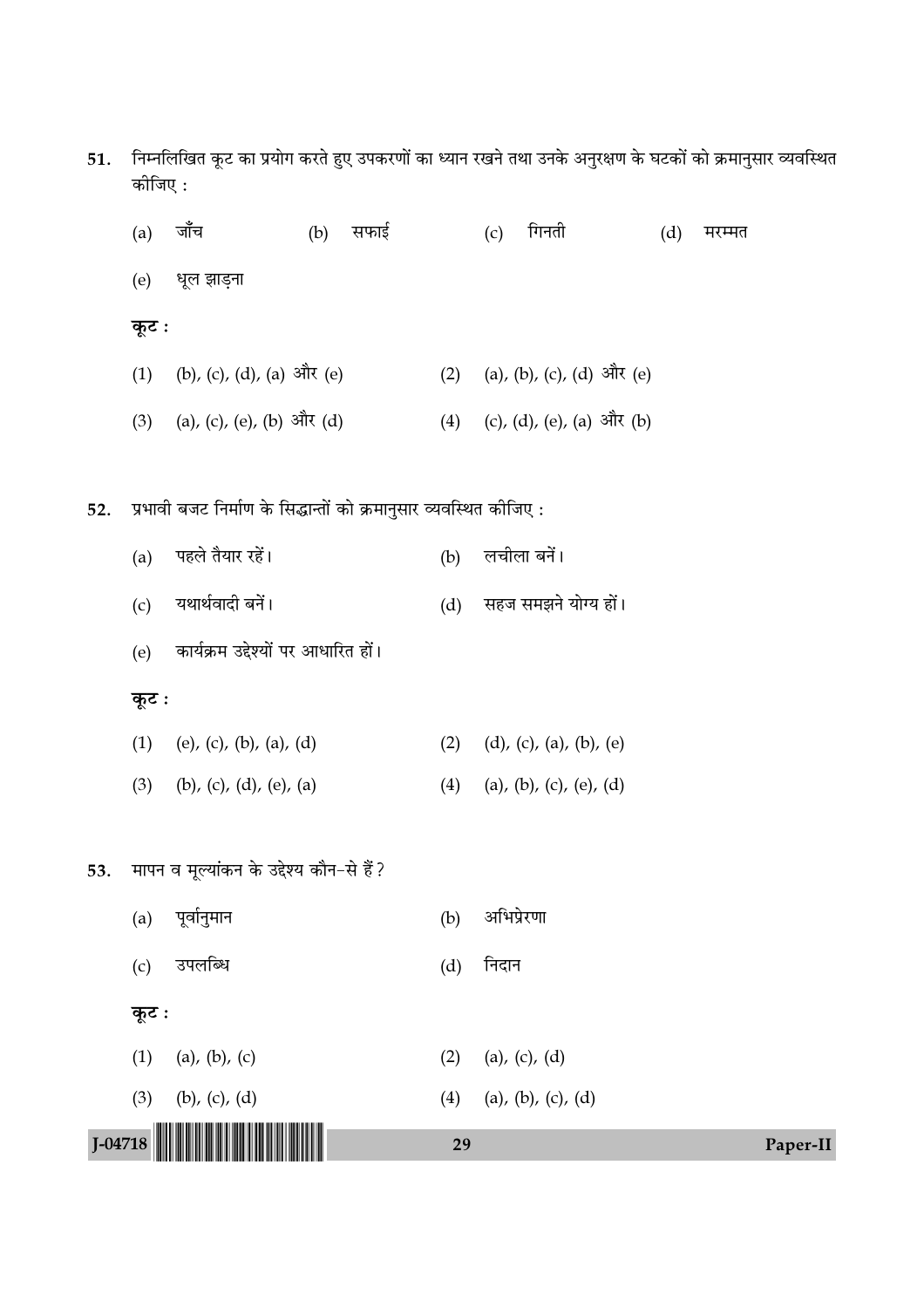- 54. Find the hierarchical arrangement from simple to complex in the cognitive domain from the code given below :
	- (a) Synthesis (b) Analysis
	- (c) Knowledge (d) Evaluation
	- (e) Application (f) Comprehension

### Code :

- $(1)$   $(c)$ ,  $(f)$ ,  $(e)$ ,  $(a)$ ,  $(b)$ ,  $(d)$
- (2) (c), (f), (b), (e), (a), (d)
- (3) (c), (f), (e), (b), (a), (d)
- (4) (c), (f), (b), (a), (e), (d)
- 55. Given below are two statements, one labelled as Assertion (A) and the other labelled as Reason (R) :

Assertion (A) : Oriention should neither be too long nor too short but "adequate".

**Reason**  $(R)$ : Teaching technique orientation is a "get set" position in sprint run.

In the context of the above statements, which one of the following is true ?

- (1) Both  $(A)$  and  $(R)$  are true and  $(R)$  is the correct explanation of  $(A)$ .
- (2) Both  $(A)$  and  $(R)$  are true, but  $(R)$  is not the correct explanation of  $(A)$ .
- (3) (A) is true, but  $(R)$  is false.
- (4) (A) is false, but  $(R)$  is true.
- 56. Given below are two statements, one labelled as Assertion (A) and the other labelled as Reason (R) :

Assertion (A) : Maintaining a crouched position in 100 m start is costly in terms of muscular energy requirement due to the force-length relationship of muscle and the increased joint movements. But Biomechanicaly it has advantage.

**Reason**  $(R)$ **:** Balance is enhanced by increasing the size of the base of support in the direction of the disturbing force.

In the context of the above statements, which one of the following is true ?

- (1) Both  $(A)$  and  $(R)$  are true and  $(R)$  is the correct explanation of  $(A)$ .
- (2) Both  $(A)$  and  $(R)$  are true, but  $(R)$  is not the correct explanation of  $(A)$ .
- (3) (A) is true, but  $(R)$  is false.
- (4) (A) is false, but  $(R)$  is true.

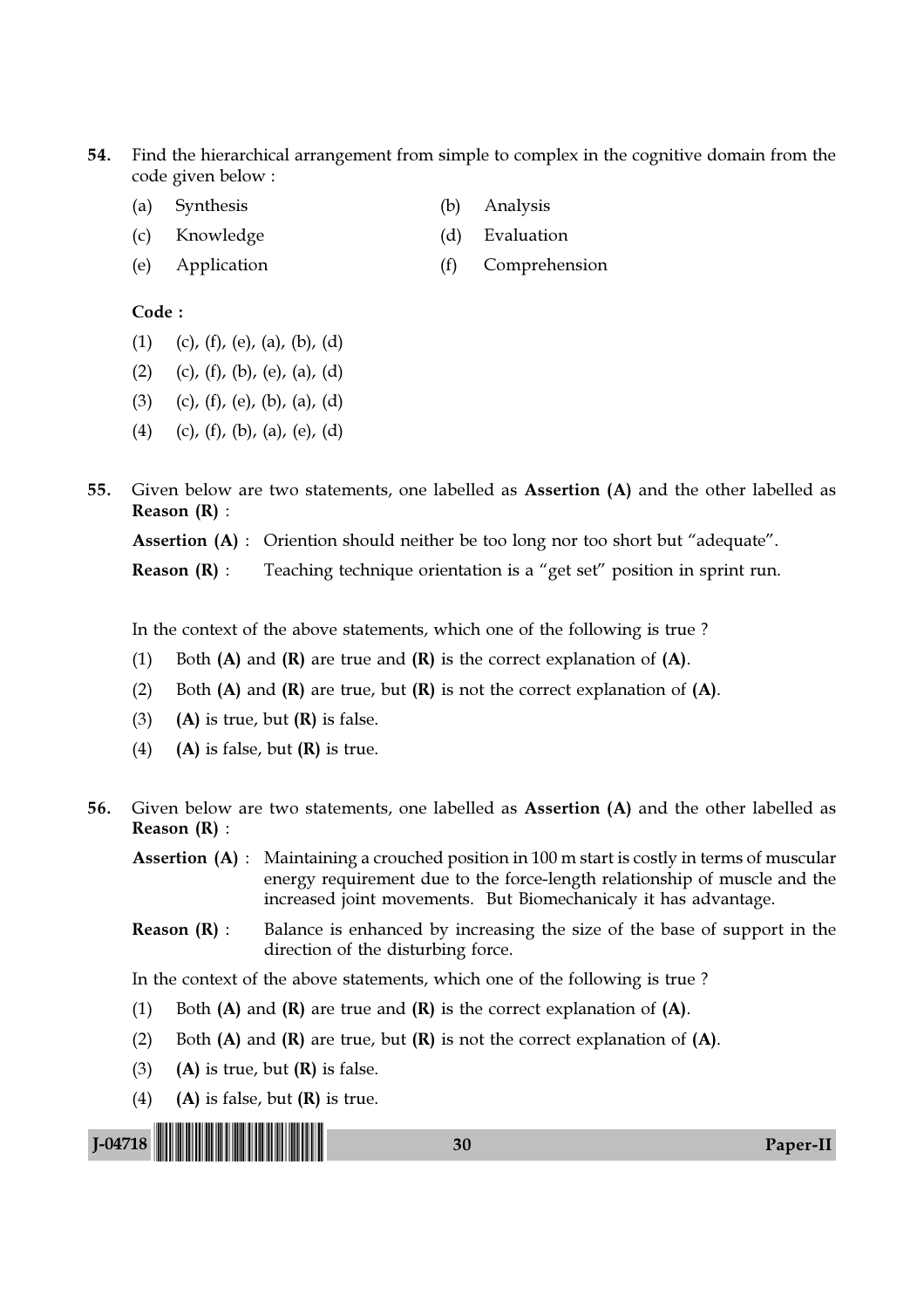संज्ञानात्मक क्षेत्र में सरल से जटिल की ओर नीचे दिये गये कूट में से श्रेणीक्रम में व्यवस्थित कीजिये : 54.

- संश्लेषण  $(a)$  $(b)$ विश्लेषण
- मूल्यांकन ज्ञान  $(d)$  $(c)$
- बोध अनुप्रयोग  $(f)$ (e)

# कूट :

- $(1)$ (c), (f), (e), (a), (b), (d)
- $(2)$ (c), (f), (b), (e), (a), (d)
- $(3)$ (c), (f), (e), (b), (a), (d)
- $(4)$ (c), (f), (b), (a), (e), (d)

नीचे दो कथन दिए गए हैं, एक को अभिकथन (A) और दुसरे को तर्क (R) कहा गया है: 55.

अभिकथन (A) : अभिविन्यास को न तो बहुत दीर्घ और न ही बहुत लघ होना चाहिए अपित 'पर्याप्त' होना चाहिए। अध्यापन तकनीक अभिविन्यास स्प्रिंट दौड में एक ''गेट सेट'' की स्थिति होती है। तर्क (R) : उपरोक्त कथनों के संदर्भ में निम्नलिखित में से कौनसा सही है ?

- (A) और (R) दोनों सही हैं और (R), (A) का सही स्पष्टीकरण है।  $(1)$
- (A) और (R) दोनों सही हैं, परंतु (R), (A) का सही स्पष्टीकरण नहीं है।  $(2)$
- (A) सही है, परंतु (R) गलत है।  $(3)$
- (A) गलत है, परंतु (R) सही है।  $(4)$

नीचे दो कथन दिए गए हैं, एक को अभिकथन (A) और दूसरे को **तर्क (R)** कहा गया है। 56.

100 मीटर में झुकी हुई स्थिति, मांसपेशी की बल-लंबाई संबंध और बढ़े हुए जोड़ संचलन के अभिकथन (A): कारण मांसपेशीय ऊर्जा आवश्यकता की दृष्टि से अवस्था अधिक खर्चीली होती है किंतु जैव यांत्रिकी दृष्टि से यह लाभप्रद है।

चालक बल की दिशा में आधार के आकार में वृद्धि संतुलन को बढ़ा देता है। तर्क (R) :

31

उपरोक्त कथनों के संदर्भ में निम्नलिखित में से कौनसा सही है ?

- (A) एवं (R) दोनों सही हैं और (R), (A) की सही व्याख्या है।  $(1)$
- (A) एवं (R) दोनों सही हैं, लेकिन (R), (A) की सही व्याख्या नहीं है।  $(2)$
- $(3)$ (A) सही है, लेकिन (R) गलत है।
- (A) गलत है, लेकिन (R) सही है।  $(4)$

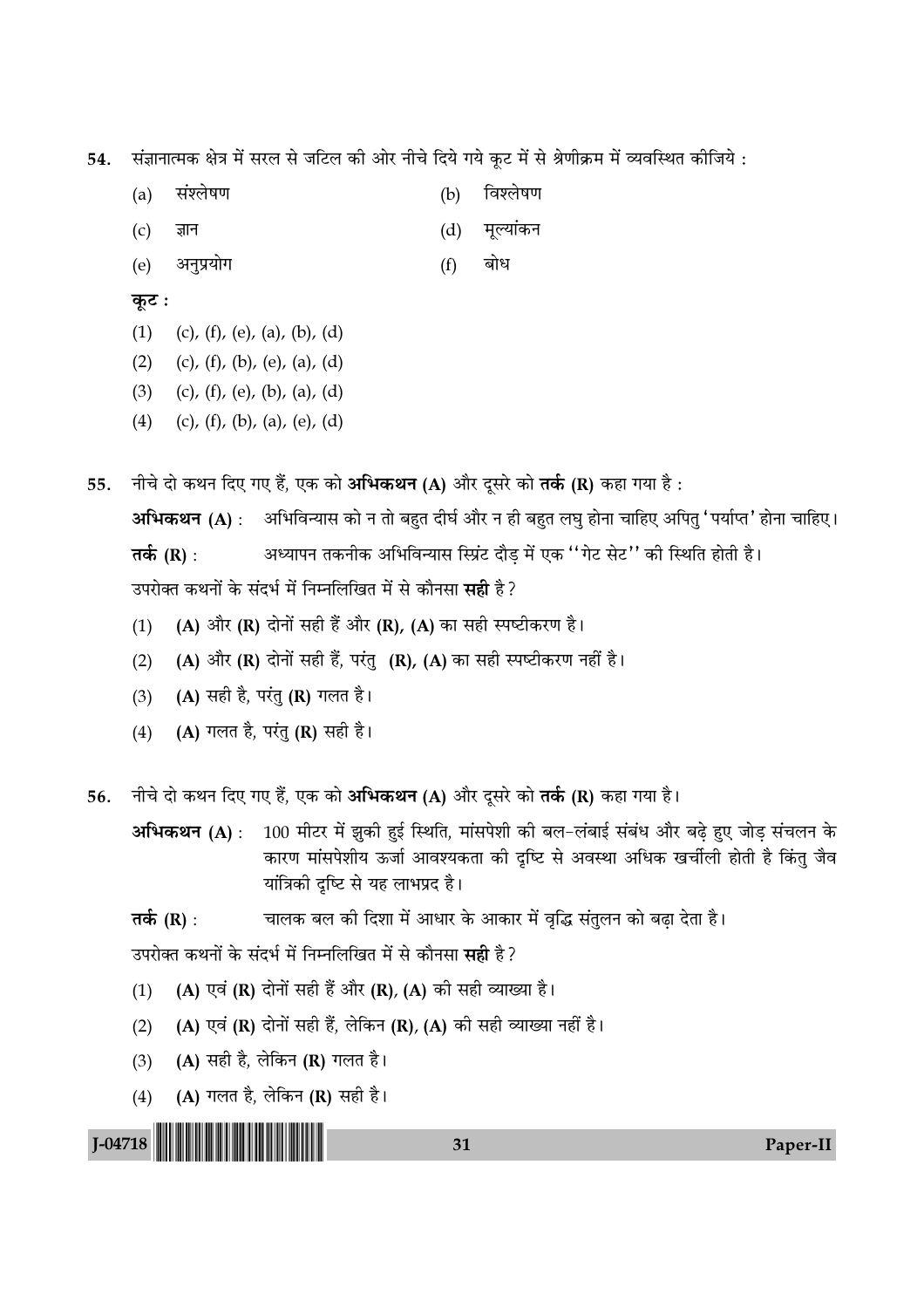57. Given below are two statements, one labelled as Assertion (A) and the other labelled as Reason (R) :

Assertion (A) : Of vital importance to the success of any testing programme is the attitude with which the students approach the tests.

**Reason**  $(R)$ : The physical educator should seek to capitalize on the positive motivating properties that are generally inherent in physical performance tests.

In the context of the above statements, which one of the following is true ?

- (1) Both  $(A)$  and  $(R)$  are true and  $(R)$  is the correct explanation of  $(A)$ .
- (2) Both  $(A)$  and  $(R)$  are true, but  $(R)$  is not the correct explanation of  $(A)$ .
- (3) (A) is true, but  $(R)$  is false.
- (4) (A) is false, but  $(R)$  is true.
- 58. Given below are two statements, one labelled as Assertion (A) and the other labelled as Reason (R) :

Assertion (A) : Management is a process of "Performing or accomplishing things".

**Reason**  $(R)$ **:** An ingenious way of dealing with human beings is an art of human engineering.

In the context of the above statements, which one of the following is true ?

- (1) Both  $(A)$  and  $(R)$  are true and  $(R)$  is the correct explanation of  $(A)$ .
- (2) Both  $(A)$  and  $(R)$  are true, but  $(R)$  is not the correct explanation of  $(A)$ .
- (3) (A) is true, but  $(R)$  is false.
- (4) (A) is false, but  $(R)$  is true.
- 59. Given below are two statements, one labelled as Assertion (A) and the other labelled as Reason (R) :

Assertion (A) : Validity of Physical Fitness tests is determined using composite scores of all the test items in the battery as the performance criterion.

**Reason**  $(R)$ : While establishing the validity, the test items should also be correlated to eliminate duplication.

In the context of the above statements, which one of the following is true ?

- (1) Both  $(A)$  and  $(R)$  are true and  $(R)$  is the correct explanation of  $(A)$ .
- (2) Both  $(A)$  and  $(R)$  are true, but  $(R)$  is not the correct explanation of  $(A)$ .
- (3) (A) is true, but  $(R)$  is false.
- (4) (A) is false, but  $(R)$  is true.

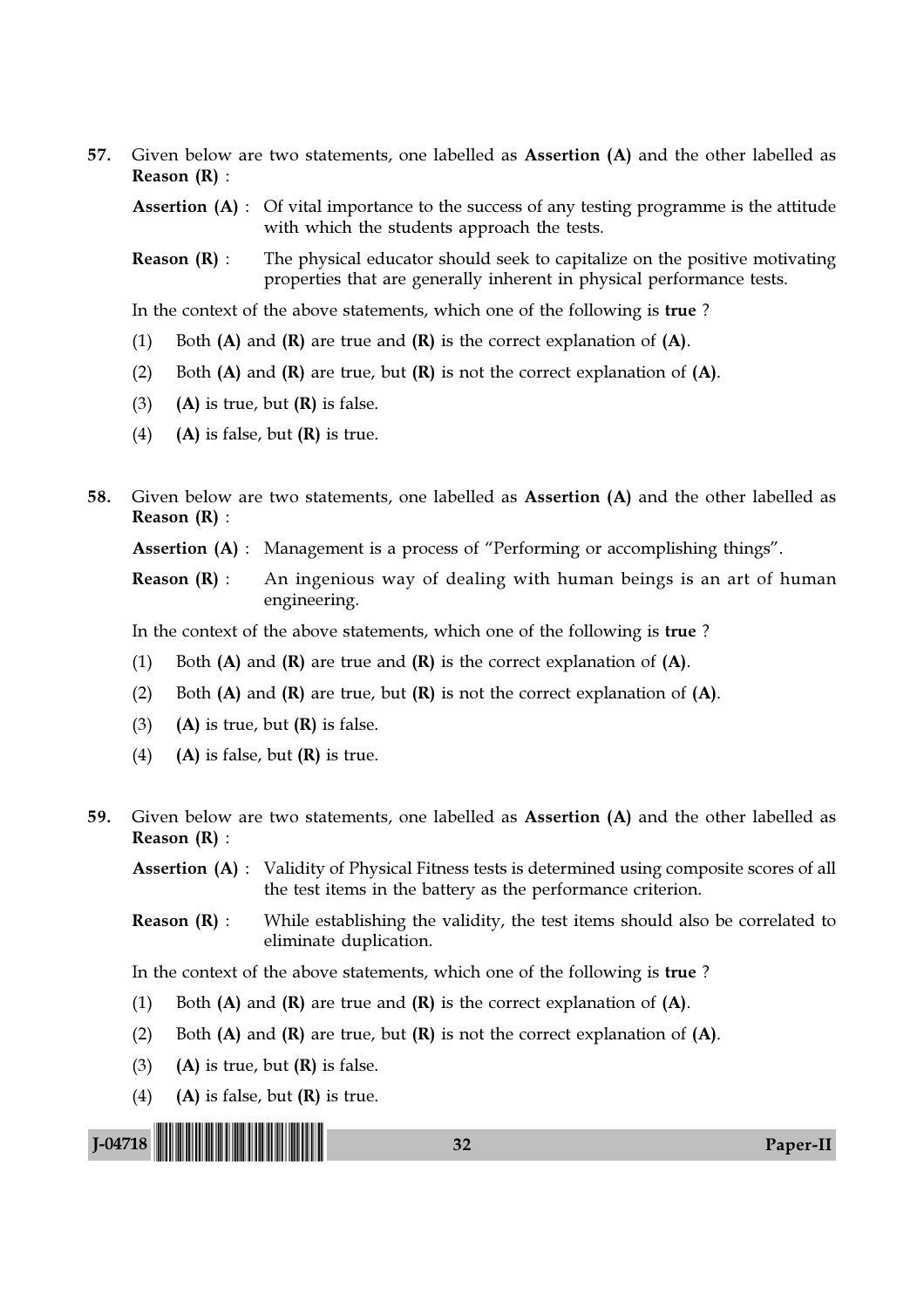- नीचे दो कथन दिए गए है, एक अभिकथन (A) है और दूसरा तर्क (R) है : 57.
	- अभिकथन (A) : किसी भी परीक्षण कार्यक्रम की सफलता के लिए छात्रों का परीक्षणों के प्रति दृष्टिकोण अत्यन्त महत्वपूर्ण होता है।
	- तर्क (R) : शारीरिक शिक्षक को उन सकारात्मक प्रेरक गुणों का लाभ उठाना चाहिए जो सामान्यतया शारीरिक प्रदर्शन परीक्षणों में अंतर्निहित होते हैं।

उपर्युक्त कथनों के संदर्भ में निम्नलिखित में कौन-सा **सही** है?

- (A) एवं (R) दोनों सही हैं और (R), (A) की सही व्याख्या है।  $(1)$
- (A) एवं (R) दोनों सही है, लेकिन (R), (A) की सही व्याख्या नहीं है।  $(2)$
- (A) सही है, लेकिन (R) गलत है।  $(3)$
- (A) गलत है, लेकिन (R) सही है।  $(4)$

नीचे दो कथन दिए गए हैं, एक को अभिकथन (A) और दूसरे को तर्क (R) कहा गया है: 58.

अभिकथन (A) : प्रबन्धन चीजों को सम्पन्न करने या परा करने की प्रक्रिया है।

मनुष्य के साथ निपटने का विलक्षण तरीका मानव अभियांत्रिको की कला है। तर्क (R) : उपर्युक्त कथनों के संदर्भ में निम्नलिखित में कौन-सा सही है?

- (A) और (R) दोनों सही हैं और (A) का (R) सही स्पष्टीकरण है।  $(1)$
- (A) और (R) दोनों सही हैं, परंतु (A) का (R) सही स्पष्टीकरण नहीं है।  $(2)$
- (A) सही है, परंतु (R) गलत है।  $(3)$
- (A) गलत है, परंतु (R) सही है।  $(4)$
- नीचे दो कथन दिए गए हैं, एक अभिकथन (A) है और दूसरा तर्क (R) है: 59

शारीरिक स्वस्थता परीक्षणों की वैधता प्रदर्शन मानदण्ड के रूप में बैटरी में सभी परीक्षण मदों के अभिकथन (A) : संयुक्त अंकों को प्रयुक्त कर निर्धारित की जाती है।

वैधता स्थापित करते हुए परीक्षण मदों को भी दोहरीकरण विलोपित करने के लिए सहसंबंधित तर्क  $(R)$  : करना चाहिए।

उपर्युक्त कथनों के संदर्भ में निम्नलिखित में कौन-सा **सही** है?

- (A) एवं (R) दोनों सही हैं और (R), (A) की सही व्याख्या है।  $(1)$
- (A) एवं (R) दोनों सही हैं, लेकिन (R), (A) की सही व्याख्या नहीं है।  $(2)$
- (A) सही है, लेकिन (R) गलत है।  $(3)$
- (A) गलत है, लेकिन (R) सही है।  $(4)$

 $J$ -04718 || || || || || || || || || || || ||

33

Paper-II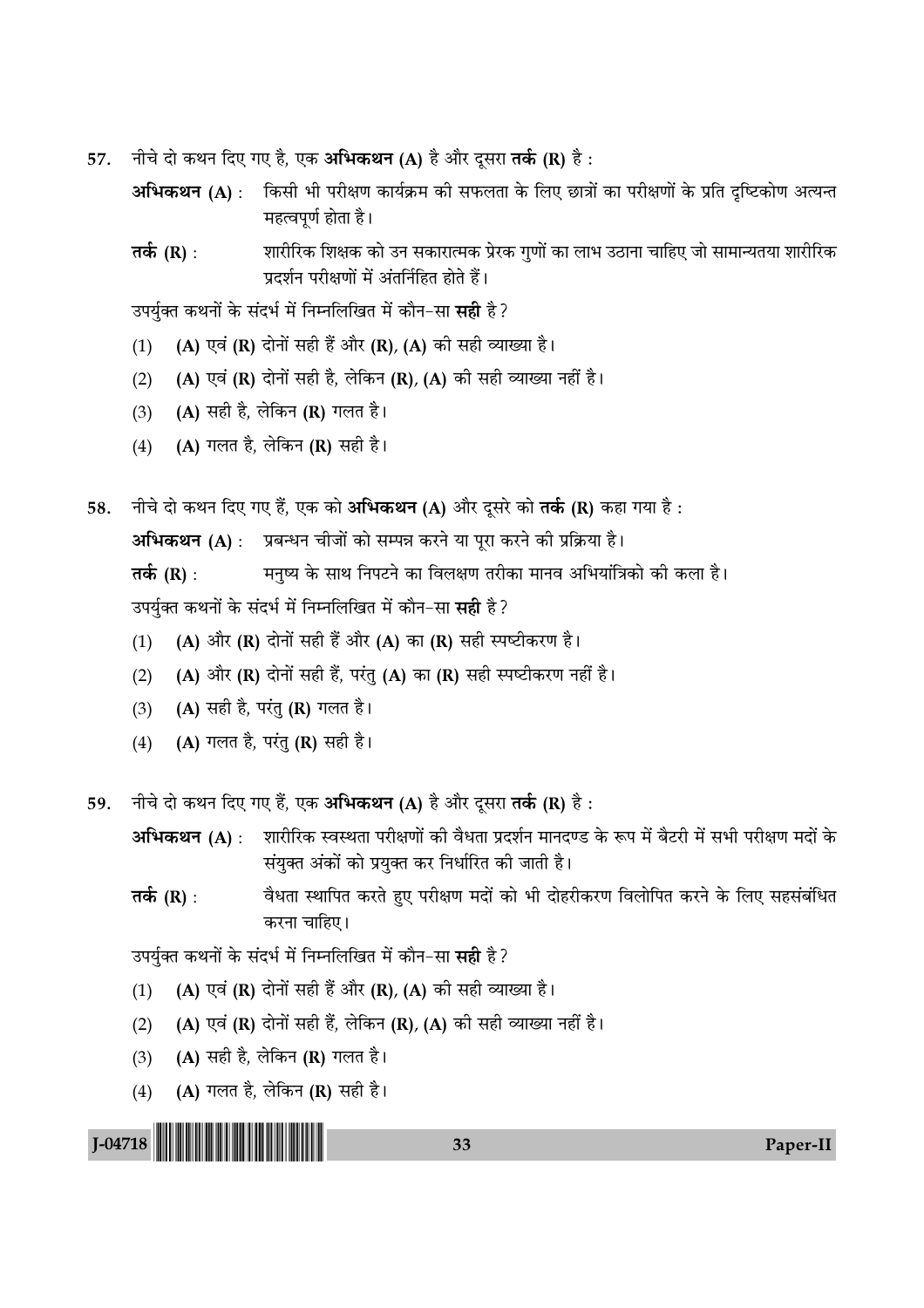60. Given below are two statements, one labelled as Assertion (A) and the other labelled as Reason (R) :

**Assertion (A)**: When the tester is interested in obtaining the reliability of multiple trials or the objectivity of a test with more than two judges, Inter class correlation coefficient by Analysis of variance is applied.

Reason (R) : Product moment correlation does not permit through examination of the different sources of variability on multiple trials.

In the context of the above statements, which one of the following is true ?

- (1) Both  $(A)$  and  $(R)$  are true and  $(R)$  is the correct explanation of  $(A)$ .
- (2) Both  $(A)$  and  $(R)$  are true, but  $(R)$  is not the correct explanation of  $(A)$ .
- (3) (A) is true, but  $(R)$  is false.
- (4) (A) is false, but  $(R)$  is true.
- 61. Given below are two statements, one labelled as Assertion (A) and the other labelled as Reason (R) :

Assertion (A) : In applied research problems should be directed towards issues that ultimately prove useful to practitioners.

**Reason**  $(R)$ : The scientists should look not just at the effects that they observe but try to find the causes underlying them.

In the context of the above statements, which one of the following is true ?

- (1) Both  $(A)$  and  $(R)$  are true and  $(R)$  is the correct explanation of  $(A)$ .
- (2) Both  $(A)$  and  $(R)$  are true, but  $(R)$  is not the correct explanation of  $(A)$ .
- (3) (A) is true, but  $(R)$  is false.
- (4) (A) is false, but  $(R)$  is true.
- 62. Given below are two statements, one labelled as Assertion (A) and the other labelled as Reason (R) :

Assertion (A) : Some historians also test theory against their evidence and use theory as a basis for generalization.

Reason (R) : Generalization are large, synthetic statements that offer a historian's sense of multiple pieces of evidence.

In the context of the above statements, which one of the following is true ?

- (1) Both  $(A)$  and  $(R)$  are true and  $(R)$  is the correct explanation of  $(A)$ .
- (2) Both  $(A)$  and  $(R)$  are true, but  $(R)$  is not the correct explanation of  $(A)$ .
- (3) (A) is true, but  $(R)$  is false.
- (4) (A) is false, but  $(R)$  is true.

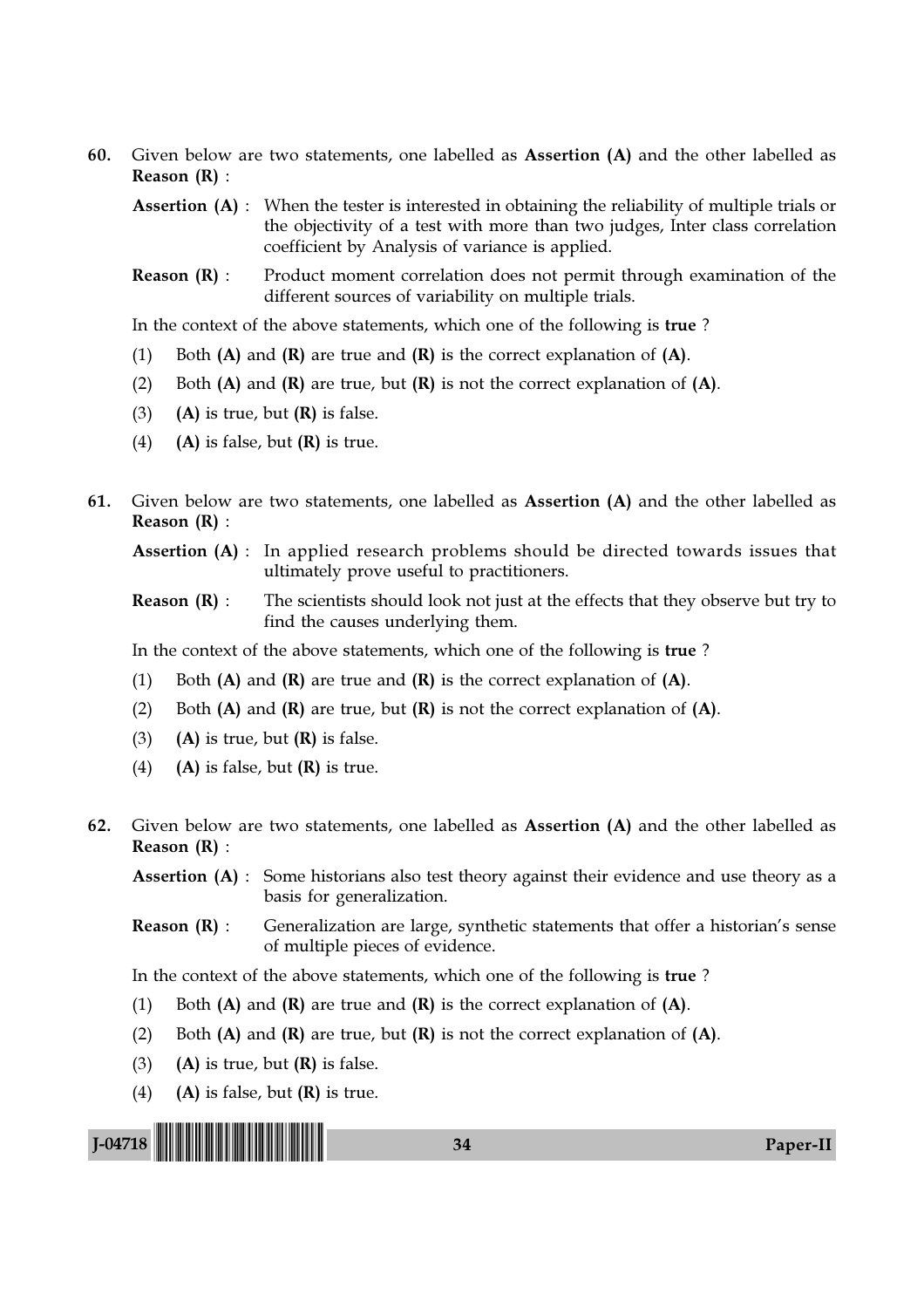- नीचे दो कथन दिए गए है, एक अभिकथन (A) है और दूसरा तर्क (R) है : 60.
	- अभिकथन (A) : जब एक परीक्षक की अनेक परीक्षणों की विश्वसनीयता प्राप्त करने या दो से अधिक निर्णयकों के साथ परीक्षण की वस्तुनिष्ठता में रूचि है, प्रसरण विश्लेषण द्वारा अंतर–श्रेणी सहसंबंध गुणांक का प्रयोग किया जाता है।
	- प्रोडक्ट मोमेंट सहसंबंध अनेक परीक्षणों पर परिवर्तिता के विभिन्न स्रोतों की संम्पूर्ण परीक्षण के तर्क (R) : माध्यम से अनुमति नहीं देता है।

उपर्युक्त कथनों के संदर्भ में निम्नलिखित में से कौन-सा **सही** है ?

- (A) एवं (R) दोनों सही हैं और (R), (A) की सही व्याख्या है।  $(1)$
- (A) एवं (R) दोनों सही हैं, लेकिन (R), (A) की सही व्याख्या नहीं है।  $(2)$
- (A) सही है, लेकिन (R) गलत है।  $(3)$
- $(4)$ (A) गलत है. लेकिन (R) सही है।
- नीचे दो कथन दिए गए हैं, एक को अभिकथन (A) और दूसरे तर्क (R) कहा गया हैं : 61.
	- अभिकथन (A) : अनुप्रयुक्त शोध में समस्याएं मुद्दों की दिशा में होना चाहिए जो अंतत: प्रैक्टिस करने वालों के लिए उपयोगी सिद्ध होता है।
	- वैज्ञानिकों को जो वे अवलोकन करते हैं के प्रभावों को ही नहीं देखना चाहिए अपितु उनके मूल तर्क (R) : कारणों का पता लगाने का प्रयत्न भी करना चाहिए।

उपर्यक्त कथनों के संदर्भ में निम्नलिखित में कौन-सा सही है?

- (A) और (R) दोनों सही हैं और (A) का (R) सही स्पष्टीकरण है।  $(1)$
- (A) और (R) दोनों सही हैं, परंतु (A) का (R) सही स्पष्टीकरण नहीं है।  $(2)$
- (A) सही हैं, परंतु (R) गलत है।  $(3)$
- (A) गलत है, परंतु (R) सही है।  $(4)$

नीचे दो कथन दिए गए हैं, एक को अभिकथन (A) और दूसरे को तर्क (R) कहा गया हैं : 62.

अभिकथन (A) : कुछ इतिहासकार सिद्धान्तों को उनके साक्ष्य की तुलना में जाँच भी करते हैं और सामान्यीकरण के आधार के रूप में सिद्धान्त का प्रयोग करते हैं।

सामान्यीकरण बृहत् सांश्लेषिक कथन हैं जो कई साक्ष्यों के इतिहासकार के भाव को प्रस्तुत करता तर्क (R) : है।

उपर्युक्त कथनों के संदर्भ में निम्नलिखित में कौन-सा **सही** है?

- (A) और (R) दोनों सही हैं और (A) का (R) सही स्पष्टीकरण है।  $(1)$
- (A) और (R) दोनों सही हैं, परंतु (A) का (R) सही स्पष्टीकरण नहीं है।  $(2)$
- (A) सही है, परंतु (R) गलत है।  $(3)$
- (A) गलत है, परंतु (R) सहीं है।  $(4)$

35

Paper-II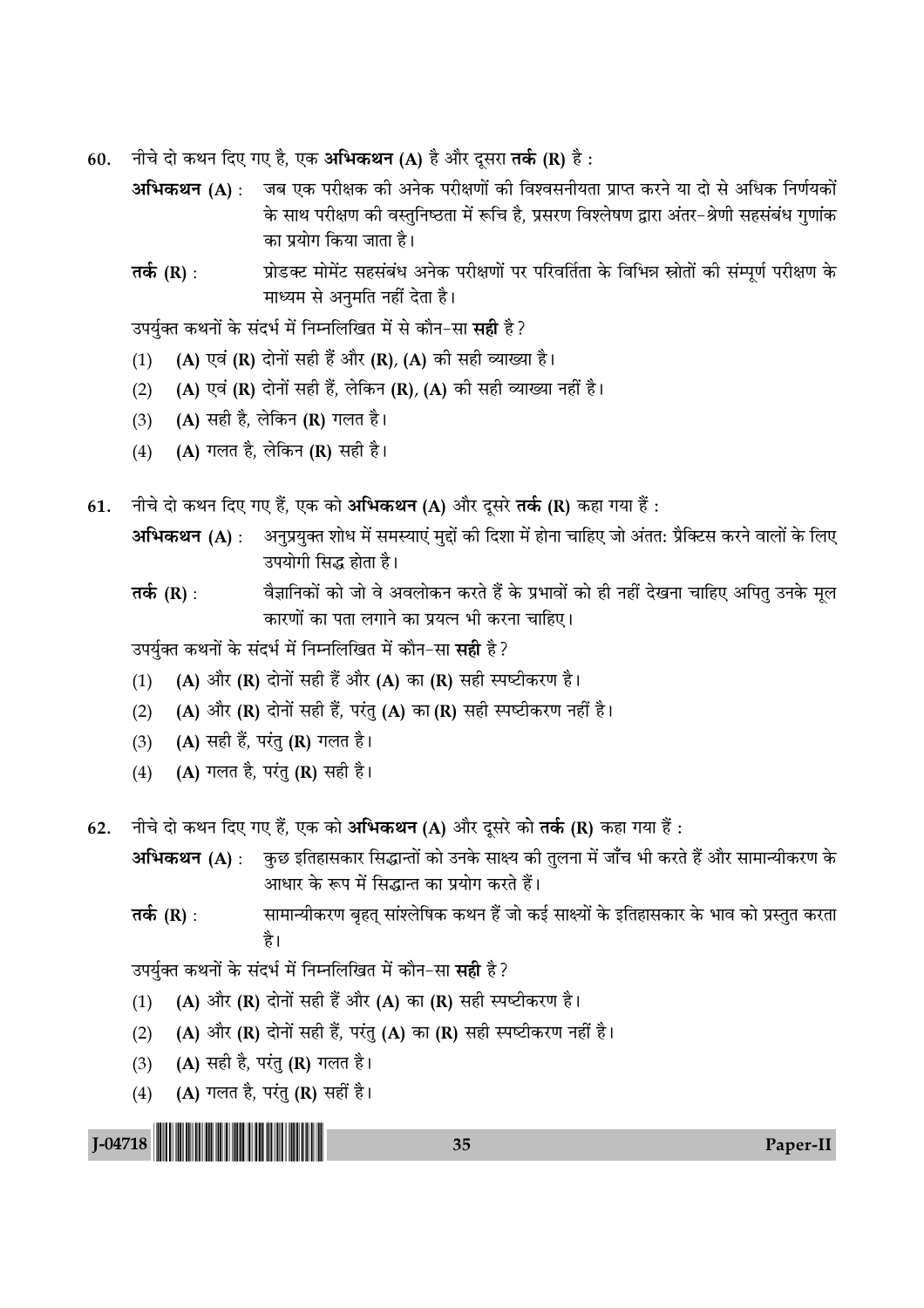63. Given below are two statements, one labelled as Assertion (A) and the other labelled as Reason (R) :

**Assertion (A)** : Demand profiles for different stages of training should be determined on the basis of performance capacity and performance structure.

**Reason**  $(R)$ : Demand profiles are the most effective means that serve as the base for talent identification and its development.

In the context of the above statements, which one of the following is true ?

- (1) Both  $(A)$  and  $(R)$  are true and  $(R)$  is the correct explanation of  $(A)$ .
- (2) Both  $(A)$  and  $(R)$  are true, but  $(R)$  is not the correct explanation of  $(A)$ .
- (3) (A) is true, but  $(R)$  is false.
- (4) (A) is false, but  $(R)$  is true.
- 64. Given below are two statements, one labelled as Assertion (A) and the other labelled as Reason (R) :
	- Assertion (A) : The more stable an increase in motor ability or skill, the slower will be the pace of its decline in the absence of training doses
	- Reason (R) : Prolonged training breaks and transitional periods proved to be beneficial for slow decline in motor ability or skill.

In the context of the above statements, which one of the following is true ?

- (1) Both  $(A)$  and  $(R)$  are true and  $(R)$  is the correct explanation of  $(A)$ .
- (2) Both  $(A)$  and  $(R)$  are true, but  $(R)$  is not the correct explanation of  $(A)$ .
- (3) (A) is true, but  $(R)$  is false.
- (4) (A) is false, but  $(R)$  is true.
- 65. Given below are two statements, one labelled as Assertion (A) and the other labelled as Reason (R) :

Assertion (A) : Immunity in an individual depends upon the humoral and cellular responses of the host.

**Reason**  $(R)$ **:** The immunity produced is general for varying period of time depending upon the type of disease.

In the context of the above statements, which one of the following is true ?

- (1) Both  $(A)$  and  $(R)$  are true and  $(R)$  is the correct explanation of  $(A)$ .
- (2) Both  $(A)$  and  $(R)$  are true, but  $(R)$  is not the correct explanation of  $(A)$ .
- (3) (A) is true, but  $(R)$  is false.
- (4) (A) is false, but  $(R)$  is true.

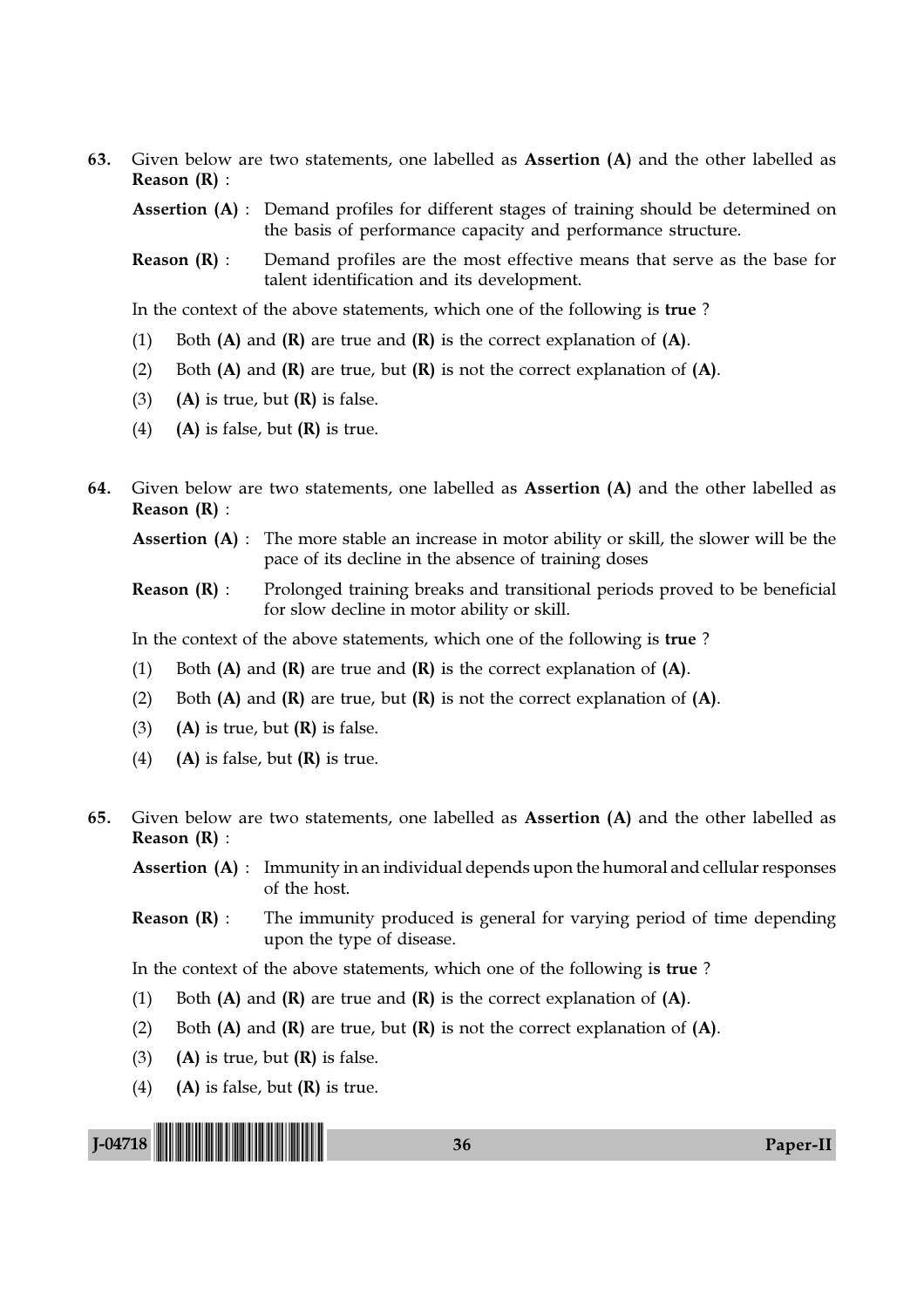- 63. नीचे दो कथन दिए गए हैं, एक को **अभिकथन (A)** और दूसरे को **तर्क (R)** कहा गया है।
	- **अभिकथन (A)** : प्रशिक्षण की विभिन्न अवस्थाओं के लिए मांग रूपरेखा का निर्धारण प्रदर्शन क्षमता और प्रदर्शन संरचना के आधार पर होना चाहिए।
	- **तर्क (R)** : माँग रूपरेखा सर्वाधिक प्रभावशाली साधन हैं जो प्रतिभा की पहचान करने तथा इसके विकास के लिए आधार के रूप में काम करती हैं।

उपरोक्त कथनों के संदर्भ में निम्नलिखित में से कौनसा **सही** है ?

- (1) (A) एवं (R) दोनों सही हैं और (R), (A) की सही व्याख्या है।
- (2) (A) एवं (R) दोनों सही हैं, लेकिन (R), (A) की सही व्याख्या नहीं है।
- (3) (A) सही है, लेकिन (R) गलत है।
- (4) (A) गलत है, लेकिन (R) सही है।

64. नीचे दो कथन दिए गए हैं, एक को अभिकथन (A) और दूसरे को **तर्क (R)** कहा गया है।

- **अभिकथन (A)** : मोटर क्षमता या कौशल में जितनी स्थिर वृद्धि होगी, इसके गिरावट की गति उतनी ही धीमी होगी, प्रशिक्षण के आभाव में।
- **तर्क (R)** : प्रशिक्षण के दीर्घ अंतराल और परिवर्ती अवधियां मोटर क्षमता या कौशल में धीमी गिरावट के लिए लाभकारी सिद्ध हुई हैं।

उपरोक्त कथनों के संदर्भ में निम्नलिखित में से कौनसा **सद्दी** है ?

- (1) (A) एवं (R) दोनों सही हैं और (R), (A) की सही व्याख्या है।
- (2) (A) एवं (R) दोनों सही हैं, लेकिन (R), (A) की सही व्याख्या नहीं है।
- (3) (A) सही है, लेकिन (R) गलत है।
- (4) (A) गलत है, लेकिन (R) सही है।
- 65. नीचे दो कथन दिए गए हैं, एक को **अभिकथन (A)** और दूसरे को **तर्क (R)** कहा गया है।

**अभिकथन (A)** : किसी व्यक्ति में रोगप्रतिरक्षा उसके ह्यूमरल और सेल्युलर प्रतिक्रिया पर निर्भर करता है। **तर्क (R)** : उत्पन्न रोग प्रतिरक्षा, रोग के प्रकार पर निर्भर अलग−अलग समयावधि के लिए सामान्य होता है। उपरोक्त कथनों के संदर्भ में निम्नलिखित में से कौनसा सही है ?

- (1) (A) एवं (R) दोनों सही हैं और (R), (A) की सही व्याख्या है।
- (2) (A) एवं (R) दोनों सही हैं, लेकिन (R), (A) की सही व्याख्या नहीं है।
- (3) (A) सही है, लेकिन (R) गलत है।
- (4) (A) गलत है, लेकिन (R) सही है।

J-04718 !J-04718-PAPER-II! <sup>37</sup> Paper-II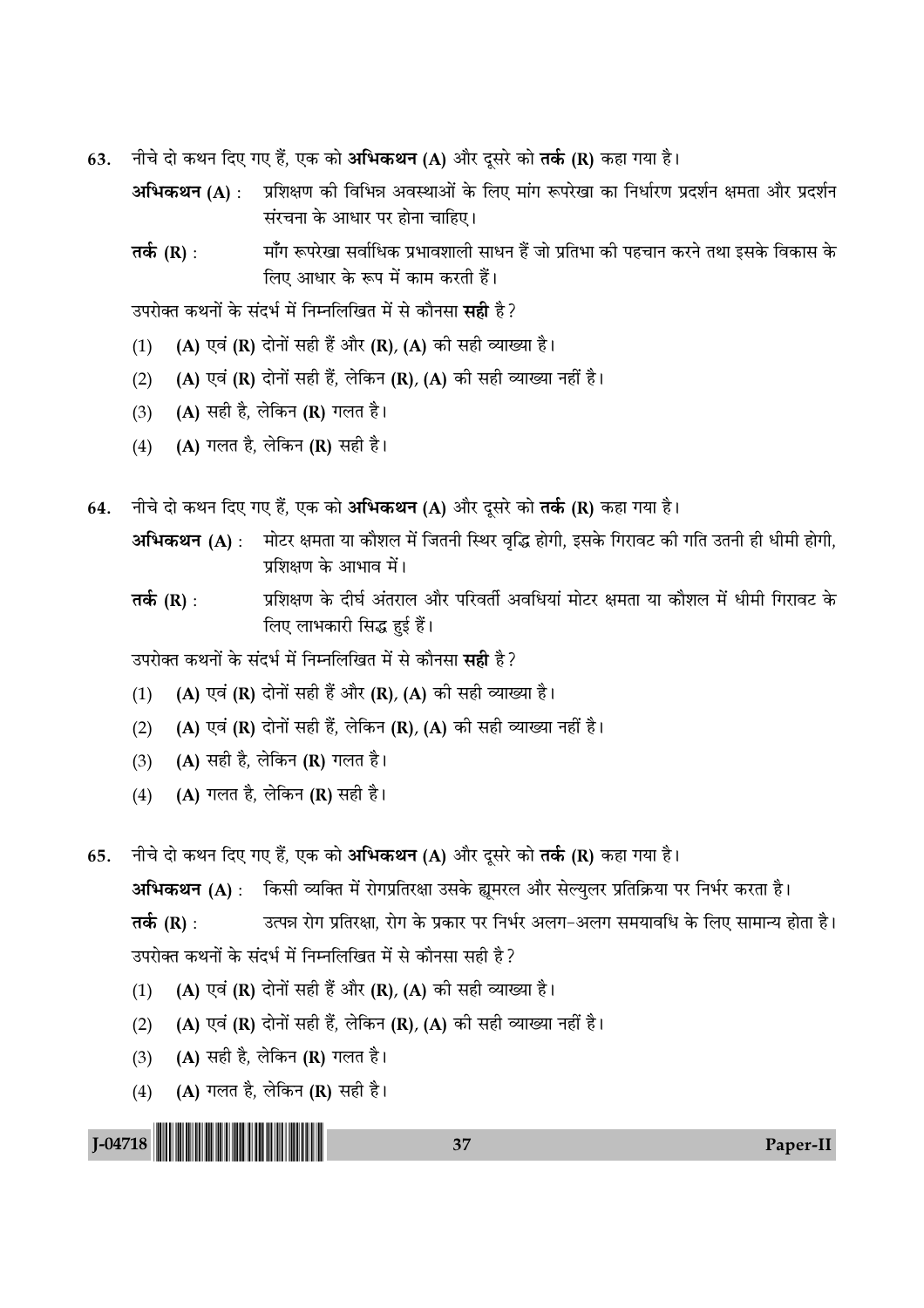66. Given below are two statements, one labelled as Assertion (A) and the other labelled as Reason (R) :

**Assertion (A)** : Health of a community if described in relation to the mortality rate prevalent in it is fully justifiable.

**Reason**  $(R)$  **:** Reducing the number of death in the population is an obvious goal of health care programme and success or failure to do so is a measure of nations commitment to better health.

In the context of the above statements, which one of the following is true ?

- (1) Both  $(A)$  and  $(R)$  are true and  $(R)$  is the correct explanation of  $(A)$ .
- (2) Both  $(A)$  and  $(R)$  are true, but  $(R)$  is not the correct explanation of  $(A)$ .
- (3) (A) is true, but  $(R)$  is false.
- (4) (A) is false, but  $(R)$  is true.
- 67. Given below are two statements, one labelled as Assertion (A) and the other labelled as Reason (R) :

Assertion (A) : It is difficult to structure a programme of physical education that is perfect for the kinder garden children.

Reason (R) : Variation in maturation along with many other differences among boys and girls require that the curriculum provide a variety of experiences for students to enjoy.

In the context of the above statements, which one of the following is true ?

- (1) Both  $(A)$  and  $(R)$  are true and  $(R)$  is the correct explanation of  $(A)$ .
- (2) Both  $(A)$  and  $(R)$  are true, but  $(R)$  is not the correct explanation of  $(A)$ .
- (3) (A) is true, but  $(R)$  is false.
- (4) (A) is false, but  $(R)$  is true.
- 68. Given below are two statements, one labelled as Assertion (A) and the other labelled as Reason (R) :

Assertion (A) : Curriculum is a means of implementing the educational and professional philosophies into action.

**Reason**  $(R)$ **:** It has a wider perspective which includes essential and allied elements aiming to maintain purposeful protocol of the educational and professional objectives.

In the context of the above statements, which one of the following is true ?

- (1) Both  $(A)$  and  $(R)$  are true and  $(R)$  is the correct explanation of  $(A)$ .
- (2) Both  $(A)$  and  $(R)$  are true, but  $(R)$  is not the correct explanation of  $(A)$ .
- (3) (A) is true, but  $(R)$  is false.
- (4) (A) is false, but  $(R)$  is true.

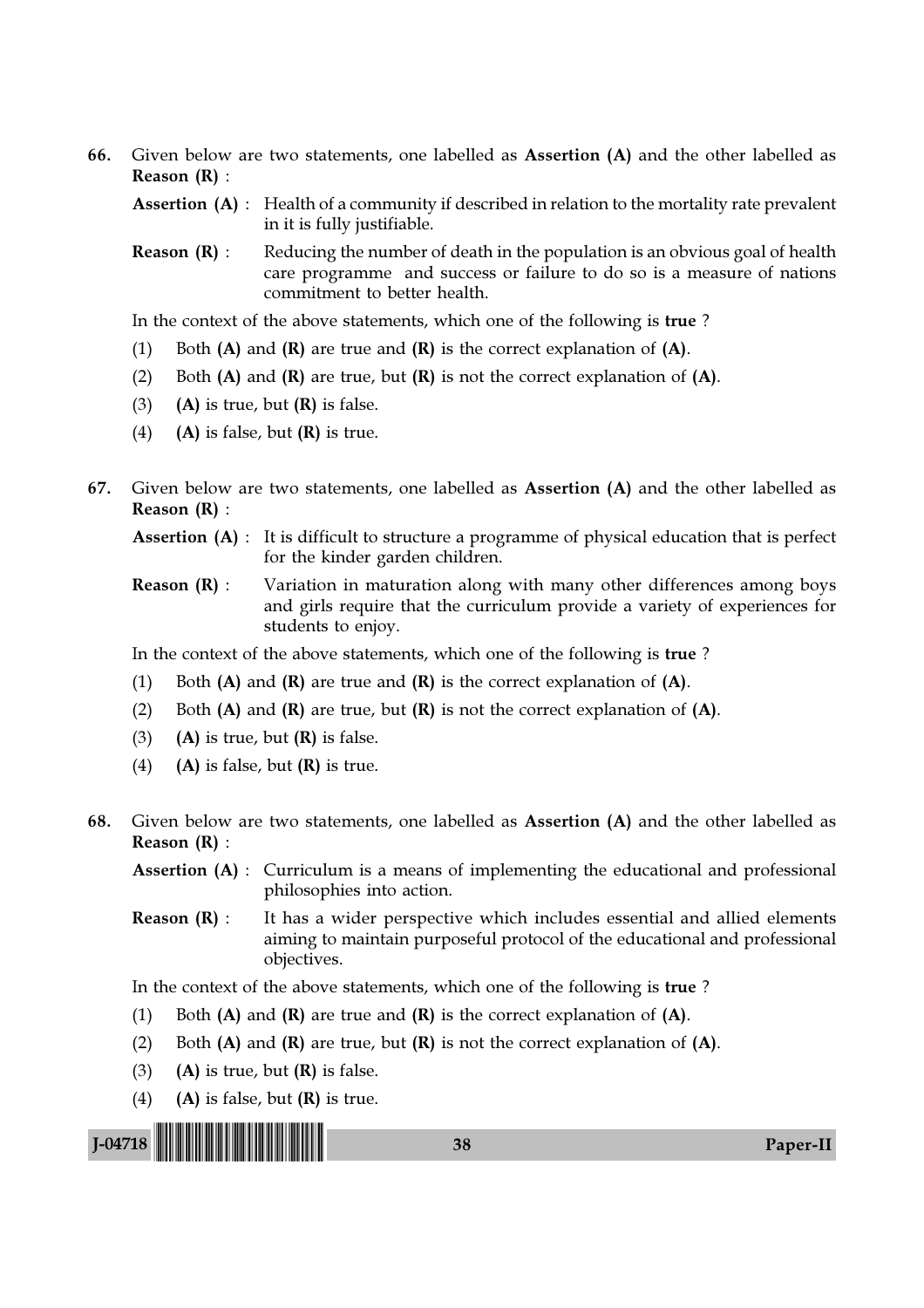66. नीचे दो कथन दिए गए हैं, एक को अभिकथन (A) और दूसरे को **तर्क (R)** कहा गया है।

**अभिकथन (A)** : किसी समुदाय में वर्तमान मृत्यु दर के सापेक्ष समुदाय के स्वास्थ्य का वर्णन पूर्णता न्यायोचित है।

**तर्क (R)** : जनसंख्या में मृत्यु की संख्या कम करना स्वास्थ्यचर्या कार्यक्रम का स्पष्ट लक्ष्य है और ऐसा करने में सफलता या विफलता बेहतर स्वास्थ्य के प्रति राष्ट्र की प्रतिबद्धता का पैमाना है।

उपरोक्त कथनों के संदर्भ में निम्नलिखित में से कौनसा सही है ?

- (1) (A) एवं (R) दोनों सही हैं और (R), (A) की सही व्याख्या है।
- (2) (A) एवं (R) दोनों सही है, लेकिन (R), (A) की सही व्याख्या नहीं है।
- (3) (A) सही है, लेकिन (R) गलत है।
- (4) (A) गलत है, लेकिन (R) सही है।
- 67. नीचे दो कथन दिए गए है, एक को अभिकथन (A) और दूसरे को तर्क (R) कहा गया है :
	- **अभिकथन (A)** : शारीरिक शिक्षा कार्यक्रम जो किन्डरगार्टन बालकों के लिए संपूर्ण हो का ढांचा बनाना कठिन होता है।
	- **Ã∑¸§** (R) : 'Ê‹∑§Ê¥ •ÊÒ⁄U 'ÊÁ‹∑§Ê•Ê¥ ∑§Ë ¬Á⁄U¬Ä√ÊÃÊ ◊¥ Á÷ÛÊÃÊ •ÊÒ⁄U •Ÿ∑§ •ãÿ •¥Ã⁄U ∑§ ∑§Ê⁄UáÊ •¬ÁˇÊÃ होता है कि पाठ्यक्रम छात्रों को आंनद उठाने के लिए विभिन्न प्रकार के अनुभव प्रदान करें।

उपर्युक्त कथनों के संदर्भ में निम्नलिखित में कौन−सा **सही** है?

- (1) (A) और (R) दोनों सही हैं और (A) का (R) सही स्पष्टीकरण है।
- (2) (A) और (R) दोनों सही हैं, परंतु (A) का (R) स्पष्टीकरण नहीं है।
- (3)  $(A)$  सही है, परंतु (R) गलत हैं।
- (4) (A) गलत है, परंतु (R) सही है।

68. नीचे दो कथन दिए गए हैं, एक को अभिकथन (A) और दूसरे को तर्क (R) कहा गया हैं :

**अभिकथन (A) : पाठ्यक्रम शैक्षणिक और पेशेवर दर्शनों को कार्यान्वित करने का साधन है।** 

**Ã∑¸§** (R) : ß'∑§Ê √ÿʬ∑§ ¬Á⁄U¬˝ˇÿ "ÊÃÊ "Ò Á¡'◊¥ •Êfl‡ÿ∑§ •ÊÒ⁄U '"Êÿ∑§ Ãàfl ‡ÊÊÁ◊‹ "Êà "Ò¥ Á¡Ÿ∑§Ê ‹ˇÿ <u>शैक्षणिक तथा पेशेवर उद्देश्यों के सार्थक नयाचार को बनाए रखना होता हैं।</u>

उपरोक्त कथनों के संदर्भ में निम्नलिखित में से कौनसा सही है ?

- (1) (A) और (R) दोनों सही हैं और (A) का (R) सही स्पष्टीकरण है।
- (2) (A) और (R) दोनों सही हैं, परंतु (A) का (R) सही स्पष्टीकरण नहीं हैं।
- (3)  $(A)$  सही है, परंतु (R) गलत है।
- (4) (A) गलत है, परंतु (R) सही है।

J-04718 !J-04718-PAPER-II! <sup>39</sup> Paper-II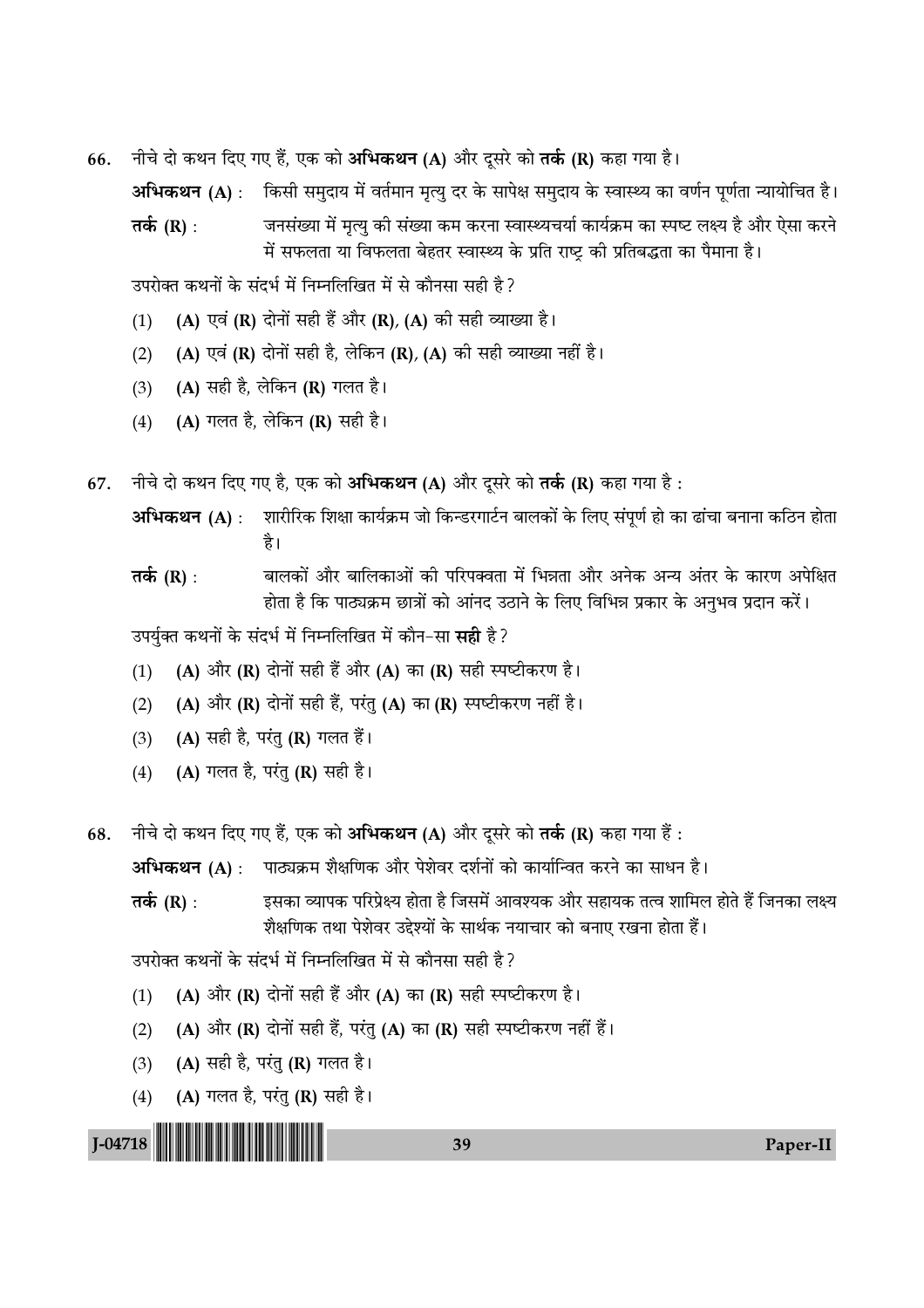69. Given below are two statements, one labelled as Assertion (A) and the other labelled as Reason (R) :

Assertion (A) : Stimulus identification in information processing is primarily a sensory stage analysing environmental information assembled from various sources.

Reason (R) : The stage begins with the stimulus identification providing information about the nature of environmental stimuli to decide what movement to make.

In the context of the above statements, which one of the following is true ?

- (1) Both  $(A)$  and  $(R)$  are true and  $(R)$  is the correct explanation of  $(A)$ .
- (2) Both  $(A)$  and  $(R)$  are true, but  $(R)$  is not the correct explanation of  $(A)$ .
- (3) (A) is true, but  $(R)$  is false.
- (4) (A) is false, but  $(R)$  is true.
- 70. Given below are two statements, one labelled as Assertion (A) and the other labelled as Reason (R) :

Assertion (A) : Personal traits and situational factors interact or mix with each other in unique ways to influence behaviour.

**Reason (R)**: The behaviour of an individual is determined by environmental influences and social enforcement.

In the context of the above statements, which one of the following is true ?

- (1) Both  $(A)$  and  $(R)$  are true and  $(R)$  is the correct explanation of  $(A)$ .
- (2) Both  $(A)$  and  $(R)$  are true, but  $(R)$  is not the correct explanation of  $(A)$ .
- (3) (A) is true, but  $(R)$  is false.
- (4) (A) is false, but  $(R)$  is true.
- 71. Given below are two statements, one labelled as Assertion (A) and the other labelled as Reason (R) :
	- Assertion (A) : A drive shot in golf can easily make a golf ball with dimples carry 250 yards, but the same golf ball without dimples will carry about 100 yards with the same drive shot.
	- **Reason**  $(R)$ **:** The dimples on golf ball act like a very effective trip wire, which results in early separation of laminar flow and reduced drag, allows the golf ball to travel further for the same effort. .

In the context of the above statements, which one of the following is true ?

- (1) Both  $(A)$  and  $(R)$  are true and  $(R)$  is the correct explanation of  $(A)$ .
- (2) Both  $(A)$  and  $(R)$  are true, but  $(R)$  is not the correct explanation of  $(A)$ .
- (3) (A) is true, but  $(R)$  is false.
- (4) (A) is false, but  $(R)$  is true.

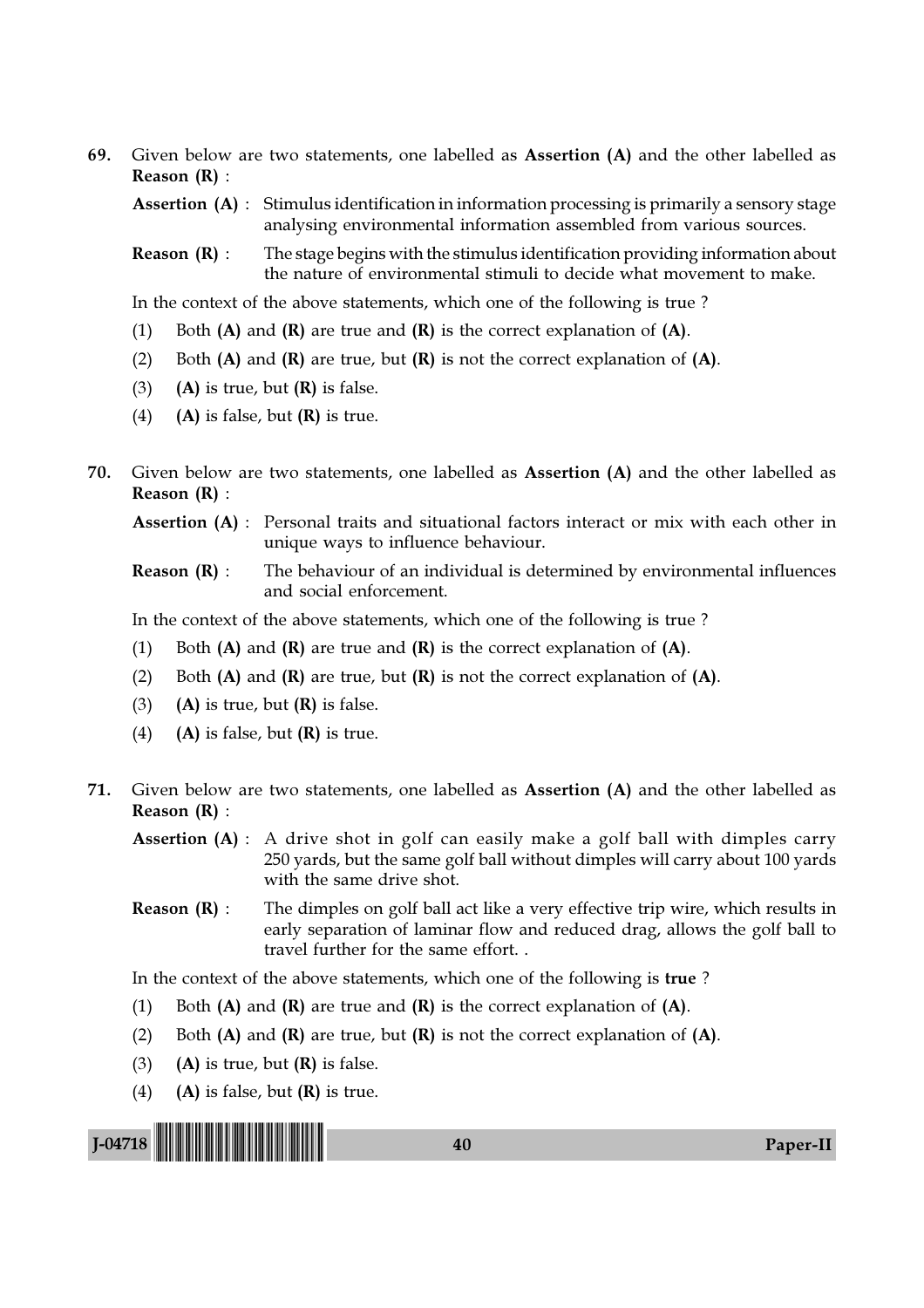- 69. नीचे दो कथन दिए गए हैं, एक को अभिकथन (A) और दूसरे को **तर्क (R)** कहा गया है।
	- **अभिकथन (A)** : सूचना संसाधन में उत्प्रेरक की पहचान करना मुख्यरूप से संवेदी अवस्था है जो विभिन्न स्रोतों से जोड़ी गई पर्यावरणीय सूचना का विश्लेषण करता है।
	- **तर्क (R)** : यह अवस्था उत्प्रेरक की पहचान करने से प्रारम्भ होता है जो पर्यावरणीय उत्प्रेरकों के प्रकृति बारे में सूचना प्रदान करता है कि कौन−सा कदम उठाना है।

उपरोक्त कथनों के संदर्भ में निम्नलिखित में से कौनसा सही है ?

- (1) (A) एवं (R) दोनों सही हैं और (R), (A) की सही व्याख्या है।
- (2) (A) एवं (R) दोनों सही हैं, लेकिन (R), (A) की सही व्याख्या नहीं है।
- (3) (A) सही है, लेकिन (R) गलत है।
- (4) (A) गलत है, लेकिन (R) सही है।
- 70. नीचे दो कथन दिए गए हैं, एक को अभिकथन (A) और दूसरे को तर्क (R) कहा गया हैं :

**•अथिकथन (A)** : व्यक्तिगत लक्षण और परिस्थितिजन्य कारक व्यवहार को प्रभावित करने के लिए विचित्र तरीके से एक−दूसरे के साथ अन्तर्क्रिया करते हैं या मिल जाते हैं।

**तर्क (R)** : एक व्यक्ति का व्यवहार पर्यावरणीय प्रभावों तथा सामाजिक पुनर्बलन के द्वारा निर्धारित होता है। उपरोक्त कथनों के संदर्भ में निम्नलिखित में से कौनसा सही है ?

- (1) (A) और (R) दोनों सही हैं और (A) का (R) सही स्पष्टीकरण है।
- (2) (A) और (R) दोनों सही हैं, परंतु (A) का (R) सही स्पष्टीकरण नहीं है।
- (3)  $(A)$  सही है, परंतु (R) गलत है।
- (4) (A) गलत है, परंतु (R) सही है।
- 71. नीचे दो कथन दिए गए हैं, एक को अभिकथन (A) और दूसरे को तर्क (R) कहा गया है :

**अभिकथन (A)** : गोल्फ में एक ड्राइव शॉट गड्ढ़ा वाले गोल्फ गेंद को सरलता से 250 गज तक पहुँचा सकता है जबकि बिना गड्ढ़ा वाला गोल्फ गेंद उसी ड्राइव शॉट से लगभग 100 गज तक पहुँचा पाता है।

**तर्क (R)** : <sup>1</sup> • गोल्फ के गेंद में गडढा अत्यन्त ही प्रभावी 'टिप वायर' के रूप में काम करता है जिसके परिणामस्वरूप परतदार प्रवाह का जल्दी अलगाव होता है और घटा हुआ तलघर्षण गोल्फ गेंद को समान प्रयास से ही अधिक दूरी तय करने देता है।

उपरोक्त कथनों के संदर्भ में निम्नलिखित में से कौनसा **सद्री** है ?

- (1) (A) एवं (R) दोनों सही हैं और (R), (A) की सही व्याख्या है।
- (2) (A) एवं (R) दोनों सही हैं, लेकिन (R), (A) की सही व्याख्या नहीं है।
- (3) (A) सही है, लेकिन (R) गलत है।
- (4) (A) गलत है, लेकिन (R) सही है।

J-04718 !J-04718-PAPER-II! <sup>41</sup> Paper-II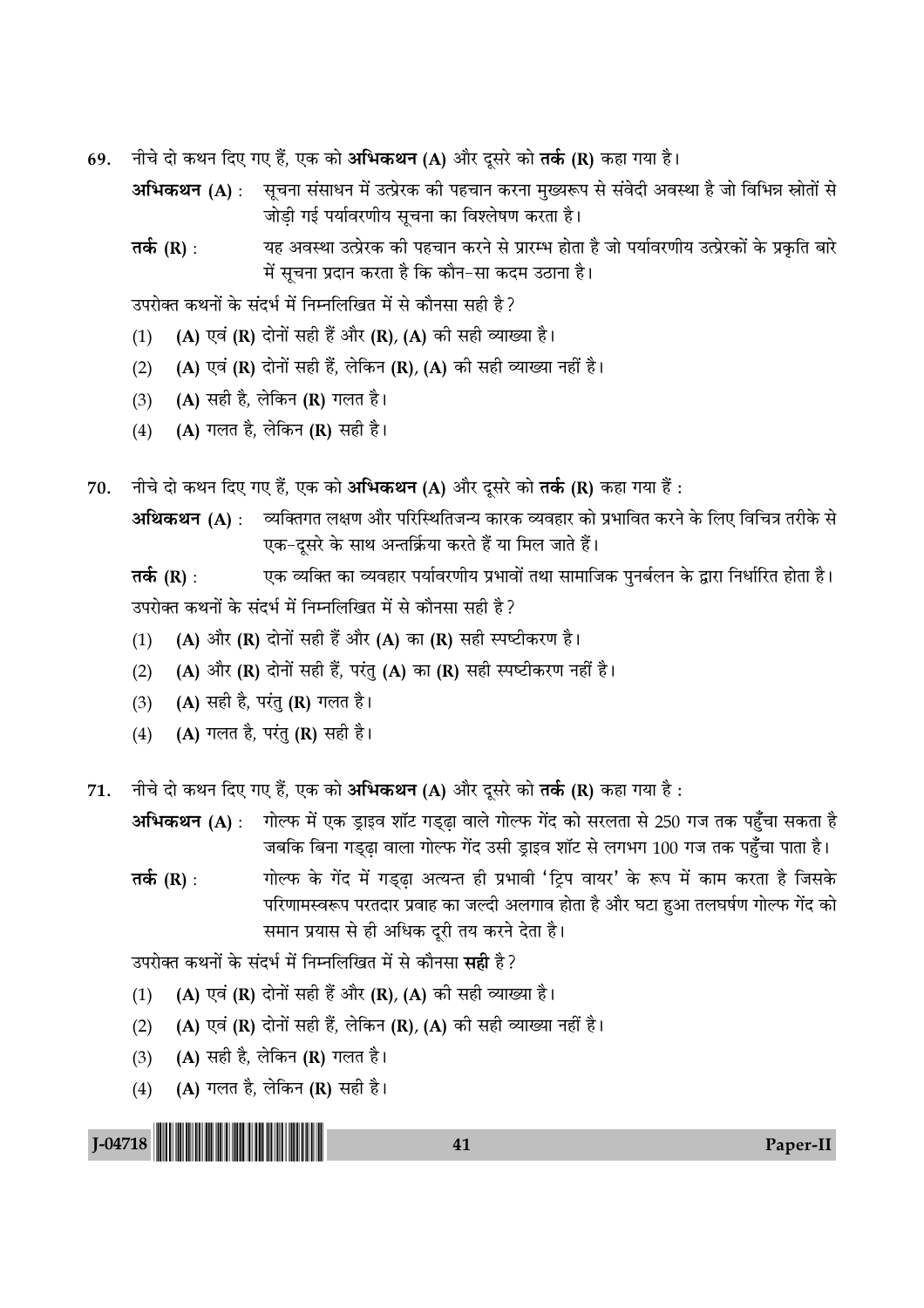72. Given below are two statements, one labelled as Assertion (A) and the other labelled as Reason (R) :

**Assertion (A)** : When one is pulling or pushing a large load, the force applied will fluctuate less if one takes small steps rather than large steps.

**Reason (R)** : If one take large steps, large variations of  $\Sigma F_{FF}$  will lead to large variations of  $\Sigma F_C$  with consequent acceleration and deceleration of the load.

In the context of the above statements, which one of the following is true ?

- (1) Both  $(A)$  and  $(R)$  are true and  $(R)$  is the correct explanation of  $(A)$ .
- (2) Both  $(A)$  and  $(R)$  are true, but  $(R)$  is not the correct explanation of  $(A)$ .
- (3) (A) is true, but  $(R)$  is false.
- (4) (A) is false, but  $(R)$  is true.
- 73. Given below are two statements, one labelled as Assertion (A) and the other labelled as Reason (R) :
	- Assertion (A) : At an altitude of 2000 m or above endurance performance decreases considerably due to hyperventilation and increased cardiovascular response to altitude.
	- Reason (R) : Altitude does not adversely affect short-term (anaerobie) sprint and power performances that depend on energy from high-energy phosphates and glycolytic reaction.

In the context of the above statements, which one of the following is true ?

- (1) Both  $(A)$  and  $(R)$  are true and  $(R)$  is the correct explanation of  $(A)$ .
- (2) Both  $(A)$  and  $(R)$  are true, but  $(R)$  is not the correct explanation of  $(A)$ .
- (3) (A) is true, but  $(R)$  is false.
- (4) (A) is false, but  $(R)$  is true.
- 74. Given below are two statements, one labelled as Assertion (A) and the other labelled as Reason (R) :

Assertion (A) : The measurement or estimation of energy expenditure allows the exercise physiologists to assess the physiological cost of an activity and is measured by the oxygen cost of performing work.

**Reason (R)**: The metabolic (MET) equivalent provides a generic method of expressing energy expenditure. One MET is equal to resting oxygen consumption .

In the context of the above statements, which one of the following is true ?

- (1) Both  $(A)$  and  $(R)$  are true and  $(R)$  is the correct explanation of  $(A)$ .
- (2) Both  $(A)$  and  $(R)$  are true, but  $(R)$  is not the correct explanation of  $(A)$ .
- (3) (A) is true, but  $(R)$  is false.
- (4) (A) is false, but  $(R)$  is true.

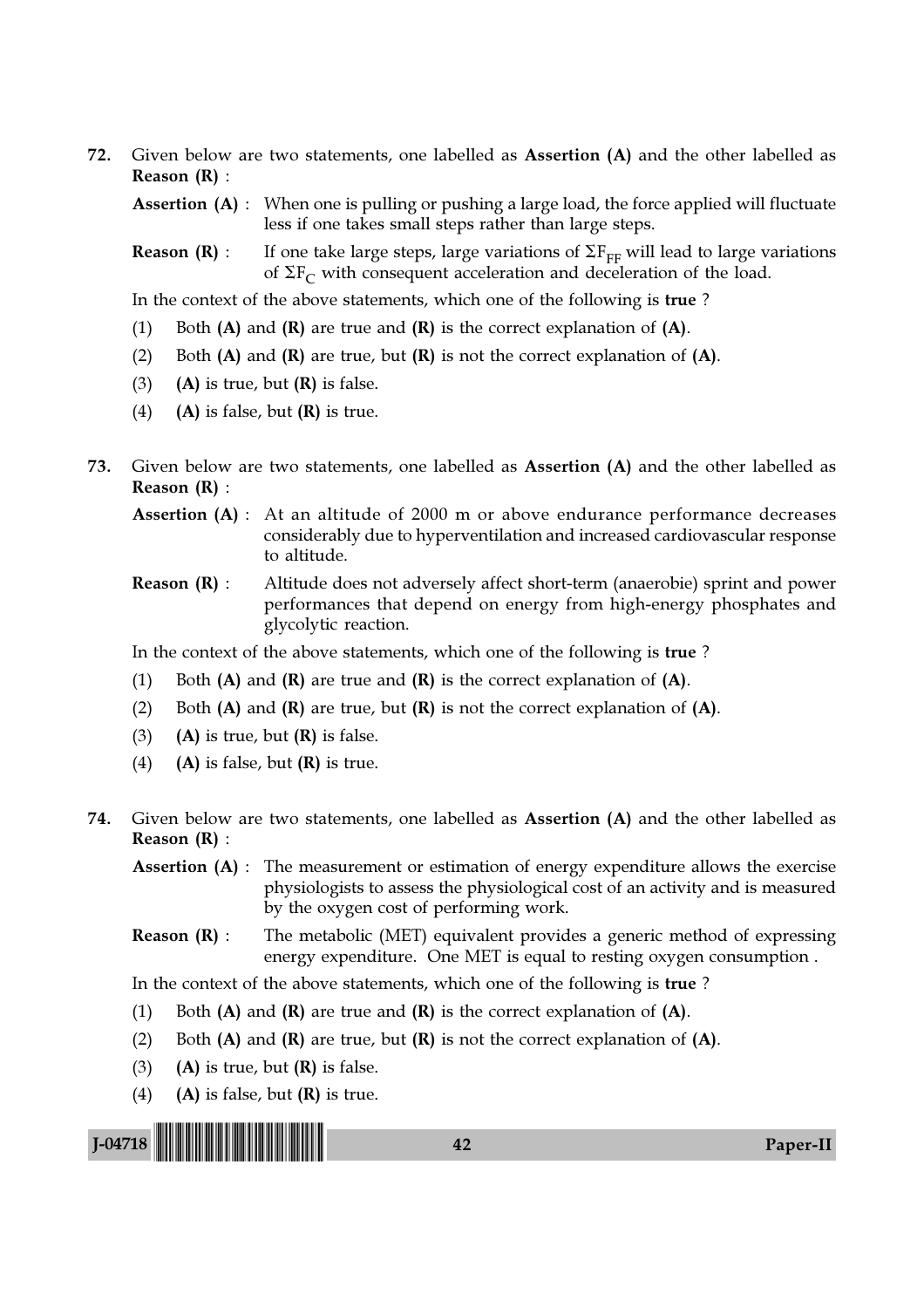- नीचे दो कथन दिए गए हैं, एक को **अभिकथन (A)** और दूसरे को **तर्क (R)** कहा गया है। 72.
	- अभिकथन (A) : जब कोई किसी बृहद भार को खींच रहा है या धकेल रहा है तो यदि वह बडे कदमों की अपेक्षा छोटे कदम उठाता है तो लगाए गए बल में कम उतार-चढ़ाव होगा।
	- यदि बड़े कदम उठाए जाते हैं  $\Sigma \mathrm{F}_{\mathrm{FF}}$  में अधिक परिवर्तन के कारण  $\Sigma \mathrm{F}_{\mathrm{C}}$  में बड़ा परिवर्तन होगा तर्क  $(R)$  : जिसके परिणामस्वरूप भार में त्वरण और वित्वरण होगा।

उपरोक्त कथनों के संदर्भ में निम्नलिखित में से कौनसा **सही** है ?

- (A) एवं (R) दोनों सही हैं और (R), (A) की सही व्याख्या है।  $(1)$
- $(2)$ (A) एवं (R) दोनों सही हैं, लेकिन (R), (A) की सही व्याख्या नहीं है।
- (A) सही है, लेकिन (R) गलत है।  $(3)$
- (A) गलत है, लेकिन (R) सही है।  $(4)$
- नीचे दो कथन दिए गए हैं, एक को अभिकथन (A) और दूसरे को तर्क (R) कहा गया है। 73.
	- 2000 मी. या अधिक की तुंगता पर हाइपरवेंटिलेशन तथा तुंगता के कारण बढ़ी हुई कार्डियोवस्कुलर अभिकथन (A) : क्रिया से क्षमता प्रदर्शन में अधिक कमी आती है।
	- तुंगता अल्पकालिक (एनोरोबिक) स्प्रिंट और शक्ति प्रदर्शन पर प्रतिकृल प्रभाव नहीं डालता है जो तर्क (R) : उच्च-ऊर्जा फॉस्फेट तथा ग्लाइकोलिटिक प्रतिक्रिया पर निर्भर करता है।

उपरोक्त कथनों के संदर्भ में निम्नलिखित में से कौनसा **सही** है ?

- (A) एवं (R) दोनों सही हैं और (R), (A) की सही व्याख्या है।  $(1)$
- $(2)$ (A) एवं (R) दोनों सही हैं, लेकिन (R), (A) की सही व्याख्या नहीं है।
- (A) सही है, लेकिन (R) गलत है।  $(3)$
- (A) गलत है, लेकिन (R) सही है।  $(4)$
- नीचे दो कथन दिए गए हैं, एक को अभिकथन (A) और दूसरे को तर्क (R) कहा गया है। 74.
	- अभिकथन (A) : ऊर्जा व्यय का मापन अथवा अनुमान अभ्यास शरीरक्रिया विज्ञानी को किसी क्रियाकलाप के शरीरक्रियात्मक लागत के निर्धारण की अनुमति देता है और यह निष्पादक कार्य के ऑक्सीजन लागत के द्वारा मापा जाता है।
	- मेटाबोलिक (एम ई टी) समतुल्य ऊर्जा व्यय अभिव्यक्त करने की जेनरिक पद्धति है। एक तर्क  $(R)$  : एम ई टी विश्राम में ऑक्सीजन खपत के समतुल्य है।

43

उपरोक्त कथनों के संदर्भ में निम्नलिखित में से कौनसा **सही** है?

- (A) एवं (R) दोनों सही हैं और (R), (A) की सही व्याख्या है।  $(1)$
- (A) एवं (R) दोनों सही हैं, लेकिन (R), (A) की सही व्याख्या नहीं है।  $(2)$
- (A) सही है, लेकिन (R) गलत है।  $(3)$
- (A) गलत है, लेकिन (R) सही है।  $(4)$

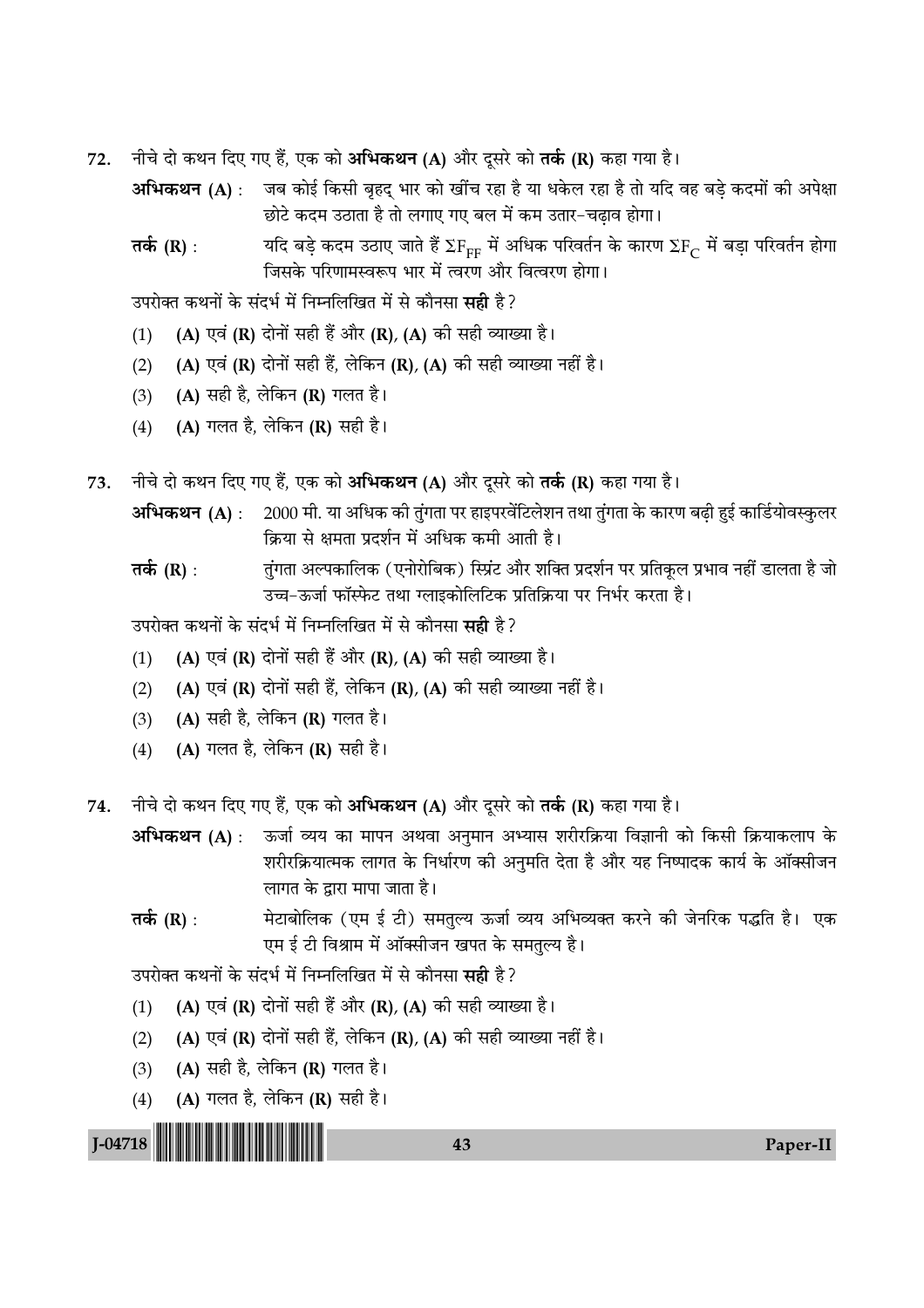- 75. Given below are two statements, one labelled as Assertion (A) and the other labelled as Reason (R) :
	- Assertion (A) : Existentialism is more a reaction against traditional philosophies that seek to discover an ultimate order and universal meaning in metaphysical principles.
	- **Reason (R)**: In existentialism, humans define their own meaning in life, and try to make rational decisions despite existing in a irrational universe.

In the context of the above statements, which one of the following is true ?

- (1) Both  $(A)$  and  $(R)$  are true and  $(R)$  is the correct explanation of  $(A)$ .
- (2) Both  $(A)$  and  $(R)$  are true, but  $(R)$  is not the correct explanation of  $(A)$ .
- (3) (A) is true, but  $(R)$  is false.
- (4) (A) is false, but  $(R)$  is true.
- 76. Given below are two statements, one labelled as Assertion (A) and the other labelled as Reason (R) :

Assertion (A) : Adolescence is a time of rapid growth and inconsistant change that varies widely among individuals.

**Reason**  $(R)$ **:** The adolescent prefrontal cortex responsible for growth is not fully developed.

In the context of the above statements, which one of the following is true ?

- (1) Both  $(A)$  and  $(R)$  are true and  $(R)$  is the correct explanation of  $(A)$ .
- (2) Both  $(A)$  and  $(R)$  are true, but  $(R)$  is not the correct explanation of  $(A)$ .
- (3) (A) is true, but  $(R)$  is false.
- (4) (A) is false, but  $(R)$  is true.

77. Match List - I with List - II and select the correct option from the code given below : List - I List - II

- 
- 
- (c) State Trait Anxiety Inventory (iii) Lander and Lueschen
- (d) Athletic Coping Skills Inventory 28 (iv) Mcxlair, Lorr and Droppleman

Code :

- (a) (b) (c) (d)  $(1)$   $(iv)$   $(iii)$   $(i)$   $(ii)$  $(2)$   $(iii)$   $(i)$   $(ii)$   $(iv)$  $(3)$  (i) (iv) (iii) (ii)
- $(4)$   $(ii)$   $(i)$   $(iv)$   $(iii)$
- 
- (a) Profile of Mood State (i) Spielberger Gorsuch and Lushene
- (b) Sport Cohesion Questionaire (ii) Smith, Schutze, Small and Placek
	-
	-

J-04718 !J-04718-PAPER-II! <sup>44</sup> Paper-II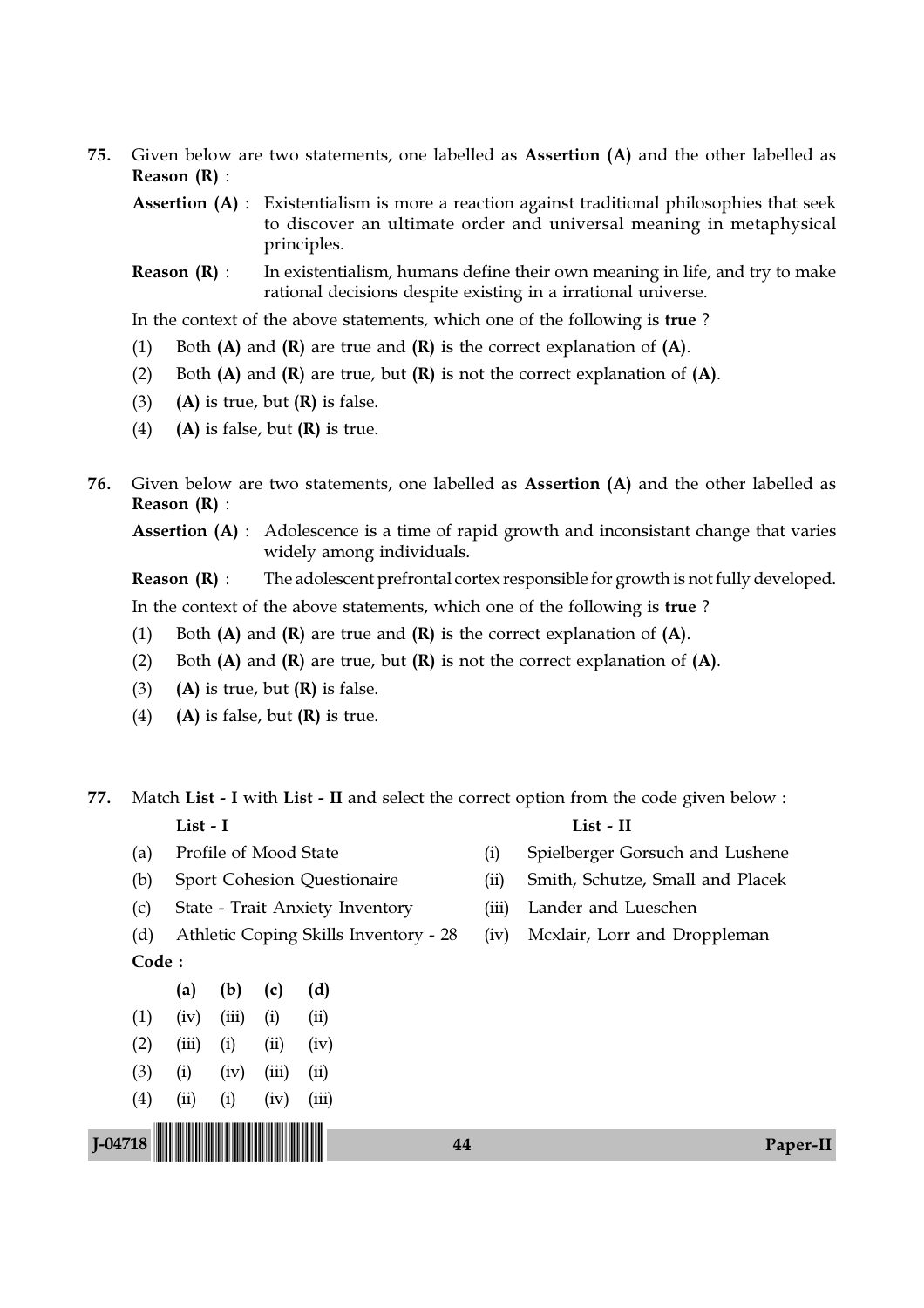- नीचे दो कथन दिए गए हैं, एक को अभिकथन (A) और दूसरे को तर्क (R) कहा गया है : 75.
	- अभिकथन (A) : अस्तित्ववाद परम्परागत दर्शनों के विरुद्ध अधिक प्रतिक्रिया स्वरूप है जो तात्विक सिद्धान्तों में सर्वोच्य व्यवस्था तथा शाश्वत अर्थ की खोज करने की मांग करता है।
	- अस्तित्ववाद में मानव जीवन में अपने अर्थ की स्वयं परिभाषा करता है और अतर्कसंगत ब्रह्माण्ड तर्क (R) : में विद्यमान होने के बावजूद तर्कसंगत निर्णय करने का प्रयास करता है।

उपरोक्त कथनों के संदर्भ में निम्नलिखित में से कौनसा **सही** है ?

- (A) और (R) दोनों सही हैं और (A) का (R) सही स्पष्टीकरण है।  $(1)$
- (A) और (R) दोनों सही हैं, परंतु (A) का (R) सही स्पष्टीकरण नहीं है।  $(2)$
- (A) सही है, परंतु (R) गलत हैं।  $(3)$
- (A) गलत है, परंतु (R) सही है।  $(4)$
- नीचे दो कथन दिए गए हैं, एक को अभिकथन (A) और दूसरे को तर्क (R) कहा गया है: 76.
	- अभिकथन (A) : किशोरावस्था तीव्र विकास और विसंगत परिवर्तन का समय होता है जो भिन्न-भिन्न किशोरों में भिन्न-भिन्न होता है।
	- किशोर प्रिफ़ंटल कोर्टेक्स जो विकास के लिए उत्तरदायी होता है पूरी तरह से विकसित नहीं होता तर्क (R) : है।

उपरोक्त कथनों के संदर्भ में निम्नलिखित में से कौनसा **सही** है ?

- (A) और (R) दोनों सही हैं और (A) का (R) सही स्पष्टीकरण है।  $(1)$
- (A) और (R) दोनों सही हैं, परंतु (A) का (R) सही स्पष्टीकरण नहीं है।  $(2)$
- (A) सही है, परंतु (R) गलत हैं।  $(3)$
- (A) गलत है, परंतु (R) सही है।  $(4)$

सूची-I को सूची-II से सुमेलित कीजिए और नीचे दिए गए कूट में से सही उत्तर चुनिए: 77.

### सूची-I

सूची-II

 $(i)$ 

- मनोदशा प्रोफाइल  $(a)$
- खेल संबद्धता  $(b)$
- स्थिति-लक्षण दुश्चिंता सूची  $(c)$

(ii) स्मिथ, शुट्ज, स्मॉल और प्लेसेक

स्पील्बर्ग गोर्सच और लूशेन

- (iii) लान्डर और लूश्चेन
- एथलेटिक सामना करने को कौशल सूची 28  $(d)$

## कूट:

|     | (a)       | (b)      | (c)   | (d)   |
|-----|-----------|----------|-------|-------|
| (1) | (iv)      | (iii)    | (i)   | (ii)  |
| (2) | (iii)     | (i)      | (ii)  | (iv)  |
| (3) | (i)       | (iv)     | (iii) | (ii)  |
| (4) | $\rm(ii)$ | $\rm(i)$ | (iv)  | (iii) |

 $J-04718$ 

(iv) मैक्सलेयर लॉर और ड़ॉपलमैन

45

Paper-II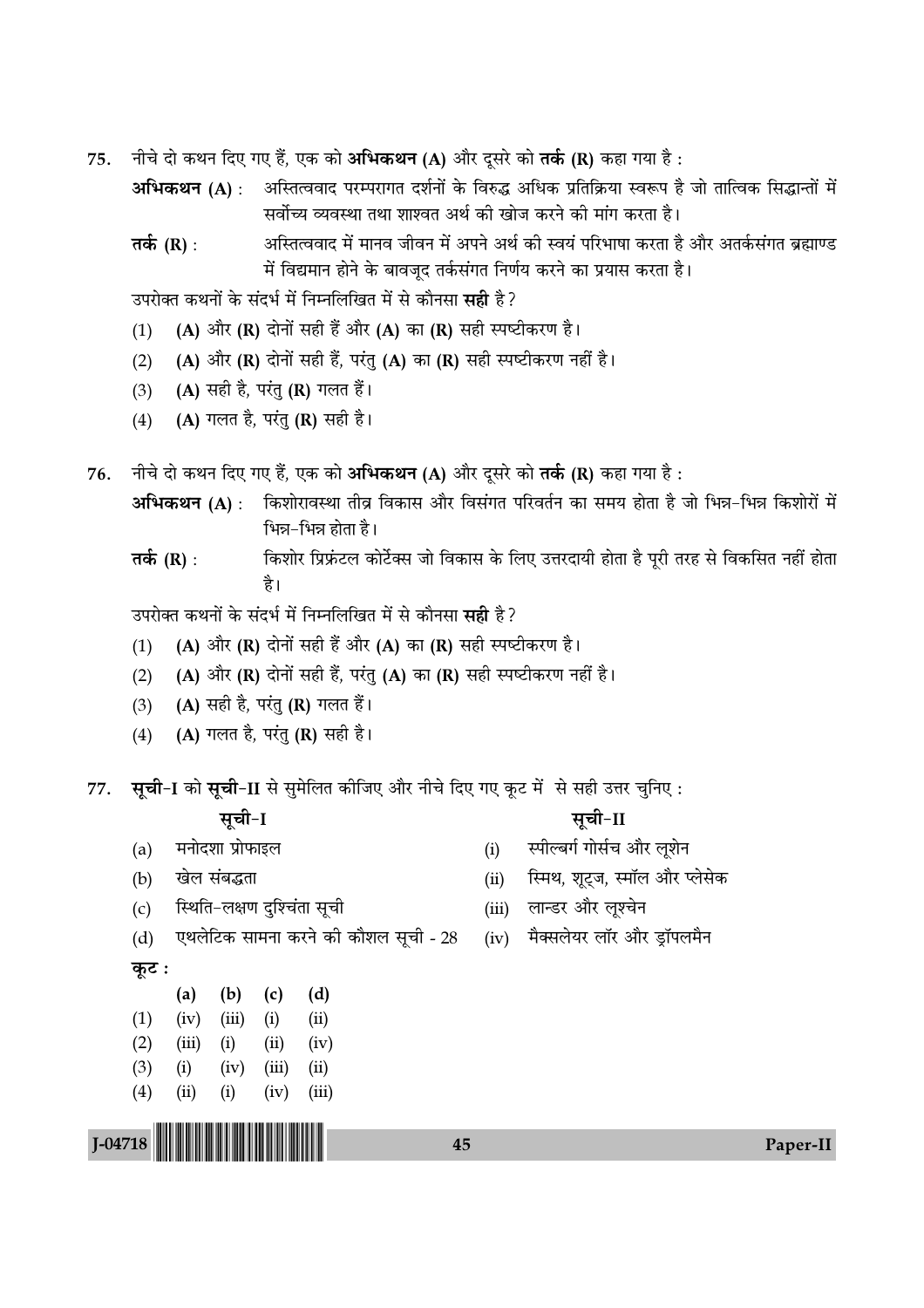78. Match List - I with List - II and select the correct option from the code given below :

|       | List - I                 |       |       |           |       | $List - II$                                                                                                                                         |
|-------|--------------------------|-------|-------|-----------|-------|-----------------------------------------------------------------------------------------------------------------------------------------------------|
| (a)   | Self-fulfilling prophecy |       |       |           | (i)   | The perception of self formed through experience<br>with the interpretation of one's environment                                                    |
| (b)   | Self - esteem            |       |       |           |       | Reflects the sum total of your experience thoughts<br>and emotions                                                                                  |
| (c)   | Self - image             |       |       |           | (iii) | Expecting something to happen actually helps cause<br>it to happen                                                                                  |
| (d)   | Self - concept           |       |       |           | (iv)  | Pride in oneself in which one becomes aware and<br>accepting one's imperfection while cherishing one's<br>inherent strengths and positive qualities |
| Code: |                          |       |       |           |       |                                                                                                                                                     |
|       | (a)                      | (b)   | (c)   | (d)       |       |                                                                                                                                                     |
| (1)   | (ii)                     | (i)   | (iii) | (iv)      |       |                                                                                                                                                     |
| (2)   | $\left( i\right)$        | (iii) | (iv)  | $\rm(ii)$ |       |                                                                                                                                                     |

79. Match List - I with List - II and select the correct option from the code given below :

(3) (iii) (iv) (ii) (i)

(4) (iv) (ii) (i) (iii)

|           |          |                |                 |                     |       | $\bf\omega$                                            |          |  |  |  |
|-----------|----------|----------------|-----------------|---------------------|-------|--------------------------------------------------------|----------|--|--|--|
|           | List - I |                |                 |                     |       | List - II                                              |          |  |  |  |
|           |          |                | (Sports person) |                     |       | (Desirable Postures for High level sports performance) |          |  |  |  |
| (a)       |          | Sprinters      |                 |                     | (i)   | Anterior Pelvic Tilt and lordosis                      |          |  |  |  |
| (b)       |          |                | Female Gymnasts |                     | (ii)  | Rounded back                                           |          |  |  |  |
| (c)       |          | Racquet sports |                 |                     | (iii) | Anterior Pelvic Tilt and protruding buttocks           |          |  |  |  |
| (d)       |          |                |                 | Rowing and Canocing | (iv)  | Inverted feet                                          |          |  |  |  |
|           |          |                |                 |                     |       |                                                        |          |  |  |  |
| Code:     |          |                |                 |                     |       |                                                        |          |  |  |  |
|           | (a)      | (b)            | (c)             | (d)                 |       |                                                        |          |  |  |  |
| (1)       | (i)      | (iii)          | (iv)            | (ii)                |       |                                                        |          |  |  |  |
| (2)       | (iv)     | (iii)          | (ii)            | (i)                 |       |                                                        |          |  |  |  |
| (3)       | (iii)    | (i)            | (iv)            | (ii)                |       |                                                        |          |  |  |  |
| (4)       | (i)      | (ii)           | (iii)           | (iv)                |       |                                                        |          |  |  |  |
| $I-04718$ |          |                |                 |                     |       | 46                                                     | Paper-II |  |  |  |
|           |          |                |                 |                     |       |                                                        |          |  |  |  |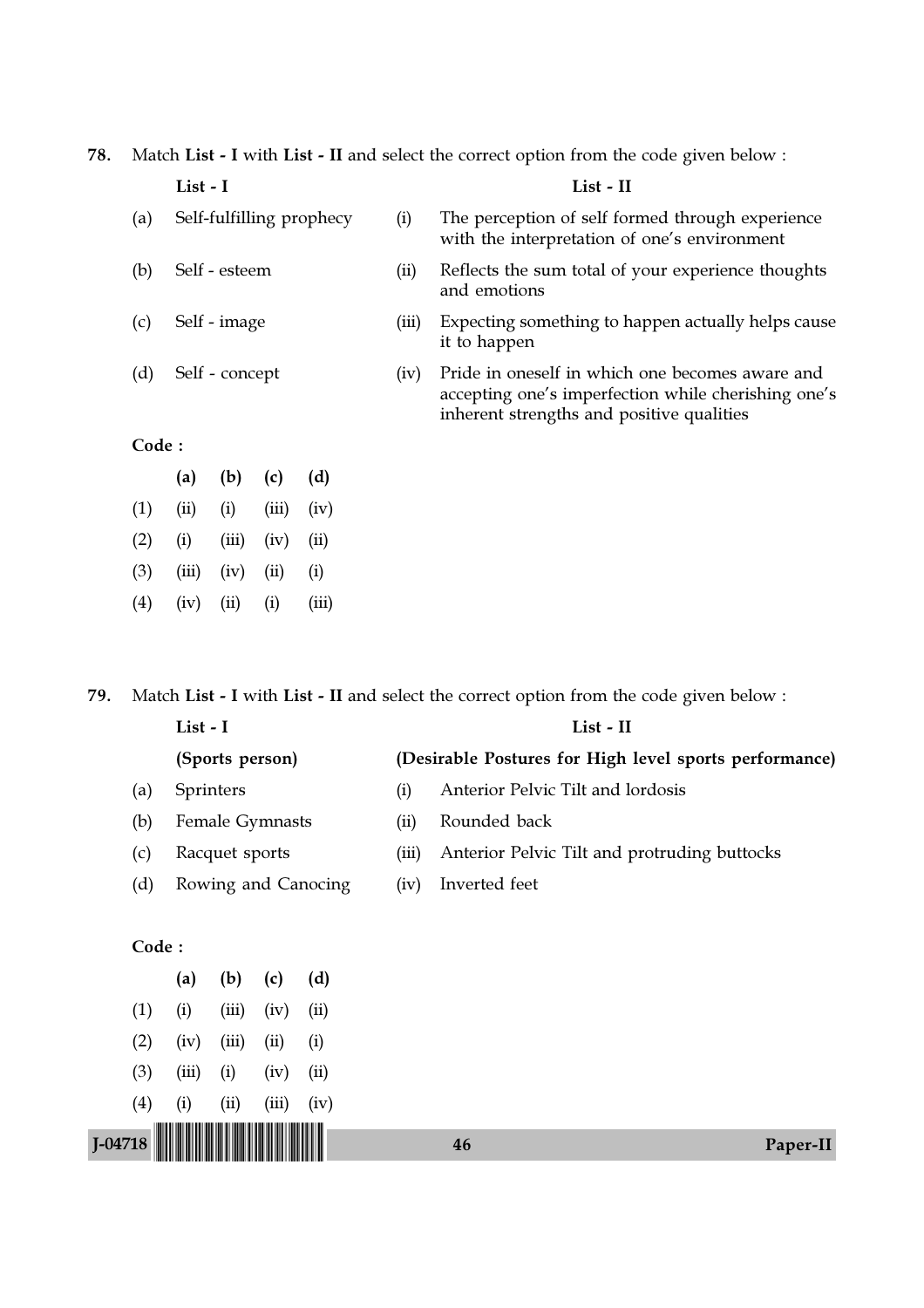78. सूची-I को सूची-II से सुमेलित कीजिए और नीचे दिए गए कूट में से सही उत्तर चुनिए :

| सूची-I |               |       |                      |       |       | सूची-II                                                                                                                                                                  |  |  |  |
|--------|---------------|-------|----------------------|-------|-------|--------------------------------------------------------------------------------------------------------------------------------------------------------------------------|--|--|--|
| (a)    |               |       | स्वत:साधक भविष्योकित |       | (i)   | अपने पर्यावरण की व्याख्या करके अनुभव के माध्यम से स्व निर्माण                                                                                                            |  |  |  |
|        |               |       |                      |       |       | का प्रत्यक्ष ज्ञान                                                                                                                                                       |  |  |  |
| (b)    | आत्म – सम्मान |       |                      |       | (ii)  | आपके अनुभव, चिन्तन और भावनाओं के कुल योग को प्रतिबिम्बित<br>करता है।                                                                                                     |  |  |  |
| (c)    | आत्म बिम्ब    |       |                      |       | (iii) | कुछ होने की आशा करना जो वास्तव में इसके होने में सहायता<br>करता है                                                                                                       |  |  |  |
| (d)    | आत्म धारणा    |       |                      |       | (iv)  | स्वयं में गर्व का अनुभव करना जिस में वह अपनी अपूर्णता के प्रति<br>सजग होता है तथा उसे स्वीकार करता है जो उसकी अतर्निहित<br>शक्तियों तथा सकारात्मक गुणों को संजोए रखता है |  |  |  |
| कूट :  |               |       |                      |       |       |                                                                                                                                                                          |  |  |  |
|        | (a)           | (b)   | (c)                  | (d)   |       |                                                                                                                                                                          |  |  |  |
| (1)    | (ii)          | (i)   | (iii)                | (iv)  |       |                                                                                                                                                                          |  |  |  |
| (2)    | (i)           | (iii) | (iv)                 | (ii)  |       |                                                                                                                                                                          |  |  |  |
| (3)    | (iii)         | (iv)  | (ii)                 | (i)   |       |                                                                                                                                                                          |  |  |  |
| (4)    | (iv)          | (ii)  | (i)                  | (iii) |       |                                                                                                                                                                          |  |  |  |

79. सूची-I को सूची-II से सुमेलित कीजिए और नीचे दिए गए कूट में से सही उत्तर चुनिए :

|         |             | सूची-I            |       |      | सूची-II                                               |
|---------|-------------|-------------------|-------|------|-------------------------------------------------------|
|         |             | (खिलाड़ी)         |       |      | (उच्च स्तरीय खेल प्रदर्शन के लिए वांछनीय आसन)         |
| (a)     | स्प्रिंटर्स |                   |       |      | एन्टीरियर पेल्विक टिल्ट और लार्डोसिस<br>(i)           |
| (b)     |             | महिला जिम्नास्ट   |       |      | राउन्डेड बैक<br>(ii)                                  |
| (c)     |             | रैकेट स्पोर्ट्स   |       |      | एन्टीरियर पेल्विक टिल्ट और प्रोट्रडिंग बटक्स<br>(iii) |
| (d)     |             | रोईंग और कैनोसिंग |       |      | इनवर्टेड फीट<br>(iv)                                  |
| कूट :   |             |                   |       |      |                                                       |
|         | (a)         | (b)               | (c)   | (d)  |                                                       |
| (1)     | (i)         | (iii)             | (iv)  | (ii) |                                                       |
| (2)     | (iv)        | (iii)             | (ii)  | (i)  |                                                       |
| (3)     | (iii)       | (i)               | (iv)  | (ii) |                                                       |
| (4)     | (i)         | (ii)              | (iii) | (iv) |                                                       |
| J-04718 |             |                   |       |      | 47<br>Paper-II                                        |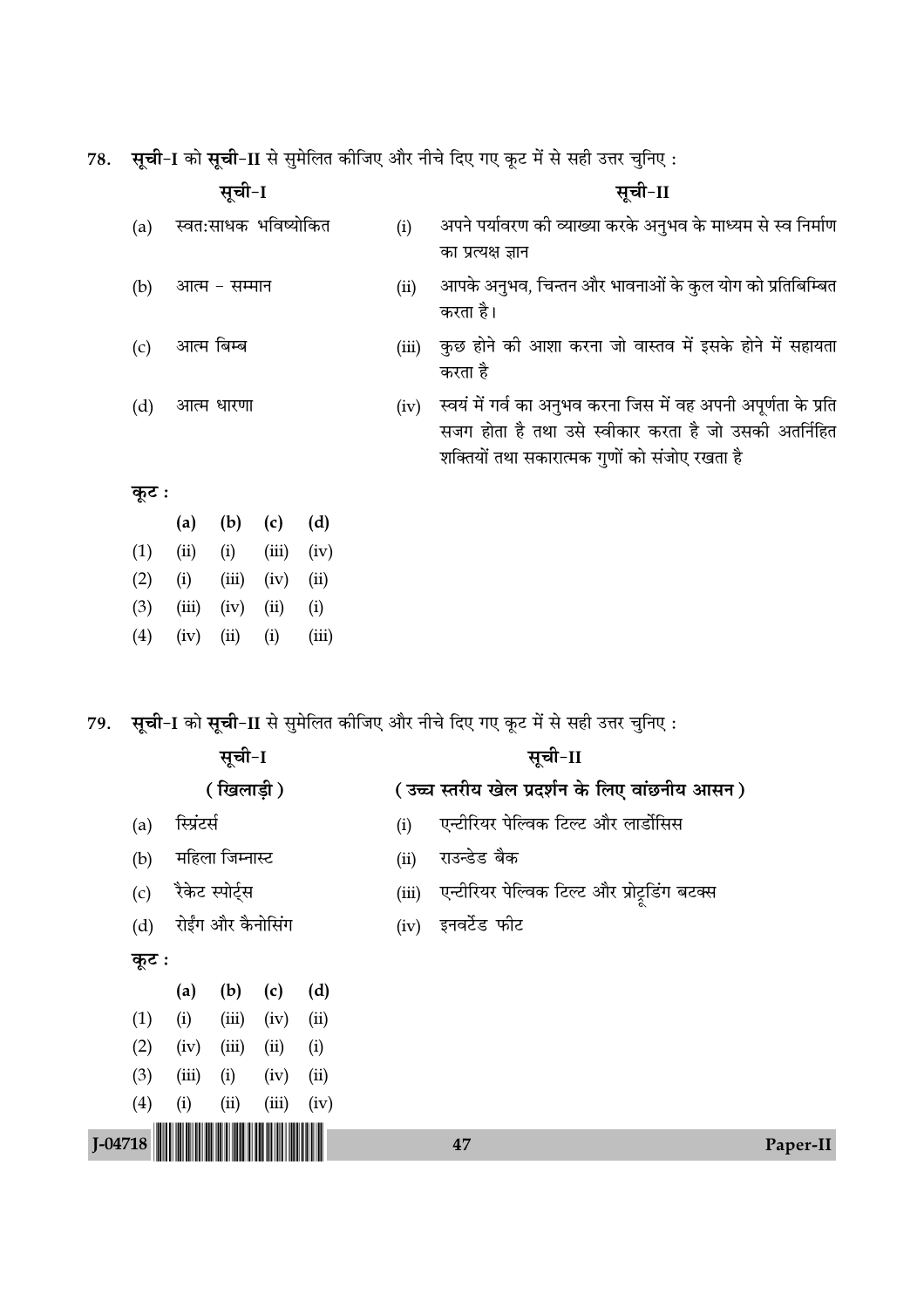- 
- 
- (c) Biceps femoris (long Head) (iii) Medial ischial tuberosity
- 

# Code :

- (a) (b) (c) (d)
- $(1)$   $(ii)$   $(iv)$   $(iii)$   $(ii)$
- $(2)$   $(iv)$   $(i)$   $(ii)$   $(iii)$
- $(3)$   $(iv)$   $(ii)$   $(i)$   $(iii)$  $(4)$  (i) (iv) (ii) (iii)

# 81. Match List - I with List - II and select the correct option from the code given below :

# List - I List - II

- (a) ATP (i) Sustained Power
- (b) ATP+Pc+Lactic Acid (ii) Aerobic endurance
- (c) ATP+Pc (iii) Strength Power
- (d) Electron Transport- oxidative Phosphorylation (iv) Anaerobic Power-endurance

# Code :

|                   | (a)   | (b)  | (c)  | (d)   |
|-------------------|-------|------|------|-------|
| (1)               | (iv)  | (ii) | (i)  | (iii) |
| (2)               | (iii) | (i)  | (iv) | (ii)  |
| (3)               | (iii) | (iv) | (i)  | (ii)  |
| $\left( 4\right)$ | (iv)  | (i)  | (ii) | (iii) |

# 82. Match List - I with List - II and select the correct option from the code given below : List - I List - II

J-04718 !J-04718-PAPER-II! <sup>48</sup> Paper-II

- 
- (b) Chorionic Gonadotrophin (ii) Diureties
- 
- 

# Code :

|     | (a)   | (b)   | (c)  | (d)   |
|-----|-------|-------|------|-------|
| (1) | (iii) | (iv)  | (i)  | (ii)  |
| (2) | (iv)  | (iii) | (ii) | (i)   |
| (3) | (ii)  | (iv)  | (i)  | (iii) |
| (4) | (iii) | (i)   | (iv) | (ii)  |

- 
- (a) Metenolone (i) Peptide Hormone
	-
- (c) Salbutamol (iii) Anabolic Agent
- (d) Desmopressin (iv) Beta 2 Agonist
- List I (Muscle) List II (Proximal Attachment)
- (a) Rectus femoris (i) Anterior superior iliac spine
- (b) Sartorius (ii) Lateral ischial fuberosity
	-
- (d) Semitendinosus (iv) Anterior inferior iliac spine
- 80. Match List I with List II and select the correct option from the code given below :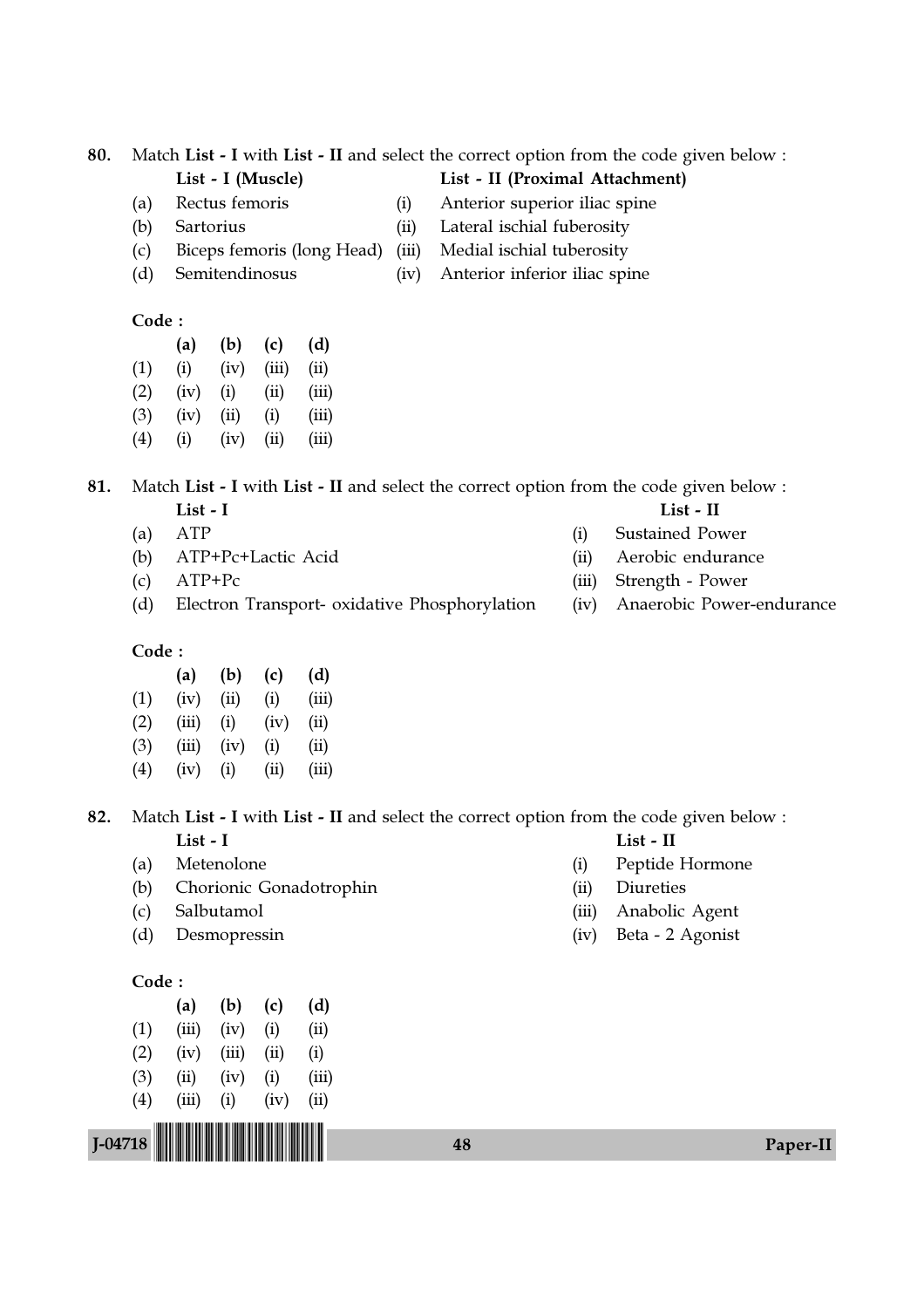80. **सूची-I** को सूची-II से सुमेलित कीजिए और नीचे दिए गए कूट में से सही विकल्प चुनिए:  $\overline{R}$ सूची-I ( मांसपेशी ) सूची-II ( समीपस्थ संयोजन ) (a) रेक्टस फेमोरिस (i) एन्टीरियर सुपीरियर इलियक स्पाइन (b) सार्टोरियस (ii) लैटेरल इस्चियल फुयूबरोसिटी (c) बाइसेप्स फेमोरिस (लांग हेड) (iii) मेडियल इस्चियल ट्यूबरोसिटी (d) सेमीटेन्डीनोसस (iv) एन्टीरियर इन्फीरियर इलियक स्पाइन **कूट**: (a) (b) (c) (d)  $(1)$   $(ii)$   $(iv)$   $(iii)$   $(ii)$  $(2)$   $(iv)$   $(i)$   $(ii)$   $(iii)$ (3) (iv) (ii) (i) (iii) (4) (i) (iv) (ii) (iii) 81. **सूची-I** को सूची-II से सुमेलित कीजिए और नीचे दिए गए कूट से सही उत्तर चुनिए : **'ÍøË-**I **'ÍøË-**II (a) ए टी पी  $($ i) सतत शक्ति (b) ए टी पी+पी सी+लैक्टिक अम्ल (ii) एरोबिक क्षमता (c) ए टी पी + पी सी (d) ß‹ÒÄ≈˛UÊÚŸ ¬Á⁄Ufl"Ÿ-•ÊÚÁÄ'«UÁ≈Ufl »§ÊS»§Ê⁄UÊß‹‡ÊŸ (iv) ∞ŸÊ⁄UÊÁ'∑§ ‡ÊÁÄàÊ ˇÊ◊ÃÊ <u>क</u>ूट : (a) (b) (c) (d)  $(1)$   $(iv)$   $(ii)$   $(i)$   $(iii)$  $(2)$   $(iii)$   $(i)$   $(iv)$   $(ii)$  $(3)$   $(iii)$   $(iv)$   $(i)$   $(ii)$ (4) (iv) (i) (ii) (iii) 82. सूची-I को सूची-II से सुमेलित कीजिए और नीचे दिए गए कूट से सही उत्तर चुनिए: **'ÍøË-**I **'ÍøË-**II (a) ◊≈UŸÊ‹ÊŸ (i) ¬Áå≈U«U "Ê◊ʸŸ (b) ∑§ÊÁ⁄U•ÊÁŸ∑§ ªÊŸÊ«UÊ≈˛UÊÁ»§Ÿ (ii) Á«UÿÍ⁄Á≈UÄ' (c) 'ÊÀéÿÍ≈UÊ◊ÊÚ‹ (iii) •ŸÊ'ÊÁ‹∑§ ∞¡ã≈U (d) «US◊ʬ˝Á'Ÿ (iv) 'Ë≈UÊ - 2 •ªÊÚÁŸS≈U **कूट**ः (a) (b) (c) (d)  $(1)$   $(iii)$   $(iv)$   $(i)$   $(ii)$  $(2)$   $(iv)$   $(iii)$   $(ii)$   $(i)$  $(3)$   $(ii)$   $(iv)$   $(i)$   $(iii)$  $(4)$   $(iii)$   $(i)$   $(iv)$   $(ii)$ 

J-04718 !J-04718-PAPER-II! <sup>49</sup> Paper-II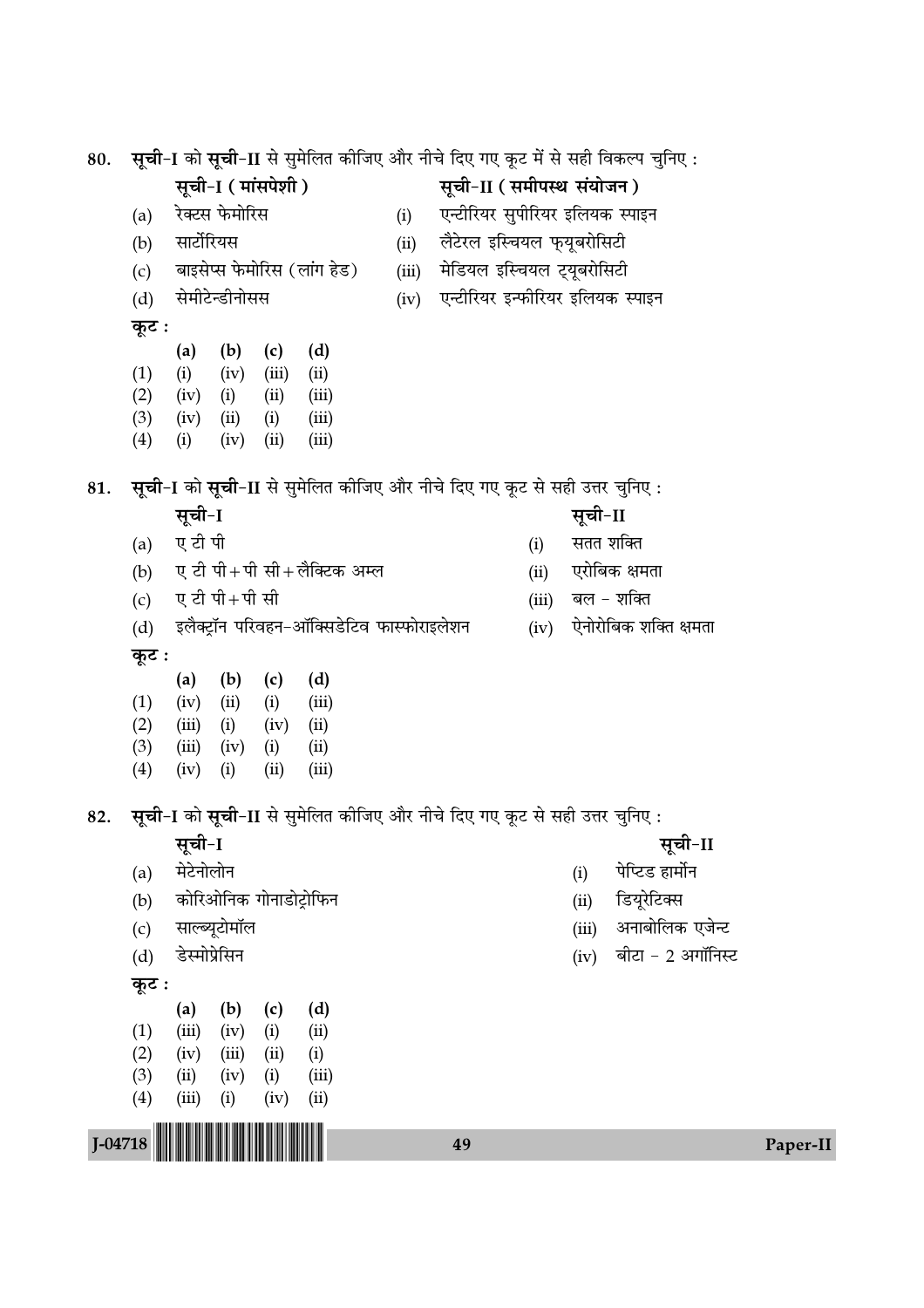83. Match List - I with List - II and select the correct option from the code given below :

|     | $List - I$               |       | List - II       |  |
|-----|--------------------------|-------|-----------------|--|
|     | (Association/Federation) |       | (Establishment) |  |
| (a) | <b>FIVA</b>              | (1)   | 1932            |  |
| (b) | FIBA                     | (ii)  | 1907            |  |
| (c) | <b>ISSF</b>              | (iii) | 1947            |  |
| (d) | ITTF                     | (iv)  | 1926            |  |

#### Code :

|                   | (a)   | (b)   | (c)   | (d)   |
|-------------------|-------|-------|-------|-------|
| (1)               | (iii) | (i)   | (ii)  | (iv)  |
| (2)               | (iv)  | (ii)  | (iii) | (i)   |
| (3)               | (ii)  | (iv)  | (i)   | (iii) |
| $\left( 4\right)$ | (iv)  | (iii) | (ii)  | (i)   |

84. Match List - I with List - II and select the correct option from the code given below : List - I (IOC Women & sports Awards, 2017) List - II (Winner)

- (a) World Trophy Winner (i) Japan Ladies Tennis
- 
- 
- 

# Code :

|     | (a)   | (b) | (c)   | (d)   |
|-----|-------|-----|-------|-------|
| (1) | (iv)  | (v) | (ii)  | (iii) |
| (2) | (iv)  | (i) | (iii) | (ii)  |
| (3) | (iii) | (i) | (ii)  | (iv)  |
| (4) | (iii) | (v) | (iv)  | (ii)  |

- 85. Match List I with List II and select the correct option from the code given below : List - I List - II
	- (a) Teaching career opportunity (i) Commercial Sports Club
	- (b) Coaching career opportunity (ii) Athletic Administration
	- (c) Fitness and health related career opportunity (iii) Adapted Physical Education
	- (d) Sports management career opportunity (iv) Health Clubs

#### Code :

|                   | (a)   | (b)   | (c)  | (d)   |
|-------------------|-------|-------|------|-------|
| (1)               | (iii) | (i)   | (iv) | (ii)  |
| (2)               | (iii) | (i)   | (ii) | (iv)  |
| (3)               | (i)   | (ii)  | (iv) | (iii) |
| $\left( 4\right)$ | (ii)  | (iii) | (i)  | (iv)  |

|            | (Establishment |
|------------|----------------|
| $\bf{(i)}$ | 1932           |
| $\rm (ii)$ | 1907           |
| (iii       | 1947           |

- Federation
- (b) Asia (ii) Ms. Lide Anne
- (c) Africa (iii) Mrs. Birgitta Kervinen
- (d) Europe (iv) Ms. Androulla Vassiliou
	- (v) Ms. Pin Ziang

- 
- 
- 
- 

J-04718 !J-04718-PAPER-II! <sup>50</sup> Paper-II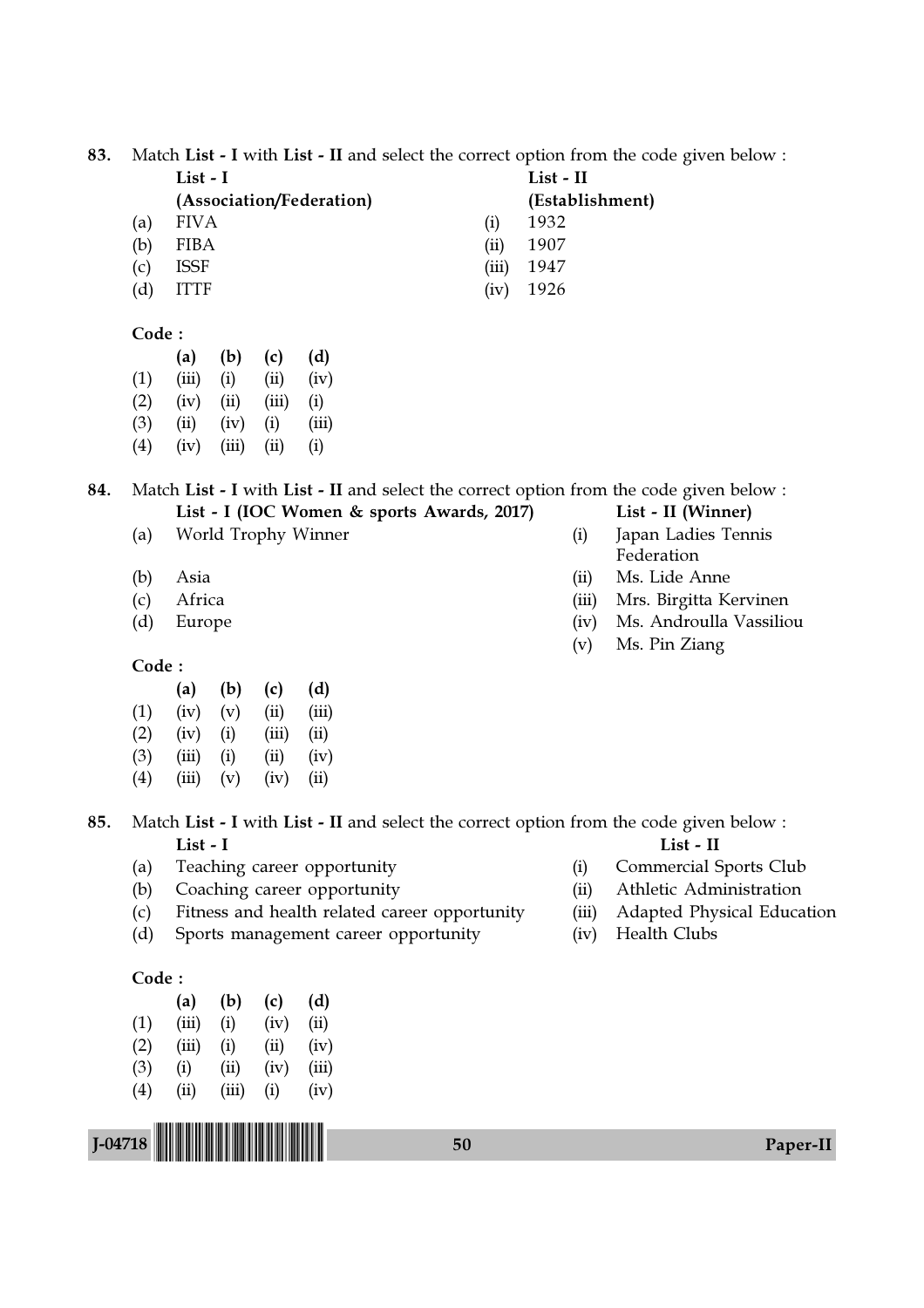सूची-I को सूची-II से सुमेलित कीजिए और नीचे दिए गए कूट से सही उत्तर चुनिए: 83.

सूची-I (एसोसिएशन/फेडरेशन)

सूची-II (स्थापना)

1932

1907

1947

1926

 $(i)$ 

 $(ii)$ 

 $(iii)$ 

 $(iv)$ 

- एफ आई वी ए
- एफ आई बी ए  $(b)$
- आई एस एस एफ  $(c)$
- आई टी टी एफ  $(d)$
- कूट :

 $(a)$ 

 $(b)$  $(c)$  $(d)$  $(a)$  $(1)$  $(iii)$   $(i)$  $(ii)$  $(iv)$  $(2)$  $(iv)$   $(ii)$  $(iii)$  $(i)$  $(3)$  $(ii)$  $(iv)$  (i)  $(iii)$  $(4)$  $(iv)$   $(iii)$  $(ii)$  $(i)$ 

सूची-I को सूची-II से सुमेलित कीजिए और नीचे दिए गए कूट से सही उत्तर चुनिए: 84.

- सूची-I
- (आईओसी महिला और खेल पुरस्कार, 2017)
- विश्व ट्रॉफी विजेता  $(a)$
- $(b)$ एशिया
- अफ्रीका  $(c)$
- $(d)$ यूरोप
- सूची-II
- (विजेता)
- जापान महिला टेनिस फेडरेशन  $(i)$
- सुश्री लाइड एने  $(ii)$
- श्रीमती बिर्गट्टा कर्विनेन  $(iii)$
- सुश्री एन्ड्रुला वसिलिउ  $(iv)$
- सुश्री पिन जियांग  $(v)$

# कूट :

|     | (a)   | (b) | (c)   | (d)   |
|-----|-------|-----|-------|-------|
| (1) | (iv)  | (v) | (ii)  | (iii) |
| (2) | (iv)  | (i) | (iii) | (ii)  |
| (3) | (iii) | (i) | (ii)  | (iv)  |
| (4) | (iii) | (v) | (iv)  | (ii)  |

सूची-I को सूची-II से सुमेलित कीजिए और नीचे दिए गए कूट से सही उत्तर चुनिए: 85.

सूची-I

- अध्यापन पेशा अवसर  $(a)$
- $(b)$ कोचिंग पेशा अवसर
- फिटनेस और स्वास्थ्य से संबंधित पेशा अवसर  $(c)$
- खेलकूद प्रबन्धन पेशा अवसर  $(d)$
- कूट :

J-04718

|                   | (a)   | (b)   | (c)  | (d)   |
|-------------------|-------|-------|------|-------|
| $\left(1\right)$  | (iii) | (i)   | (iv) | (ii)  |
| $\left( 2\right)$ | (iii) | (i)   | (ii) | (iv)  |
| (3)               | (i)   | (ii)  | (iv) | (iii) |
| $\left( 4\right)$ | (ii)  | (iii) | (i)  | (iv)  |

<u> Hill Hill Hill</u>

- सूची-II
- वाणिज्यिक स्पोर्ट्स क्लब  $(i)$
- $(ii)$ एथलेटिक प्रशासन
- अपनाई गई शारीरिक शिक्षा  $(iii)$
- $(iv)$ हेल्थ क्लब

51

Paper-II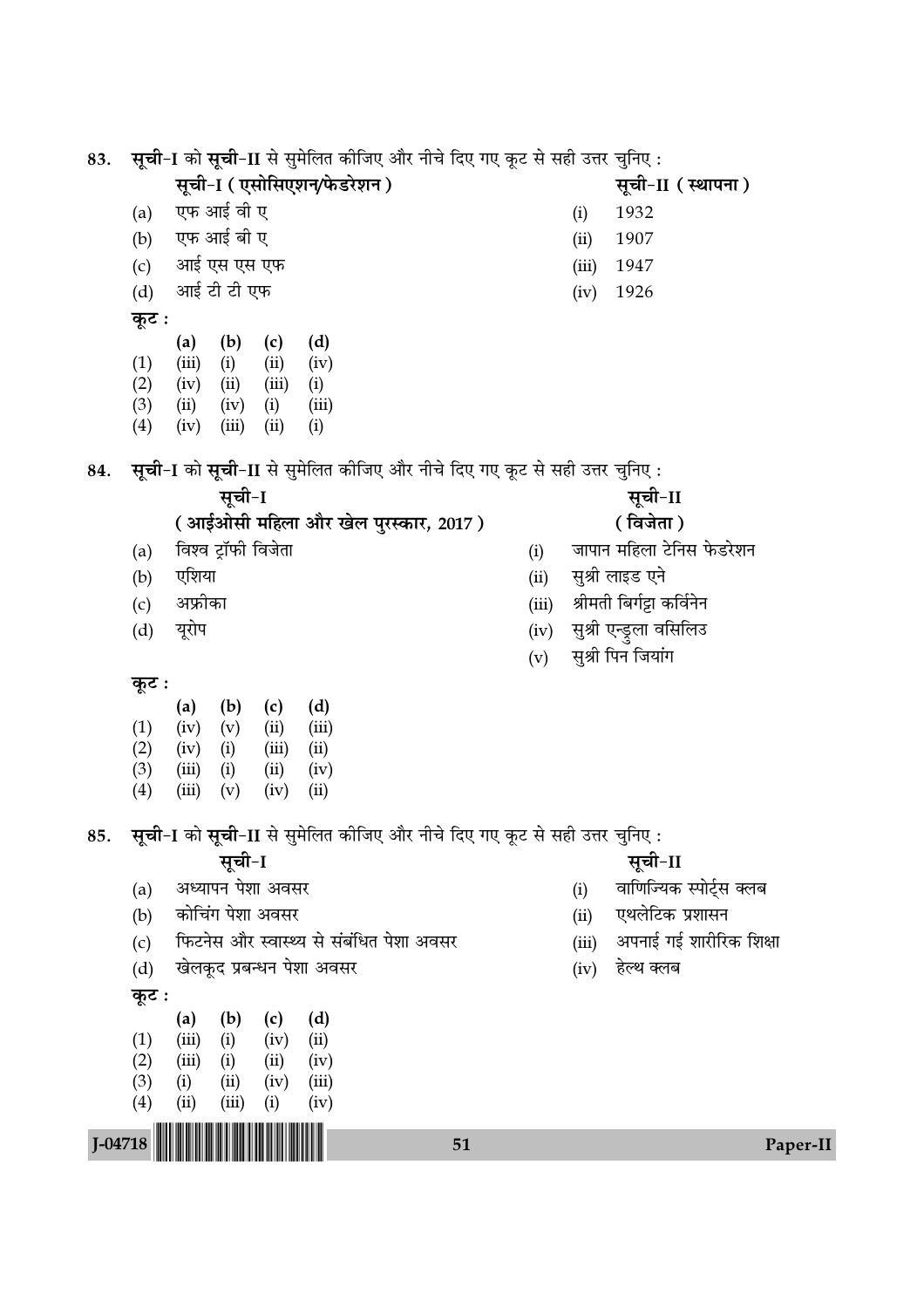86. Match List - I with List - II and select the correct option from the code given below : List - I List - II

- 
- (a) Conceptual Skills (i) A practical exhibition and explanation of an art, action or skill
- (b) Human Skills (ii) Boundaries of an organisation in terms of objectives goals and area of operation
- (c) Demonstration (iii) A technique of producing innovative ideas
- (d) Jurisdiction (iv) An excellent way of dealing with human beings

### Code :

|                   | (a)   | (b)   | (c)   | (d)   |
|-------------------|-------|-------|-------|-------|
| (1)               | (i)   | (ii)  | (iii) | (iv)  |
| (2)               | (ii)  | (iii) | (iv)  | (i)   |
| (3)               | (iv)  | (ii)  | (i)   | (iii) |
| $\left( 4\right)$ | (iii) | (iv)  | (i)   | (ii)  |

87. Match List - I with List - II and select the correct option from the code given below : List - I List - II

| (a) Point Biserial Correlation |  | $n\sigma_t^2 - M(n-M)$<br>$\sigma_{\rm t}^2(n-1)$ |
|--------------------------------|--|---------------------------------------------------|
|                                |  |                                                   |

- (b) Discrimination Index (ii) 2rht  $\frac{1}{1 + \text{rht}}$
- (c) Kuder Richardson Method  $\frac{X_p - X_q}{Sx} \sqrt{pq}$ −
- (d) Spearman-Brown Prophecy Formula (iv)  $Cu - Cl$ Nu −

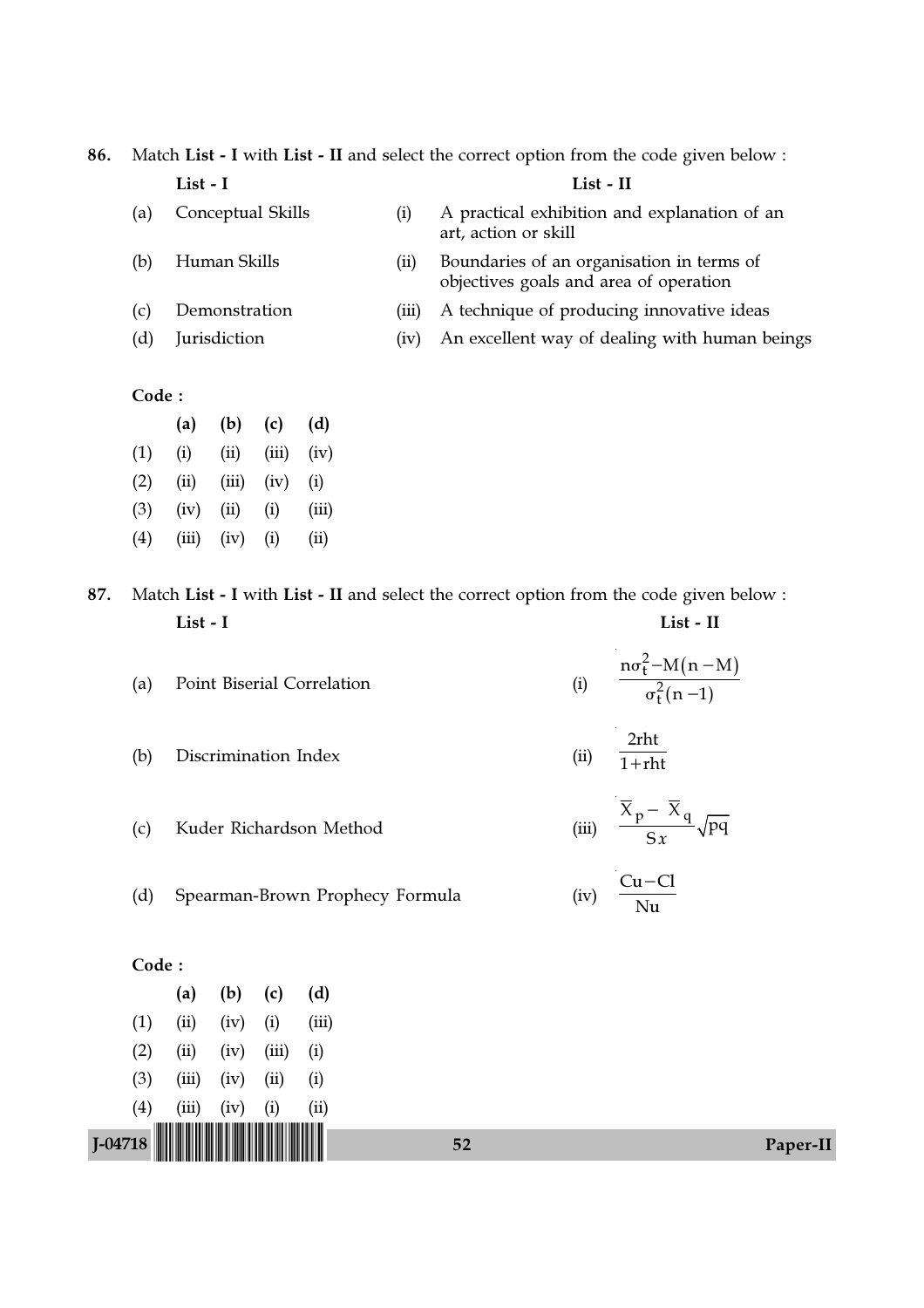| 86.     | सूची-I<br>संकल्पनात्मक कौशल<br>(a) |             |               |                    |                                      | सूची-I को सूची-II से सुमेलित कीजिए और नीचे दिए गए कूट से सही उत्तर चुनिए :     |                                                                                       |  |  |
|---------|------------------------------------|-------------|---------------|--------------------|--------------------------------------|--------------------------------------------------------------------------------|---------------------------------------------------------------------------------------|--|--|
|         |                                    |             |               |                    | (i)                                  | सूची-II<br>किसी कला, कार्रवाई या कौशल का व्यावहारिक प्रदर्शन तथा<br>स्पष्टीकरण |                                                                                       |  |  |
|         | मानव कौशल<br>(b)                   |             |               |                    |                                      | (ii)                                                                           | उद्देश्यों, लक्ष्यों और प्रचालन के क्षेत्र की दृष्टि से किसी संगठन की<br>सीमाएँ       |  |  |
|         | प्रदर्शन<br>(c)                    |             |               |                    |                                      | (iii)                                                                          | नवोन्मेषी विचारों को जन्म देने की तकनीक                                               |  |  |
|         | अधिकार क्षेत्र<br>(d)              |             |               |                    |                                      | (iv)                                                                           | मनुष्यों के साथ निपटने के उत्कृष्ट तरीके                                              |  |  |
|         | कूट :                              |             |               |                    |                                      |                                                                                |                                                                                       |  |  |
|         |                                    | (a)         | (b)           | (c)                | (d)                                  |                                                                                |                                                                                       |  |  |
|         | (1)                                | (i)         | (ii)          | (iii)              | (iv)                                 |                                                                                |                                                                                       |  |  |
|         | (2)                                | (ii)        | (iii)         | (iv)               | (i)                                  |                                                                                |                                                                                       |  |  |
|         | (3)                                | (iv)        | (ii)          | (i)                | (iii)                                |                                                                                |                                                                                       |  |  |
|         | (4)                                | (iii)       | (iv)          | (i)                | (ii)                                 |                                                                                |                                                                                       |  |  |
| 87.     |                                    |             | सूची-I        |                    |                                      |                                                                                | सूची-I को सूची-II से सुमेलित कीजिए और नीचे दिए गए कूट से सही उत्तर चुनिए :<br>सूची-II |  |  |
|         | (a)                                |             |               |                    | प्वांइट बाइसीरियल सहसंबंध            |                                                                                | $\frac{n\sigma_t^2 - M(n-M)}{\sigma_t^2(n-1)}$<br>(i)                                 |  |  |
|         | (b)                                |             | विभेद सूचकांक |                    |                                      |                                                                                | 2rht<br>(ii)<br>$1 + r$ ht                                                            |  |  |
|         | (c)                                |             |               | कुदर रिचर्डसन विधि |                                      |                                                                                | $\frac{\overline{X}_{p} - \overline{X}_{q}}{Sx}$<br>(iii)                             |  |  |
|         | (d)                                |             |               |                    | स्पीयरमैन - ब्राउन भविष्योक्ति सूत्र |                                                                                | $Cu - Cl$<br>(iv)<br>$\overline{\text{Nu}}$                                           |  |  |
|         | कूट :                              |             |               |                    |                                      |                                                                                |                                                                                       |  |  |
|         | (1)                                | (a)<br>(ii) | (b)<br>(iv)   | (c)                | (d)                                  |                                                                                |                                                                                       |  |  |
|         | (2)                                | (ii)        | (iv)          | (i)<br>(iii)       | (iii)<br>(i)                         |                                                                                |                                                                                       |  |  |
|         | (3)                                | (iii)       | (iv)          | (ii)               | (i)                                  |                                                                                |                                                                                       |  |  |
|         |                                    |             |               |                    |                                      |                                                                                |                                                                                       |  |  |
|         |                                    |             |               |                    |                                      |                                                                                |                                                                                       |  |  |
| J-04718 | (4)                                | (iii)       | (iv)          | (i)                | (ii)                                 |                                                                                | 53<br>Paper-II                                                                        |  |  |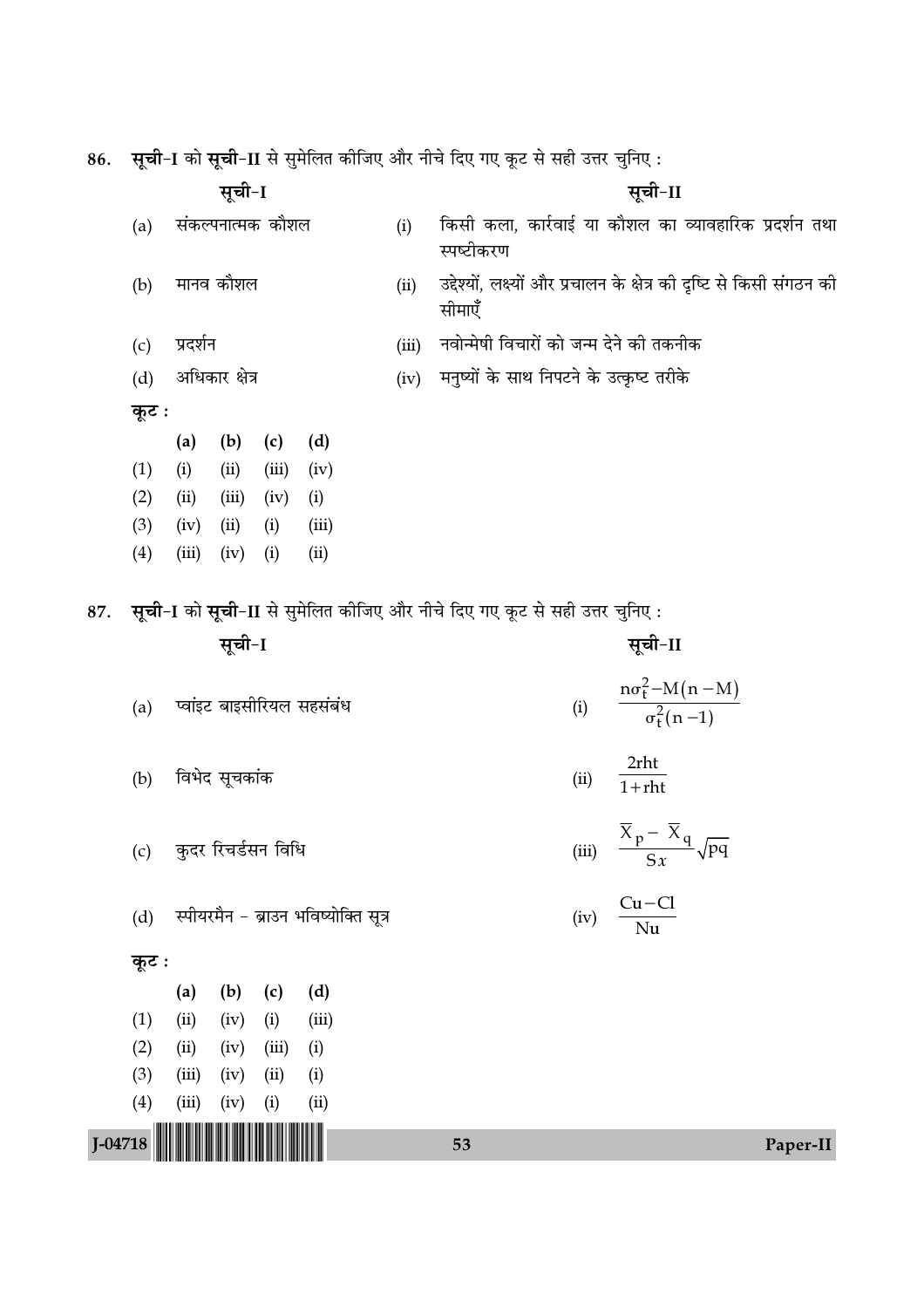88. Match List - I with List - II and select the correct option from the code given below : List - I List - II

- 
- 
- 
- 
- Code :
- (a) (b) (c) (d)  $(1)$   $(ii)$   $(iv)$   $(iii)$   $(i)$  $(2)$   $(iii)$   $(iv)$   $(ii)$   $(i)$
- $(3)$   $(iv)$   $(iii)$   $(i)$   $(ii)$
- $(4)$   $(iv)$   $(iii)$   $(ii)$   $(i)$

- (a) Seal Crawl (i) Fisher Motor Performance Test
- (b) Baby Hurdles (ii) Perceptual Motor Obstacle Course
- (c) Agility Tire Run (iii) Newton Motor Ability Test
- (d) Tunnel Crawl (iv) Glover Physical Fitness Test

89. Match List - I with List - II and select the correct option from the code given below : List - I (Ethical Issues) List - II (Modalities)

- 
- (a) Scientific misconducts (i) Drawings
- (b) Scientific mistakes (ii) Categorical<br>
(c) Nonpublication data (iii) Sanctions
- (c) Nonpublication data (iii) Sanctions
- 
- Code :
- (a) (b) (c) (d)  $(1)$   $(ii)$   $(iii)$   $(i)$   $(iv)$
- $(2)$   $(iv)$   $(ii)$   $(iii)$   $(i)$
- $(3)$   $(iii)$   $(ii)$   $(iv)$   $(i)$
- $(4)$  (i) (iv) (ii) (iii)

90. Match List - I with List - II and select the correct option from the code given below : List - I (Description of researches) List - II (Types of researches)

- and qualitative technique are mixed in a single study
- (b) Research in which quantitative and (ii) Mixed Research qualitative approaches are across the stage of the research process
- (c) Research in which a quantitative (iii) Mixed Model Research phase and a qualitative phase are included in overall research study
- (d) The use of a qualitative research (iv) Mixed Method Research objective, collection of qualitative data, and performance of quantitative analysis is

#### Code :

|                   | (a)   | (b)   | (c)       | (d)   |
|-------------------|-------|-------|-----------|-------|
| (1)               | (i)   | (ii)  | (iii)     | (iv)  |
| (2)               | (ii)  | (iii) | (iv)      | (i)   |
| (3)               | (iii) | (iv)  | (i)       | (ii)  |
| $\left( 4\right)$ | (iv)  | (i)   | $\rm(ii)$ | (iii) |

- 
- 
- (d) Plagiarism (iv) Cooking data

- (a) Research in which quantitative (i) Across-stage mixed model research
	-
	-
	-

J-04718 !J-04718-PAPER-II! <sup>54</sup> Paper-II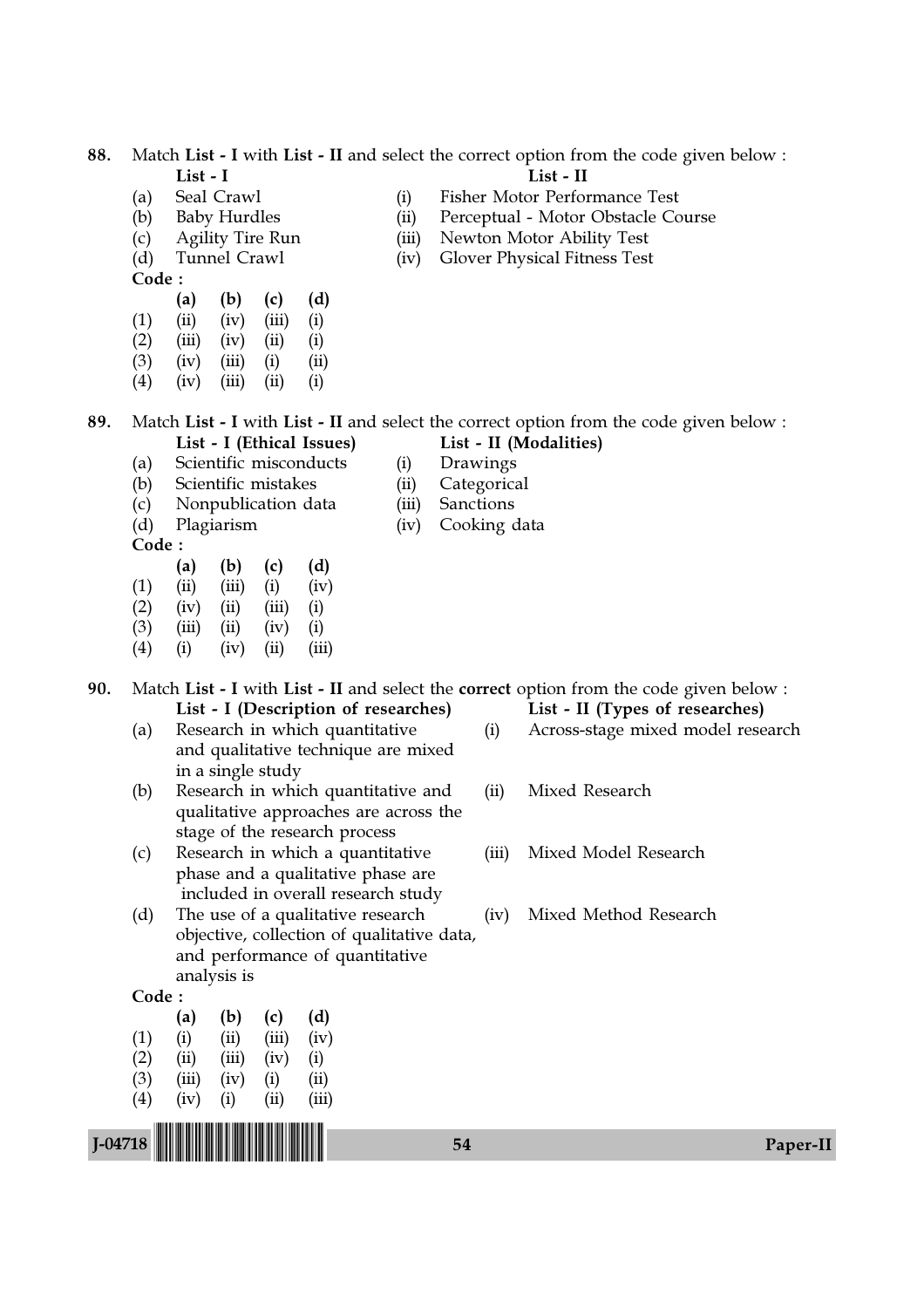| 88.     | <b>सूची-I</b> को <b>सूची-II</b> से सुमेलित कीजिए और नीचे दिए गए कूट से सही उत्तर चुनिए : |                                 |                                                                            |       |                                  |       |                                                                                        |
|---------|------------------------------------------------------------------------------------------|---------------------------------|----------------------------------------------------------------------------|-------|----------------------------------|-------|----------------------------------------------------------------------------------------|
|         |                                                                                          | सूची-I                          |                                                                            |       | सूची-II                          |       |                                                                                        |
|         | सील क्रॉल<br>(a)                                                                         |                                 | (i)                                                                        |       | फिशर मोटर प्रदर्शन परीक्षण       |       |                                                                                        |
|         | बेबी हर्डल्स<br>(b)                                                                      |                                 |                                                                            | (ii)  |                                  |       | पर्सेप्चुअल-मोटर ऑब्स्टैकल कोर्स                                                       |
|         | (c)                                                                                      | एजिलिटी टायर रन                 |                                                                            | (iii) | न्यूटन गामक योग्यता परीक्षण      |       |                                                                                        |
|         | टनल क्रॉल<br>(d)                                                                         |                                 |                                                                            | (iv)  | ग्लोवर शारीरिक स्वास्थता परीक्षण |       |                                                                                        |
|         | कूट :                                                                                    |                                 |                                                                            |       |                                  |       |                                                                                        |
|         | (a)                                                                                      | (b)<br>(c)                      | (d)                                                                        |       |                                  |       |                                                                                        |
|         | (ii)<br>(1)                                                                              | (iii)<br>(iv)                   | (i)                                                                        |       |                                  |       |                                                                                        |
|         | (2)<br>(iii)<br>(3)<br>(iv)                                                              | (ii)<br>(iv)<br>(i)<br>(iii)    | (i)<br>(ii)                                                                |       |                                  |       |                                                                                        |
|         | $\left( 4\right)$<br>(iv)                                                                | (ii)<br>(iii)                   | (i)                                                                        |       |                                  |       |                                                                                        |
| 89.     |                                                                                          |                                 | सूची-I को सूची-II से सुमेलित कीजिए और नीचे दिए गए कूट से सही उत्तर चुनिए : |       |                                  |       |                                                                                        |
|         |                                                                                          | सूची-I                          |                                                                            |       | सूची-II                          |       |                                                                                        |
|         | (a)                                                                                      | वैज्ञानिक कदाचार                | (i)                                                                        |       | उपचारात्मक कार्यकलाप             |       |                                                                                        |
|         | वैज्ञानिक गलतियाँ<br>(b)                                                                 |                                 | (ii)                                                                       |       | स्पष्ट                           |       |                                                                                        |
|         | (c)                                                                                      | गैर प्रकाशन आंकडे               |                                                                            | (iii) | प्रतिबंध                         |       |                                                                                        |
|         | साहित्यक चोरी<br>(d)                                                                     |                                 |                                                                            | (iv)  | फर्जी आंकड़े                     |       |                                                                                        |
|         | कूट :                                                                                    |                                 |                                                                            |       |                                  |       |                                                                                        |
|         | (a)                                                                                      | (b)<br>(c)                      | (d)                                                                        |       |                                  |       |                                                                                        |
|         | (1)<br>(ii)                                                                              | (iii)<br>(i)                    | (iv)                                                                       |       |                                  |       |                                                                                        |
|         | (2)<br>(iv)                                                                              | (iii)<br>(ii)                   | (i)                                                                        |       |                                  |       |                                                                                        |
|         | (3)<br>(iii)<br>(4)<br>(i)                                                               | (iv)<br>(ii)<br>(ii)<br>(iv)    | (i)<br>(iii)                                                               |       |                                  |       |                                                                                        |
|         |                                                                                          |                                 |                                                                            |       |                                  |       |                                                                                        |
| 90.     |                                                                                          | सूची-I                          |                                                                            |       |                                  |       | सूची-I को सूची-II से सुमेलित कीजिए और नीचे दिए गए कूट से सही विकल्प चुनिए :<br>सूची-II |
|         |                                                                                          | ( शोध का विवरण )                |                                                                            |       |                                  |       | ( शोध के प्रकार )                                                                      |
|         |                                                                                          |                                 | शोध जिसमें एक ही अध्ययन में मात्रात्मक और                                  |       |                                  |       | चरण आर-पार मिश्रित आदर्श शोध                                                           |
|         | (a)                                                                                      |                                 | गुणात्मक तकनीक मिश्रित किए जाते हैं                                        |       |                                  | (i)   |                                                                                        |
|         |                                                                                          |                                 | शोध जिसमें मात्रात्मक और गुणात्मक उपागम शोध                                |       |                                  | (ii)  | मिश्रित शोध                                                                            |
|         | (b)                                                                                      | प्रक्रिया के आर-पार चरण में हैं |                                                                            |       |                                  |       |                                                                                        |
|         |                                                                                          |                                 | शोध जिसमें मात्रात्मक अवस्था गुणात्मक अवस्था समग्र                         |       |                                  | (iii) | मिश्रित आदर्श शोध                                                                      |
|         | (c)                                                                                      |                                 | शोध अध्ययन में शामिल किए जाते हैं                                          |       |                                  |       |                                                                                        |
|         | (d)                                                                                      |                                 | गुणात्मक शोध उद्देश्य का प्रयोग, गुणात्मक आंकड़ो का                        |       |                                  | (iv)  | मिश्रित विधि शोध                                                                       |
|         |                                                                                          |                                 | संग्रह और मात्रात्मक विश्लेषण का प्रदर्शन है                               |       |                                  |       |                                                                                        |
|         | कूट :                                                                                    |                                 |                                                                            |       |                                  |       |                                                                                        |
|         | (a)                                                                                      | (b)<br>(c)                      | (d)                                                                        |       |                                  |       |                                                                                        |
|         | (1)<br>(i)                                                                               | (iii)<br>(ii)                   | (iv)                                                                       |       |                                  |       |                                                                                        |
|         | (2)<br>(ii)                                                                              | (iv)<br>(iii)                   | (i)                                                                        |       |                                  |       |                                                                                        |
|         | (3)<br>(iii)                                                                             | (iv)<br>(i)                     | (ii)                                                                       |       |                                  |       |                                                                                        |
|         | (4)<br>(iv)                                                                              | (ii)<br>(i)                     | (iii)                                                                      |       |                                  |       |                                                                                        |
| J-04718 |                                                                                          |                                 |                                                                            |       | 55                               |       | Paper-II                                                                               |
|         |                                                                                          |                                 |                                                                            |       |                                  |       |                                                                                        |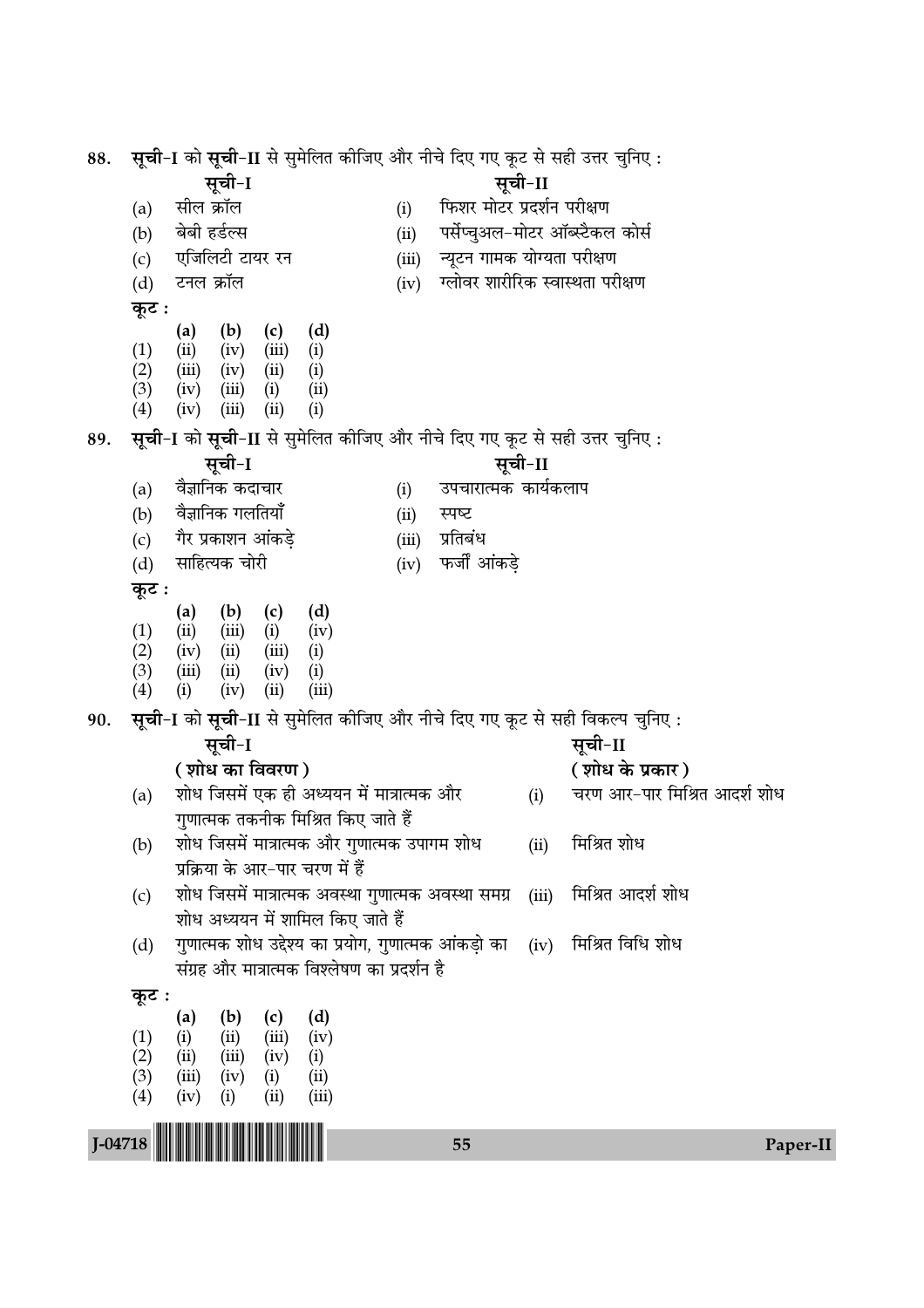91. Match List - I with List - II and select the correct option from the code given below :

- 
- 
- 
- 
- (d) Somatic-functional (iv) Environment symptoms

## Code :

|     | (a)  | (b)  | (c)   | (d) |
|-----|------|------|-------|-----|
| (1) | (iv) | (ii) | (iii) | (i) |
|     |      |      |       |     |

- $(2)$   $(ii)$   $(i)$   $(iv)$   $(iii)$
- (3) (ii) (iv) (i) (iii)
- $(4)$   $(iii)$   $(ii)$   $(iv)$   $(i)$

# 92. Match List - I with List - II and select the correct option from the code given below : List - I List - II

- (a) Removal of weaknesses and (i) Pre-competition meso-cycle giving recovery and relaxation
- (b) Aims to regain previous training state (ii) Basic Meso-cycle
- (c) Aims at achieving top form (iii) Intermediate Meso-cycle
- (d) Development of selected motor abilities or skills (iv) Introductory Meso-cycle

#### Code :

|                   | (a)   | (b)   | (c)   | (d)   |
|-------------------|-------|-------|-------|-------|
| (1)               | (iii) | (iv)  | (i)   | (ii)  |
| (2)               | (i)   | (iii) | (ii)  | (iv)  |
| (3)               | (ii)  | (i)   | (iii) | (iv)  |
| $\left( 4\right)$ | (iv)  | (ii)  | (i)   | (iii) |

93. Match the minerals given in List- I with symptoms of their deficiency given in List - II and select the correct option from the code given below :

- List I list II
- (a) Selenium (i) Goitre
- 
- (b) Calcium (ii) Stunted growth
- (c) Sulphur (iii) Wrist or hip fracture
- (d) Iodine (iv) Depressed Immunity

#### Code :

|                               | (a)   | (b)   | (c)  | (d)   |  |  |
|-------------------------------|-------|-------|------|-------|--|--|
| (1)                           | (ii)  | (iii) | (iv) | (i)   |  |  |
| (2)                           | (iv)  | (iii) | (ii) | (i)   |  |  |
| (3)                           | (iv)  | (ii)  | (i)  | (iii) |  |  |
| (4)                           | (iii) | (iv)  | (ii) | (i)   |  |  |
| <u> HENRI HAN HAN HAN HAN</u> |       |       |      |       |  |  |

# J-04718 !J-04718-PAPER-II! <sup>56</sup> Paper-II

- 
- 
- 
- 
- (a) Way of life (i) Excessive use of only one type of training means
- (b) Unsatisfactory job (ii) Frequent weight gain
- (c) Major errors in training (iii) Slower Pulse recovery
	-

List - I List - II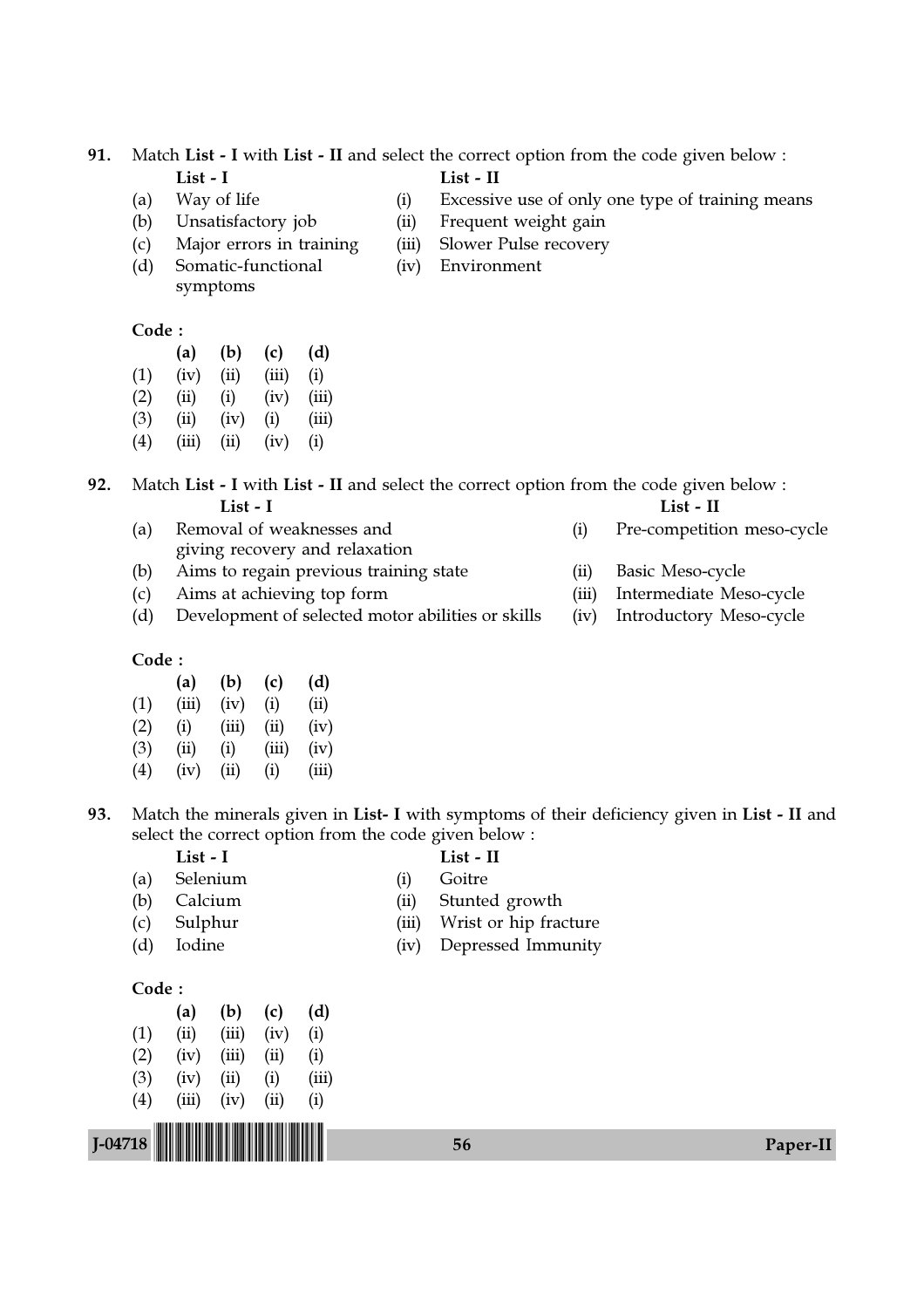| 91.       |            |                          |                  |                                |              |                                                |       | <b>सूची-I</b> को <b>सूची-II</b> से सुमेलित कीजिए और नीचे दिए गए कूट से सही उत्तर चुनिए : |       |                                                                                                        |
|-----------|------------|--------------------------|------------------|--------------------------------|--------------|------------------------------------------------|-------|------------------------------------------------------------------------------------------|-------|--------------------------------------------------------------------------------------------------------|
|           |            |                          | सूची-I           |                                |              |                                                |       | सूची-II                                                                                  |       |                                                                                                        |
|           | (a)        | जीवन शैली                |                  |                                |              |                                                | (i)   |                                                                                          |       | एक ही प्रकार के प्रशिक्षण साधनों का अत्याधिक प्रयोग                                                    |
|           | (b)        |                          | असंतोषप्रद नौकरी |                                |              |                                                | (ii)  | बार-बार वजन वृद्धि                                                                       |       |                                                                                                        |
|           | (c)        |                          |                  | प्रशिक्षण में प्रमुख त्रुटियां |              |                                                | (iii) |                                                                                          |       | नाड़ी-स्पन्दन का धीमी गति से सामान्य होना                                                              |
|           | (d)        |                          |                  | कायिक-कार्यात्मक लक्षण         |              |                                                | (iv)  | पर्यावरण                                                                                 |       |                                                                                                        |
|           | कूट :      |                          |                  |                                |              |                                                |       |                                                                                          |       |                                                                                                        |
|           |            | (a)                      | (b)              | (c)                            | (d)          |                                                |       |                                                                                          |       |                                                                                                        |
|           | (1)<br>(2) | (iv)<br>(ii)             | (ii)<br>(i)      | (iii)<br>(iv)                  | (i)<br>(iii) |                                                |       |                                                                                          |       |                                                                                                        |
|           | (3)        | (ii)                     | (iv)             | (i)                            | (iii)        |                                                |       |                                                                                          |       |                                                                                                        |
|           | (4)        | (iii)                    | (ii)             | (iv)                           | (i)          |                                                |       |                                                                                          |       |                                                                                                        |
| 92.       |            |                          |                  |                                |              |                                                |       | सूची-I को सूची-II से सुमेलित कीजिए और नीचे दिए गए कूट से सही उत्तर चुनिए :               |       |                                                                                                        |
|           |            |                          | सूची-I           |                                |              |                                                |       |                                                                                          |       | सूची-II                                                                                                |
|           | (a)        |                          |                  |                                |              | निर्बलता दूर करना और स्वास्थ्य लाभ तथा विश्राम |       |                                                                                          | (i)   | पूर्व प्रतियोगिता मध्य चक्र                                                                            |
|           |            | प्रदान करना              |                  |                                |              |                                                |       |                                                                                          |       |                                                                                                        |
|           | (b)        |                          |                  |                                |              |                                                |       | पिछले प्रशिक्षण की अवस्था को पुन:प्राप्त करने का लक्ष्य                                  | (ii)  | बुनियादी मध्य चक्र                                                                                     |
|           |            | करता है।                 |                  |                                |              |                                                |       |                                                                                          |       |                                                                                                        |
|           | (c)        |                          |                  |                                |              | सर्वोच्य फॉर्म प्राप्त करने का लक्ष्य करता है। |       |                                                                                          | (iii) | मध्यवर्ती मध्य चक्र                                                                                    |
|           | (d)        |                          |                  |                                |              | चयनित गति क्षमताओं और कौशलों का विकास          |       |                                                                                          | (iv)  | आरंभिक मध्य-चक्र                                                                                       |
|           | कूट :      |                          |                  |                                |              |                                                |       |                                                                                          |       |                                                                                                        |
|           | (1)        | (a)<br>(iii)             | (b)<br>(iv)      | (c)<br>(i)                     | (d)<br>(ii)  |                                                |       |                                                                                          |       |                                                                                                        |
|           | (2)        | (i)                      | (iii)            | (ii)                           | (iv)         |                                                |       |                                                                                          |       |                                                                                                        |
|           | (3)        | (ii)                     | (i)              | (iii)                          | (iv)         |                                                |       |                                                                                          |       |                                                                                                        |
|           | (4)        | (iv)                     | (ii)             | (i)                            | (iii)        |                                                |       |                                                                                          |       |                                                                                                        |
| 93.       |            |                          |                  |                                |              |                                                |       |                                                                                          |       | सूची-I में दिए गए खनिजों को सूची-II में दिए गए उनकी कमी के रोग लक्षणों से सुमेलित कीजिए और नीचे दिए गए |
|           |            | कूट से सही विकल्प चुनिए: |                  |                                |              |                                                |       |                                                                                          |       |                                                                                                        |
|           |            | सूची-I                   |                  |                                |              |                                                |       | सूची-II                                                                                  |       |                                                                                                        |
|           | (a)        | सेलेनियम                 |                  |                                |              |                                                | (i)   | घेघा                                                                                     |       |                                                                                                        |
|           | (b)        | कैल्सियम                 |                  |                                |              |                                                | (ii)  | अवरुद्ध विकास                                                                            |       |                                                                                                        |
|           | (c)        | सल्फर                    |                  |                                |              |                                                | (iii) | कलाई या कुल्हा टूटना                                                                     |       |                                                                                                        |
|           | (d)        | आयोडिन                   |                  |                                |              |                                                | (iv)  | मन्द प्रतिरक्षा                                                                          |       |                                                                                                        |
|           | कूट :      |                          |                  |                                |              |                                                |       |                                                                                          |       |                                                                                                        |
|           |            | (a)                      | (b)              | (c)                            | (d)          |                                                |       |                                                                                          |       |                                                                                                        |
|           | (1)<br>(2) | (ii)<br>(iv)             | (iii)<br>(iii)   | (iv)<br>(ii)                   | (i)<br>(i)   |                                                |       |                                                                                          |       |                                                                                                        |
|           | (3)        | (iv)                     | (ii)             | (i)                            | (iii)        |                                                |       |                                                                                          |       |                                                                                                        |
|           | (4)        | (iii)                    | (iv)             | (ii)                           | (i)          |                                                |       |                                                                                          |       |                                                                                                        |
| $J-04718$ |            |                          |                  |                                |              |                                                |       | 57                                                                                       |       | Paper-II                                                                                               |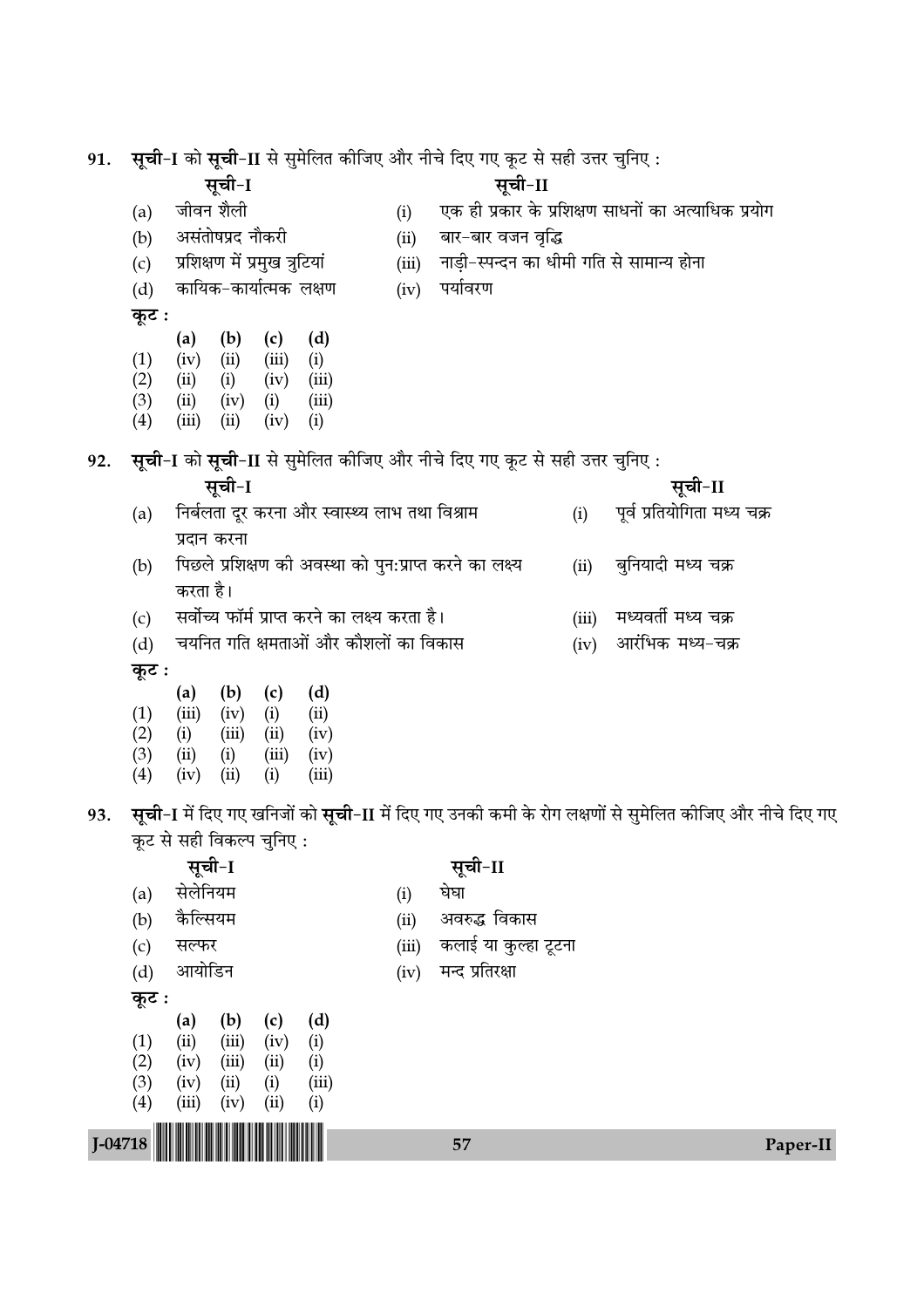94. Match the communicable diseases given in List - I with their incubation period given in List - II and select the correct option from the code given below :

|     | List - I    |      | List - II                        |
|-----|-------------|------|----------------------------------|
| (a) | Measles     | (1)  | 1 and $\frac{1}{2}$ to 3 days    |
| (b) | Influenza   | (11) | 2 to 6 days, occasionally longer |
| (c) | Diptheria   |      | $(iii)$ 30 to 180 days           |
| (d) | Hepatitis B |      | $(iv)$ 10 to 14 days             |

# Code :

|     | (a)   | (b)      | (c)  | (d)   |
|-----|-------|----------|------|-------|
| (1) | (ii)  | (i)      | (iv) | (iii) |
| (2) | (iv)  | (iii)    | (i)  | (ii)  |
| (3) | (iii) | (ii)     | (iv) | (i)   |
| (4) | (iv)  | $\rm(i)$ | (ii) | (iii) |

95. Match List - I with List - II and select the correct option from the code given below :

|           |       | List - I              |       |       |                                                                                                 |       | List - II                                                                                                                                 |
|-----------|-------|-----------------------|-------|-------|-------------------------------------------------------------------------------------------------|-------|-------------------------------------------------------------------------------------------------------------------------------------------|
|           | (a)   | Curriculum modalities |       |       |                                                                                                 | (i)   | Under-training professionals to acquire skills of<br>various sport and physical activities and show<br>measurable performance proficiency |
|           | (b)   |                       |       |       | Authentic assessment                                                                            | (ii)  | Means and methods of attaining goals and objectives                                                                                       |
|           | (c)   | Skill and process     |       |       |                                                                                                 | (iii) | Flexible situations involving temporary programme<br>and system                                                                           |
|           | (d)   | Alternative learning  |       | (iv)  | Allow students to demonstrate the necessary<br>performance qualities in the appropriate context |       |                                                                                                                                           |
|           | Code: |                       |       |       |                                                                                                 |       |                                                                                                                                           |
|           |       | (a)                   | (b)   | (c)   | (d)                                                                                             |       |                                                                                                                                           |
|           | (1)   | (ii)                  | (iv)  | (i)   | (iii)                                                                                           |       |                                                                                                                                           |
|           | (2)   | (iii)                 | (i)   | (ii)  | (iv)                                                                                            |       |                                                                                                                                           |
|           | (3)   | (iv)                  | (ii)  | (iii) | (i)                                                                                             |       |                                                                                                                                           |
|           | (4)   | (i)                   | (iii) | (iv)  | (ii)                                                                                            |       |                                                                                                                                           |
| $I-04718$ |       |                       |       |       |                                                                                                 |       | 58<br>Paper-II                                                                                                                            |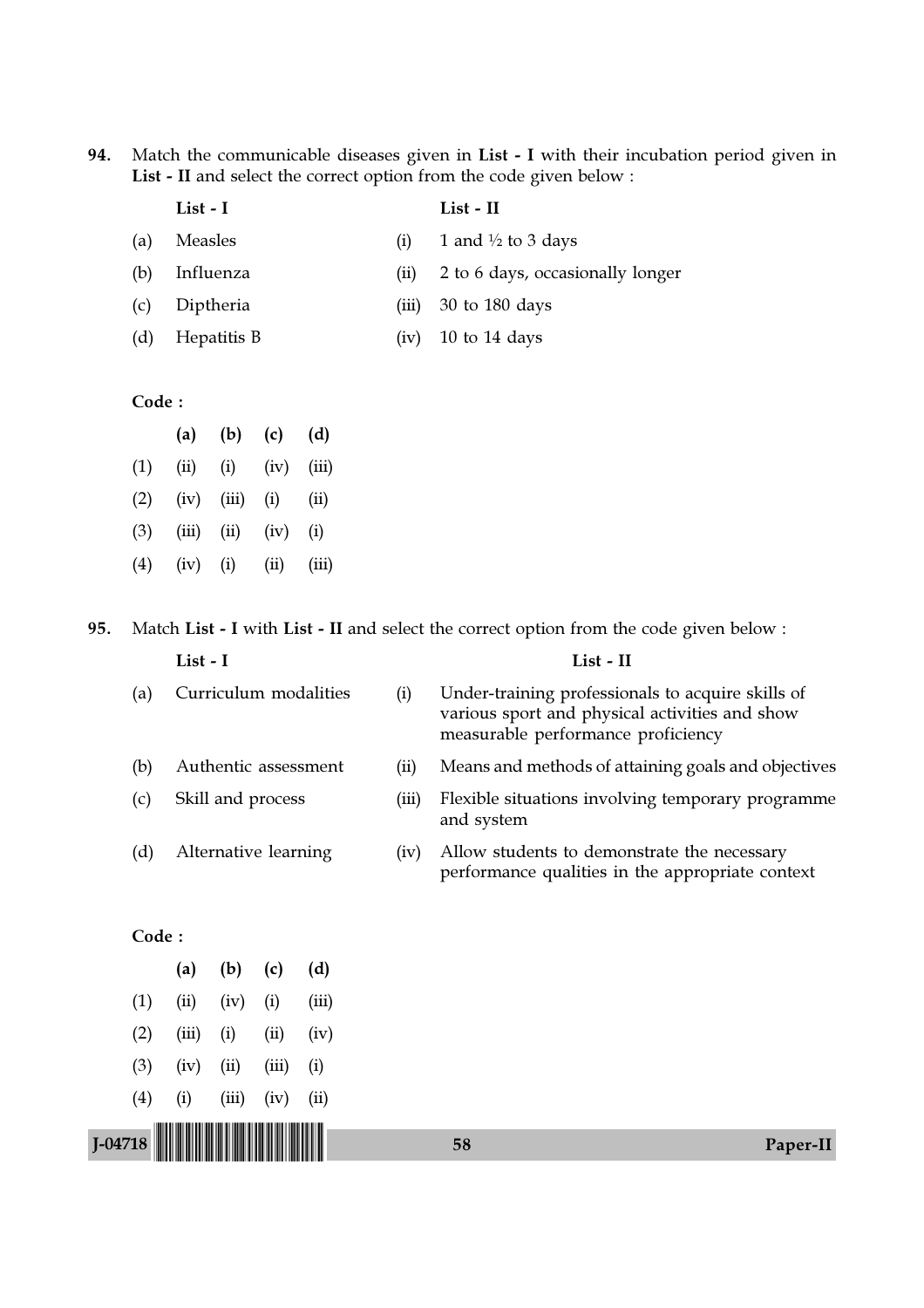94. **सूची-I** में दिए गए संचारी रोगों को **सूची-II** में दिए गए उनके उष्मायन अवधि से सुमेलित कीजिए और नीचे दिए गए ∑ͧ≈U ' '"Ë Áfl∑§À¬ øÈÁŸ∞ —

| सूची-I | सूची-II |
|--------|---------|
|--------|---------|

| (a) खसरा         | (i) $1\frac{1}{2}$ से 3 दिन      |
|------------------|----------------------------------|
| (b) इन्फ्लुएन्जा | (ii) 2 से 6 दिन, कभी-कभी लंबा भी |

- (c) डिप्थीरिया (iii) 30 से 180 दिन
- (d) हेपाटाइटिस बी (iv) 10 से 14 दिन

# **कूट**ः

|                   | (a)   | (b)      | (c)  | (d)   |
|-------------------|-------|----------|------|-------|
| (1)               | (ii)  | (i)      | (iv) | (iii) |
| (2)               | (iv)  | (iii)    | (i)  | (ii)  |
| (3)               | (iii) | (ii)     | (iv) | (i)   |
| $\left( 4\right)$ | (iv)  | $\rm(i)$ | (ii) | (iii) |

95. **सूची-I** को सूची-II से सुमेलित कीजिए और निचे दिए गए कूट से सही उत्तर चुनिए:

| सूची-I    |       |                      |                    |       |                                                                                     |       | सूची-II                                                                                                                    |
|-----------|-------|----------------------|--------------------|-------|-------------------------------------------------------------------------------------|-------|----------------------------------------------------------------------------------------------------------------------------|
|           | (a)   | पाठ्यक्रम रूपात्मकता |                    |       |                                                                                     | (i)   | विभिन्न खेलों और शारीरिक गतिविधियों का कौशल अर्जित करने<br>तथा मापनीय प्रदर्शन निपुणता दर्शाने के लिए प्रशिक्षणाधीन पेशेवर |
|           | (b)   |                      | प्रमाणिक मूल्यांकन |       |                                                                                     | (ii)  | लक्ष्य और उद्देश्य हासिल करने के साधन और विधि                                                                              |
|           | (c)   | कौशल और वीरता        |                    |       |                                                                                     | (iii) | लोचदार परिस्थितियां जिसमें अस्थायी कार्यक्रम और प्रणाली शामिल<br>है                                                        |
|           | (d)   | वैकल्पिक अधिगम       |                    | (iv)  | छात्रों को उपयुक्त संदर्भ में आवश्यक प्रदर्शन गुणों का प्रदर्शन करने<br>हेतु अनुमती |       |                                                                                                                            |
|           | कूट : |                      |                    |       |                                                                                     |       |                                                                                                                            |
|           |       | (a)                  | (b)                | (c)   | (d)                                                                                 |       |                                                                                                                            |
|           | (1)   | (ii)                 | (iv)               | (i)   | (iii)                                                                               |       |                                                                                                                            |
|           | (2)   | (iii)                | (i)                | (ii)  | (iv)                                                                                |       |                                                                                                                            |
|           | (3)   | (iv)                 | (ii)               | (iii) | (i)                                                                                 |       |                                                                                                                            |
|           | (4)   | (i)                  | (iii)              | (iv)  | (ii)                                                                                |       |                                                                                                                            |
| $I-04718$ |       |                      |                    |       |                                                                                     |       | 59<br>Paper-II                                                                                                             |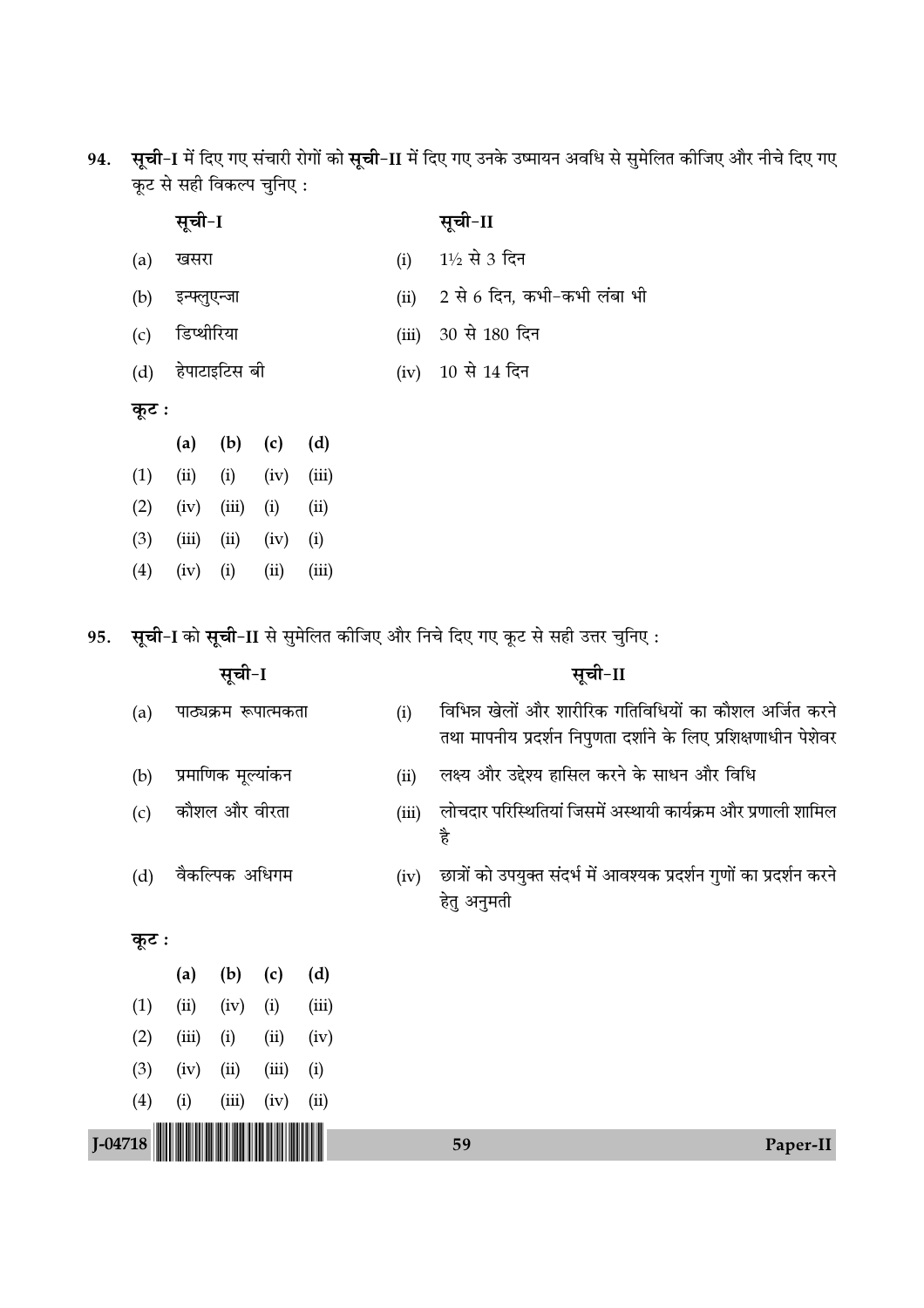#### Read the passage and answer the questions No. 96 to 100 :

Sports nutrition is the integration and application of scientifically based nutrition and exercise physiology principles that support and enhance training, performance, and recovery. It has emphasized that the macronutrient and micronutrient requirement is training specific. Carbohydrates are generally classified as monosaccharides, dissaccharides and polysaccharides. Scientists have categorized carbohydrate containing foods based on the body's glucose response after their ingestion, digestion and absorption. An athlete's daily carbohydrate requirement depends upon the intensity and duration of exercise. A primary function of protein is to build and maintain tissues. Proteins are found in both plant and animal foods. The protein quality is determined based on the amounts and types of amino acids and extent to which the amino acids are abserved. The breakdown of muscle is stimulated by the stress hormone cortisol, which is secreted by the adrenal glands. When body is in stress, one response is the oxidation of amino acid. At the beginning of an endurance exercise task, there is usually sufficient carbohydrate stored as muscle glycogen, so little of the energy needed comes from amino acids initially. But as muscle glycogen stores decline substantially, the skeletal muscle uses some amino acids for the energy. Exercising muscle may use carbohydrate (glucose and/or glycogen) for metabolism, and in this process some of the pyruvate produced by glycolysis is converted to the amino acid alanine. This alanine is not used by the skeletal muscle, but is converted in to pyruvate to produce glucose in the liver. Athletes need more protein than nonathletes and it varies for different types of activity i.e. Strength, endurance, ultraendurance, high intensity etc.

96. The method of categorizing carbohydrate containing food based on the body's glucose response after their ingestion, digestion, and absorbtion is known as :

| (1) Glycemic Response | (2) Glycemic Index |
|-----------------------|--------------------|
|                       |                    |

- (3) Hyper glycemia (4) GLUT
- 97. The daily carbohydrate recommendation for athlete participating in very high intensity and very short duration (less than 1 minute) activity is :
	- (1)  $5-7 g / Kg$  body weight (2)  $8-10 g / Kg$  body weight
	- (3) 10 -12 g / Kg body weight (4) 13 -15 g / Kg body weight
- 98. The breakdown of muscle, which is stimulated by cortisol, secreted by the adrenal glands is known as :

| Aminolysis | (2) Actomyolysis (3) Proteolysis |  | (4) Myteolysis |
|------------|----------------------------------|--|----------------|
| $J$ -04718 | 60                               |  | Paper-II       |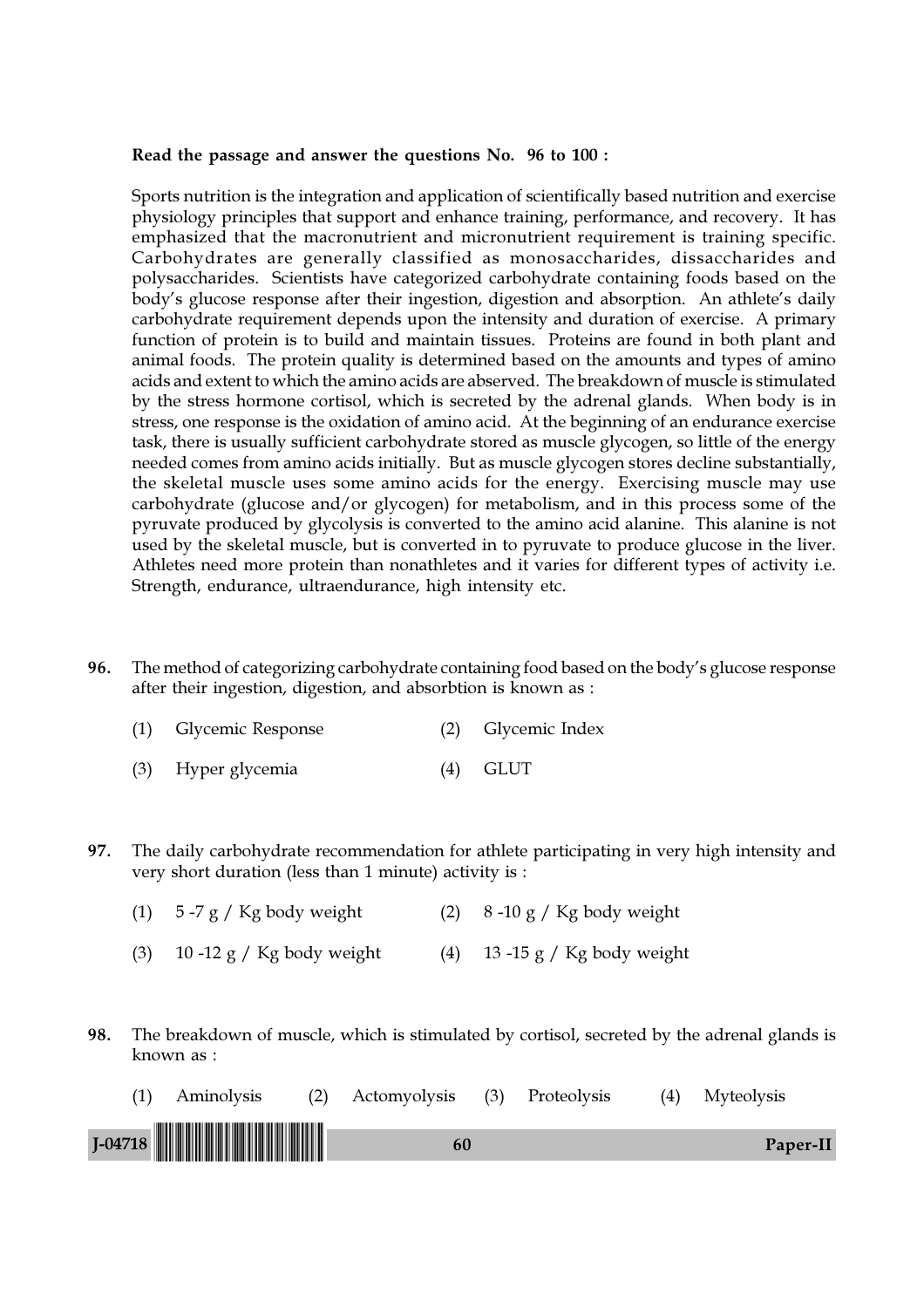# दिए गए उद्धरण को पढ़े और प्रश्नों का उत्तर 96 से 100 दें:

खेल पोषण वैज्ञानिक रूप से आधारित पोषण और अभ्यास शरीरक्रिया विज्ञान सिद्धान्तों जो प्रशिक्षण, प्रदर्शन तथा स्वास्थ्य लाभ को बढ़ाता है का एकीकरण तथा अनुप्रयोग है। इसने बल दिया है कि बृहत् पोषक और सूक्ष्म पोषक की आवश्यकता प्रशिक्षण विशिष्ट होती है। कार्बोहाइडेट सामान्यतया मोनोसैक्साइड्स,डिसैक्साइड्स और पॉलीसैक्साइड्स के रूप में वर्गीकृत किए जाते हैं। वैज्ञानिकों ने कार्बोहाइड्रेट युक्त खाद्यों को उनके अन्तर्ग्रहण, पाचन और अवशोषण के पश्चात् शरीर की ग्लूकोज प्रतिक्रिया के आधार पर वर्गीकृत किया है। एक एथलीट की कार्बोहाइड़ेट की दैनिक आवश्यकता अभ्यास की सघनता तथा अवधि पर निर्भर करती है। प्रोटीन का प्रमुख कार्य उत्तकों का निर्माण और संरक्षण करना है। प्रोटीन पौधों और पशु दोनों से प्राप्त भोजन में मिलता है। प्रोटीन की गुणवत्ता एमिनो अम्ल की मात्रा और प्रकार तथा किस सीमा तक एमिनो अम्ल अवशोषित किए जाते हैं के आधार पर निर्धारित होती है। मांसपेशी का टटना तनाव हार्मोन कोर्टिसोल से उत्प्रेरित होता है जो एन्डेनल ग्रंथि से निकलता है। जब शरीर तनाव में होता है तो एक प्रतिक्रिया के रूप में एमिनों अम्ल का ऑक्सीकरण होती है। सहनशीलता अभ्यास कार्य के आरम्भ में सामान्यतया पर्याप्त कार्बोहाइडेट, मांसपेशी ग्लाइकोजेन में जमा रहता है. इसलिए ऊर्जा की थोडी सी आवश्यकता शरू में एमिनों अम्ल से आती है। जैसे ही मांसपेशी ग्लाइकोजेन भंडार में भारी कमी आती है, कंकाल मांसपेशी कुछ एमिनो अम्ल का प्रयोग ऊर्जा के लिए करती है। अभ्यासरत मांसपेशी मेटाबोलिज्म के लिए कार्बोहाइड़ेट (ग्लुकोज और/या ग्लाइकोजेन) का प्रयोग कर सकता है और इस प्रक्रिया में ग्लाइकोलिसिस से उत्पन्न कछ पाइरूवेट एमिनो अम्ल एलानाइन में परिवर्तित हो जाता है। इस एलानाइन का कंकाल मांसपेशी द्वारा प्रयोग नहीं किया जाता है किंतु यकृत इसे ग्लुकोज उत्पन्न करने के लिए पाइरूवेट में परिवर्तित कर देता है। एथलीटों को गैर-एथलीटों से अधिक प्रोटीन की आवश्यकता होती हैं और विभिन्न प्रकार की गतिविधियों अर्थात बल. क्षमता अत्यधिक क्षमता. उच्च गहनता इत्यादि के लिए अलग अलग होता है।

- कार्बोहाइड्रेट युक्त खाद्यों को उनके अन्तर्ग्रहण, पाचन और अवशोषण के पश्चात् शरीर की ग्लूकोज प्रतिक्रिया के आधार 96. पर वर्गीकरण की विधि को कहा जाता है :
	- ग्लाइसेमिक प्रतिक्रिया ग्लाइसेमिक सूचकांक  $(1)$  $(2)$
	- हाइपरग्लाइसिमिया  $(3)$  $(4)$ ग्लट
- अत्यधिक गहन और अत्यधिक लघु अवधि (1 मिनट से भी कम) कार्यकलाप में भाग लेने वाले एथलीट के लिए 97. दैनिक कार्बोहाइडेट अनुशंसा है:
	- 5 -7 ग्रा. / कि.ग्रा. शरीर वजन (2) 8-10 ग्रा. / कि.ग्रा. शरीर वजन  $(1)$
	- 10 -12 ग्रा. /कि.ग्रा. शरीर वजन (4) 13-15 ग्रा. / कि.ग्रा. शरीर वजन  $(3)$
- कोर्टिसोल, जिसका स्राव एड्रेनल ग्रंथि से होता है, से उत्तेजित होकर मांसपेशी के टूटने को कहा जाता है : 98.

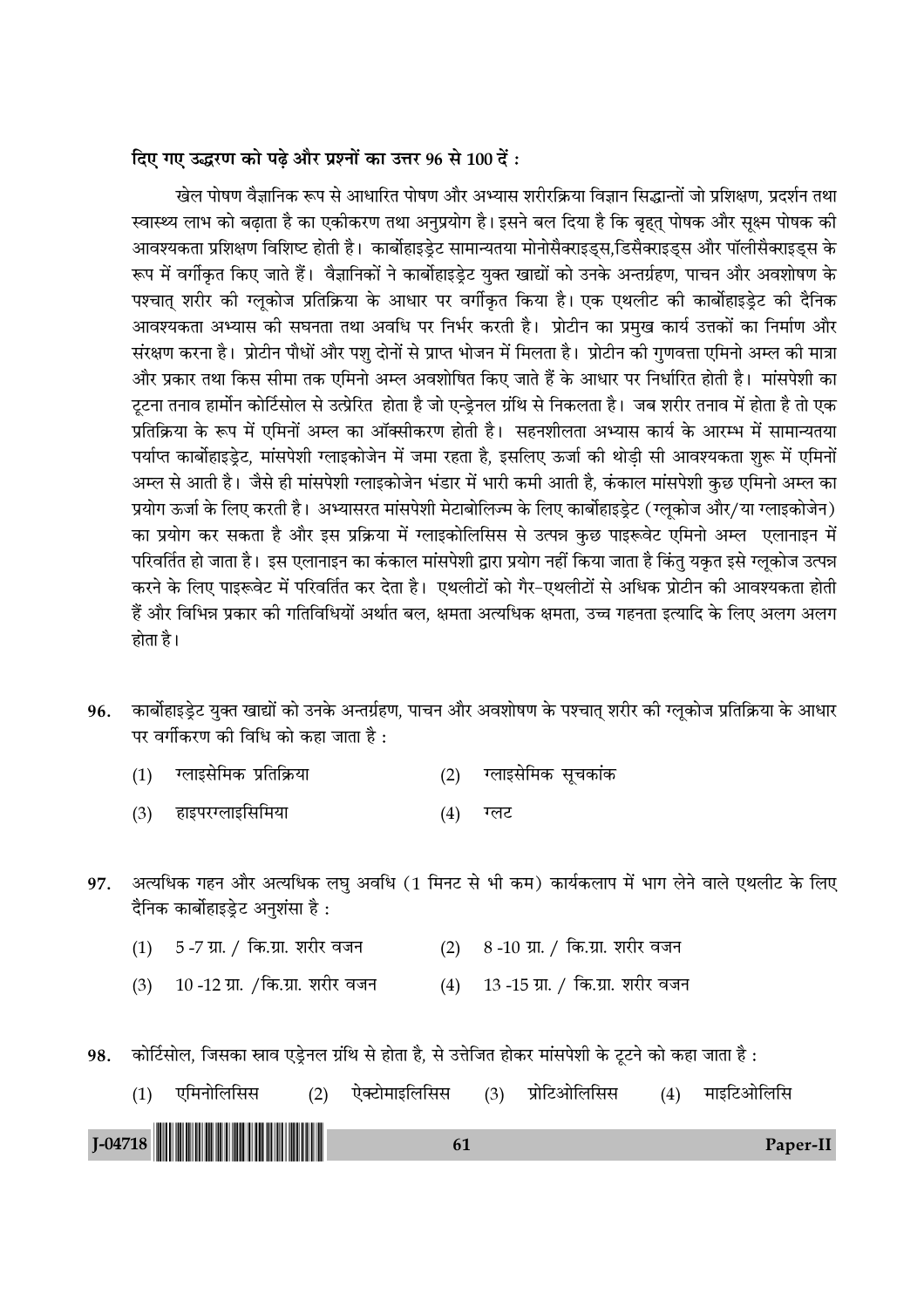- 99. In the liver, alanine (as well as other amino acids) can be converted to pyruvate to produce glucose, a process known as :
	- (1) Gluconeogenesis (2) Glucoaminogenesis
	- (3) Glucoalainegenesis (4) Glucogenesis
- 100. The recommended daily protein intake for endurance athlete is :
	- (1)  $0.7 1.0$  grams/Kg. of body weight
	- (2)  $1.2 1.4$  grams/Kg. of body weight
	- (3)  $2.5 3.0$  grams/Kg. of body weight
	- (4) 3.2 3.6 grams/Kg. of body weight

- o 0 o -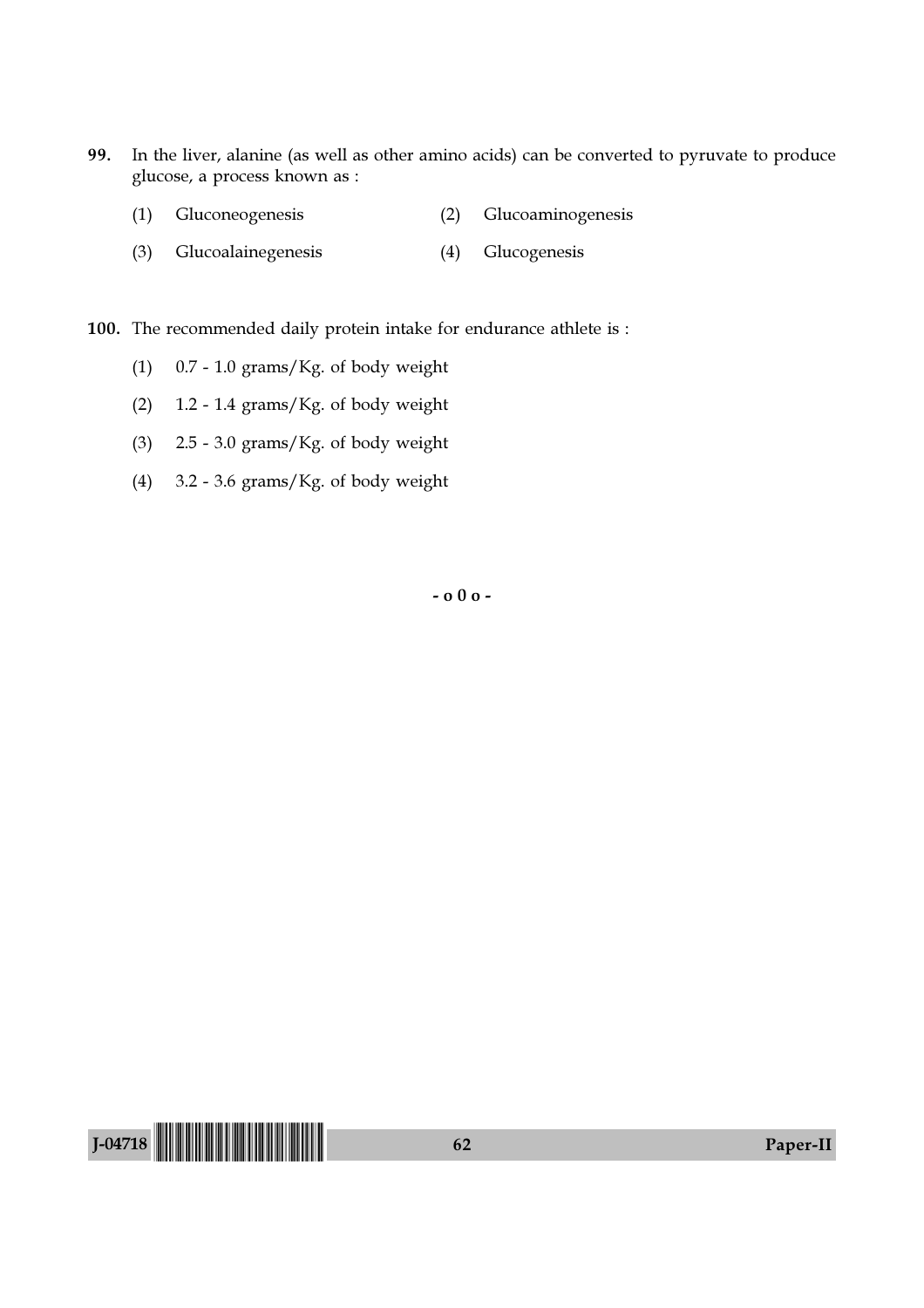- 99. यकृत में एलानाइन (अन्य एमिनो अम्ल भी) ग्लूकोज उत्पन्न करने के लिए पाइरूवेट में परिवर्तित हो सकता है, इस प्रक्रिया को कहा जाता है :
	- (1) ग्लूकोनिओजेनेसिस (2) ग्लूकोएमिनोजेनेसिस
	- (3) ग्लूकोएलाइनेजेनेसिस (4) ग्लूकोजेनेसिस

100. सहनशील एथलीट के लिए अनुशंसित दैनिक प्रोटीन अंतर्ग्रहण है:

- (1) 0.7 1.0 ग्रा./कि.ग्रा. शरीर वजन
- (2) 1.2 1.4 ग्रा./कि.ग्रा. शरीर वजन
- (3) 2.5 3.0 ग्रा./कि.ग्रा. शरीर वजन
- (4) 3.2 3.6 ग्रा./कि.ग्रा. शरीर वजन

 $-000 -$